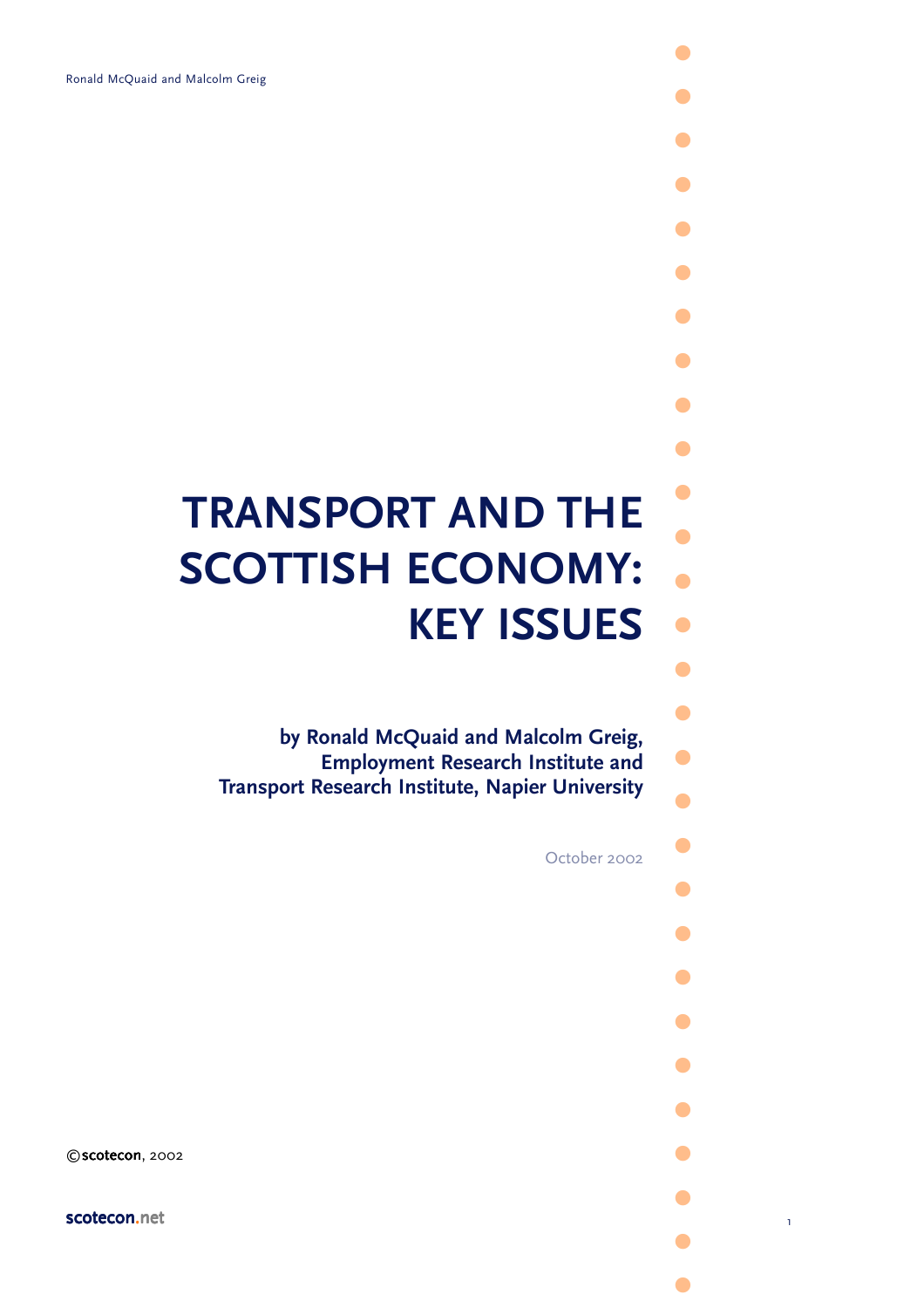## **What is scotecon.net?**

**scotecon** is the Scottish Economic Policy Network. It is a network of economists based in Scotland's universities which aims to stimulate academic research on the Scottish economy, particularly in those areas of interest and concern to the Scottish Parliament.

The network concentrates on increasing the quality and quantity of evidence-based research to inform policy and debate in areas such as education, enterprise, the environment, exclusion, health, rural affairs, training and transport.

The Universities of Stirling and Strathclyde are the physical location of **scotecon**; however, it has a strong virtual presence through our web-site www.scotecon.net which we are developing as a major focus for intelligence on the Scottish economy.

The Scottish Higher Education Funding Council (SHEFC) funds the network under its Research Development Grant Scheme with a grant of  $f$ 841,000 over four years.

The co-directors are Professor Brian Ashcroft of the University of Strathclyde (brian.ashcroft@scotecon.net) and Professor David Bell of the University of Stirling (david.bell@scotecon.net).

**scotecon** University of Stirling Stirling FK9 4LA T 01786 467484

#### **scotecon**

University of Strathclyde Glasgow G4 0LN T 0141 548 3968

The views expressed in this report are those of the researchers and do not necessarily represent those of **scotecon**

Limited extracts from the text may be produced provided the source is acknowledged. **ISBN 1-904365-04-3**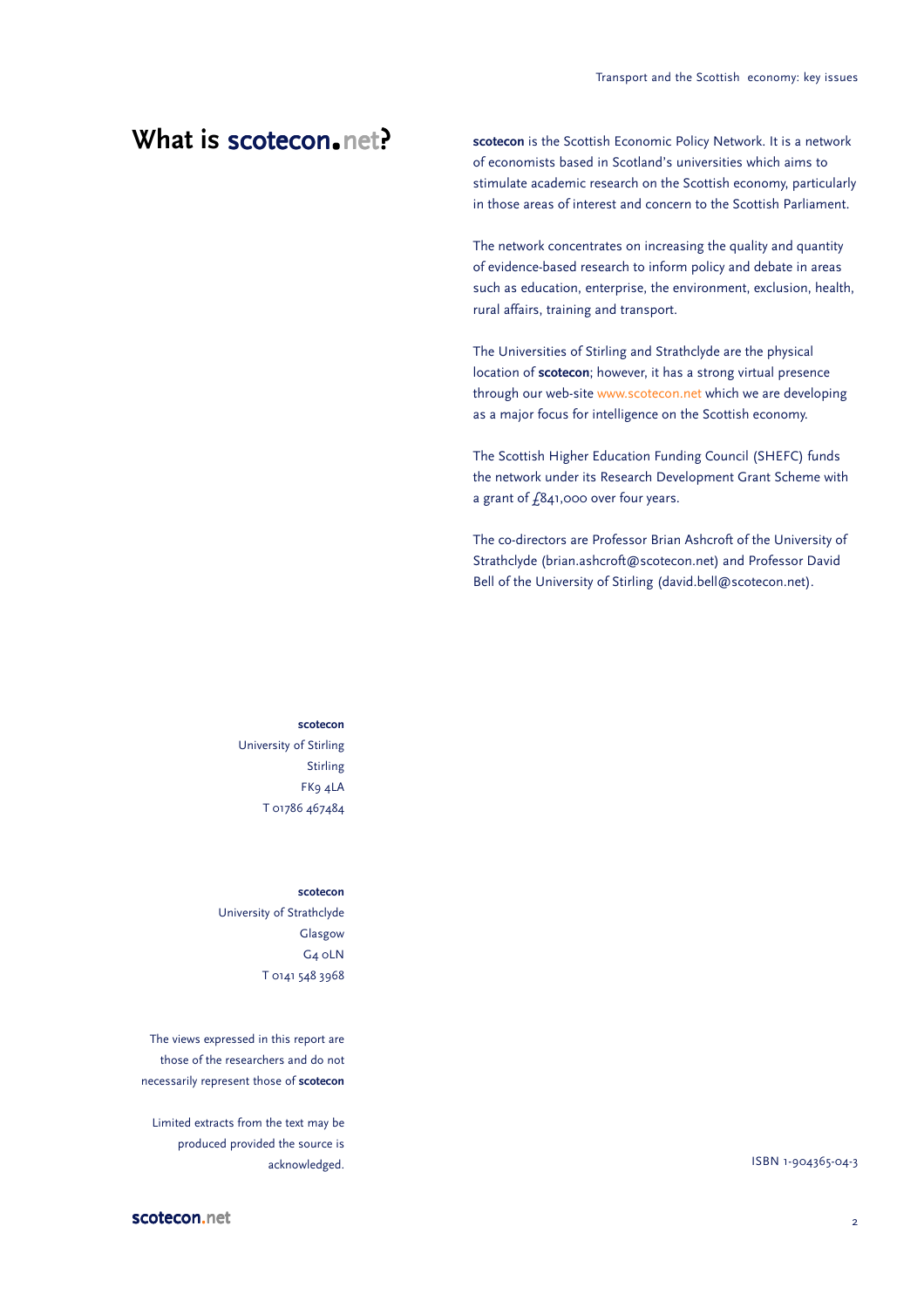**Contents** Executive Summary

Introduction

Transport in Scotland – the Context

Transport and Economic Development – Recent Research

Survey of Views on Key Transport Issues, Potential

Solutions and Research Needed

Conclusions and Priorities

Appendix 1 - List of Consultees

Appendix 2 - Travel by Scottish residents: some National Travel Survey results

Annotated Bibliography and References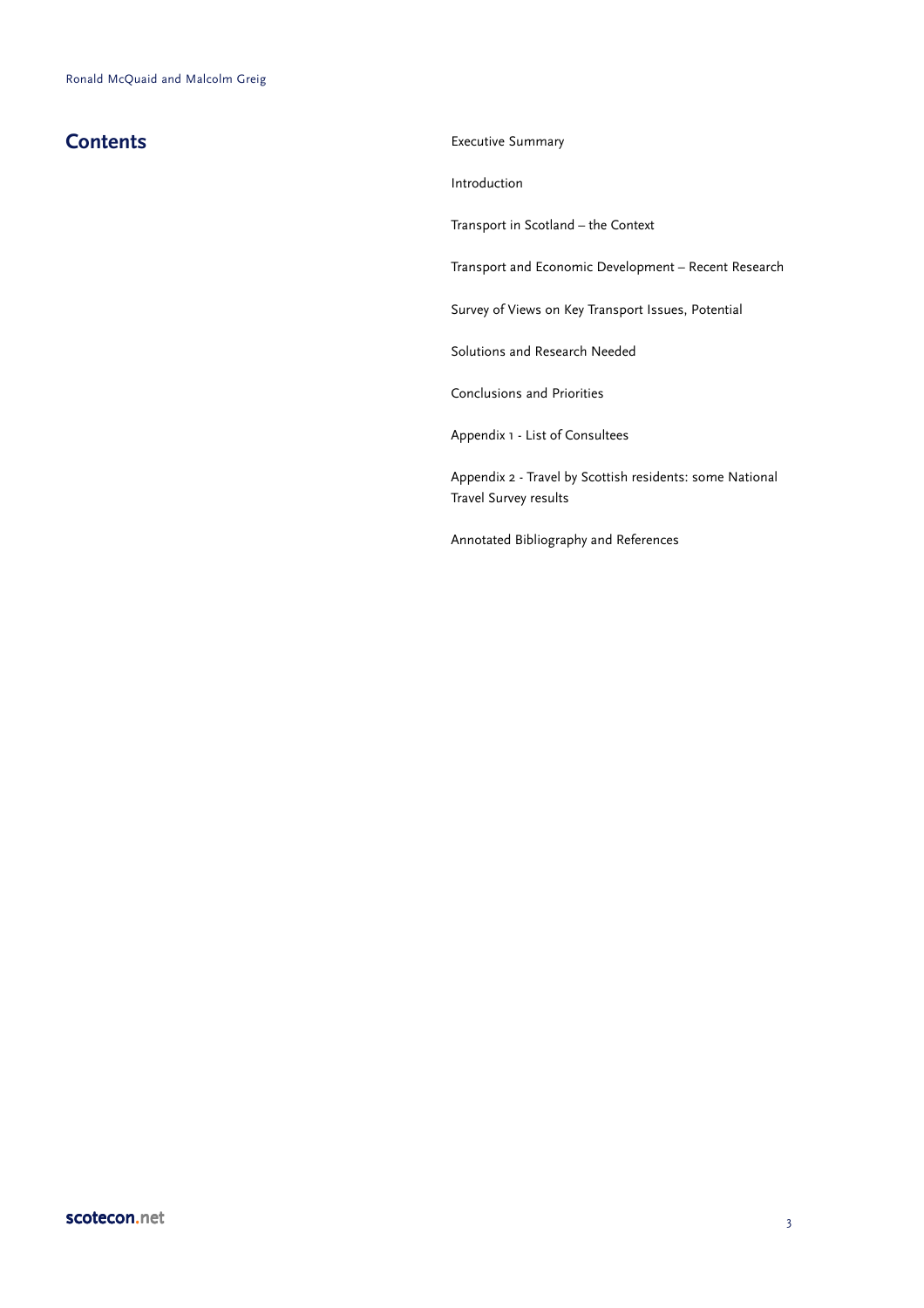## **Introduction**

#### **1.1 Purpose**

This report presents the results of a Scoping Study and seeks to identify key issues where academic research can assist in evidence-based policy making in relation to transport and the Scottish economy. Issues considered include: the links between transport and economic development; regulation and structures; travel-to-work in Scotland (including the implications for social inclusion and unemployment); problems specific to rural areas and remote communities; new technologies and transport; and appraising transport investment. It should be stressed that the focus is upon academic economic research, particularly related to economics, and it was not possible, within the time available, to consider the many other disciplines researching transport or to review current policies.

The next section briefly sets the broad context of transport in Scotland. Section 3 considers the role of transport in economic development, section 4 reviews key transport problems and potential solutions and further research required, as discussed with the interviewees. Finally Section 5 presents some brief conclusions and priorities for research.

#### **1.2 Methodology**

The report presents evidence from interviews conducted between November 2001 and January 2002 with Scottish based academics and transport practitioners with an interest in transport and the Scottish economy.

The methodology consisted of five main stages:

- desktop analysis of relevant primarily Scottish related academic literature;
- desktop analysis of public, private and organisation policy statements and relevant academic and other evidence;
- an e-mail survey with a short web-based questionnaire sent to academics & departments identified as having related research interests;
- in-depth interviews with key academics who have researched relevant Scottish transport issues;

interviews with actors in the field, including policy makers, organisations representing the various modes of transport, industry organisations and transport service operators with an interest in the Scottish economy.

A list of consultees is given in the appendix 1. In total our sample consisted of: responses from 15 leading academic transport economics specialists (30 were contacted); and 23 interviews with key actors.

## **2. A brief overview of transport in Scotland**

#### **2.1 Introduction**

Transportation is undoubtedly of great importance to the Scottish economy. Scotland differs from much of the rest of the UK in its relative isolation from markets and centres of economic activity in southern England and the European 'core'. Within Scotland, the concentration of economic activity in the central belt and the other major cities is reflected in intense demand for transport and pressure on infrastructure in certain places. Elsewhere the problems are more concerned with peripherality and length and cost of links to the main economic centres both within and outwith Scotland. Further significant issues are social inclusion, direct employment in transport and the links between transport and the environment. Current policy issues of particular importance are:

- external links including existing, new or 'missing' air, sea, road and rail links to the rest of the UK and beyond;
- intra-Scotland linkages, particularly for more peripheral areas, but including some 'bottlenecks' and 'missing links' in central areas;
- congestion, particularly within the main conurbations;
- promoting social inclusion by increasing labour market connectivity;
- direct employment in transportation industries such as rail, air, shipping and road building, plus their multiplier effects;

#### scotecon.net 4 and 4 and 4 and 4 and 4 and 4 and 4 and 4 and 4 and 4 and 4 and 4 and 4 and 4 and 4 and 4 and 4 and 4 and 4 and 4 and 4 and 4 and 4 and 4 and 4 and 4 and 4 and 4 and 4 and 4 and 4 and 4 and 4 and 4 and 4 and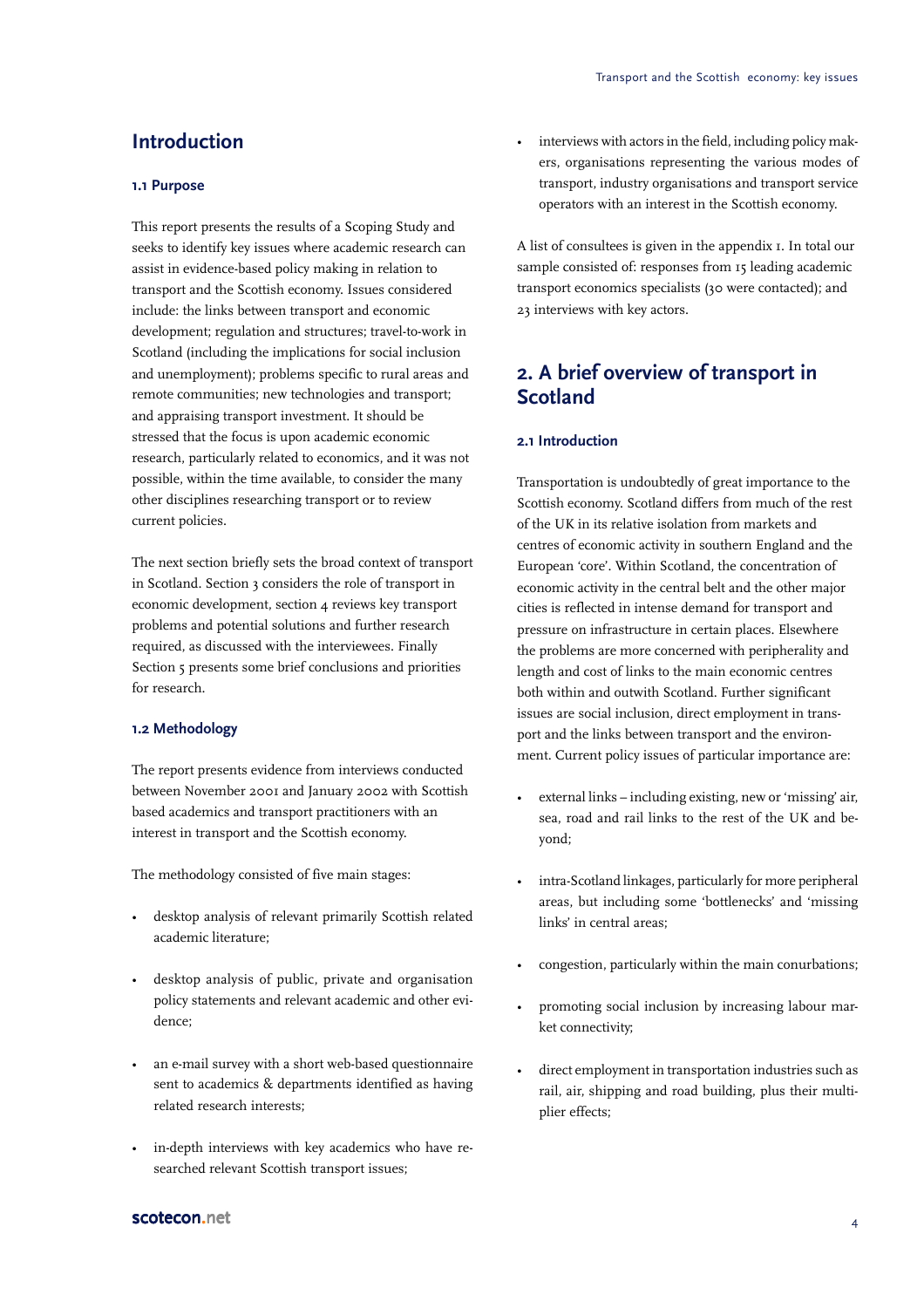• links between the environment, transport and the economy (including possible effects of global warming and the effects of environmental policies).

Within the UK context Scotland has many distinctive features that present particular transport challenges.

- Geography physical geography of mountains, islands, lochs pose challenges;
- Population settlement pattern Scotland has a third of the landmass of Britain and a tenth of the population. Its main cities (Glasgow, Edinburgh) with their characteristic high-density tenement blocks have higher population densities than cities in the rest of Britain This contrasts with some of the lowest population densities in many of Scotland's remote areas (Ryley and Smyth, 2000).
- Peripherality Scotland lies on the fringe of the UK and Europe, which places a heavy emphasis on road, rail and air links to locations in the rest of the UK and Europe. It is also a 'cul-de-sac' region, with no land routes passing through it to other areas, other than to Northern Ireland.
- Lower car ownership and access rates  $-$  34% of Scottish households did not have access to a car in 2000, compared to 27% in Great Britain. Only the northeast of England had a higher rate. (Transport Statistics Great Britain: 2001).
- With the advent of devolution and the Scottish Parliament, there is greater potential for the development of locally responsive policies.

The rest of this section considers:

- Transport's direct contribution to employment and GDP
- Trends in Transport
- Finance.

#### **2.2 Transport's direct contribution to employment and GDP**

Direct employment in transport in Scotland was 118,000 or 5.3% of the work force in 2000 (Table 1). The absolute figure was static from 1999 and up on 1998.

#### **Table 1: Employment in transport and communications, Scotland, 1998-2000**

|                              | 1998 1999 2000          |       |
|------------------------------|-------------------------|-------|
| Employment Total (000s)      | 2,141 2,122 2,229       |       |
| Employment in Transport &    |                         |       |
| Communications (000s)        | 113 118                 | - 118 |
| Employment in Transport &    |                         |       |
| Communications as % of Total | $5.3\%$ $5.6\%$ $5.3\%$ |       |

Source: ONS Annual Business Enquiry

In terms of Gross Domestic Product, transport related industries accounted for just over 7% of GDP in Scotland in 1998, a rise over the period 1996-98 (Table 2). Transport therefore directly accounts for a small but significant proportion of employment and GDP in Scotland. It should be noted that these figures do not include employment in distribution or transport related manufacturing (such as car assembly) or construction (for example, road building), or the multiplier effects of employment and efficiency. Critically they do not indicate the efficiency gains for the Scottish economy from good and well-managed transport infrastructure. Such an analysis is outside the scope of this study, but the effect is that these figures underestimate the importance of transport.

#### **Table 2: GDP share of transport industries (£m), Scotland, 1996-1998**

|  | 1996 1997 1998<br>57,338 58,650 62,153<br>4,113 4,292 4,649<br>Communications. as % of total GDP $7.2\%$ $7.3\%$ $7.5\%$ |
|--|--------------------------------------------------------------------------------------------------------------------------|

Source: ONS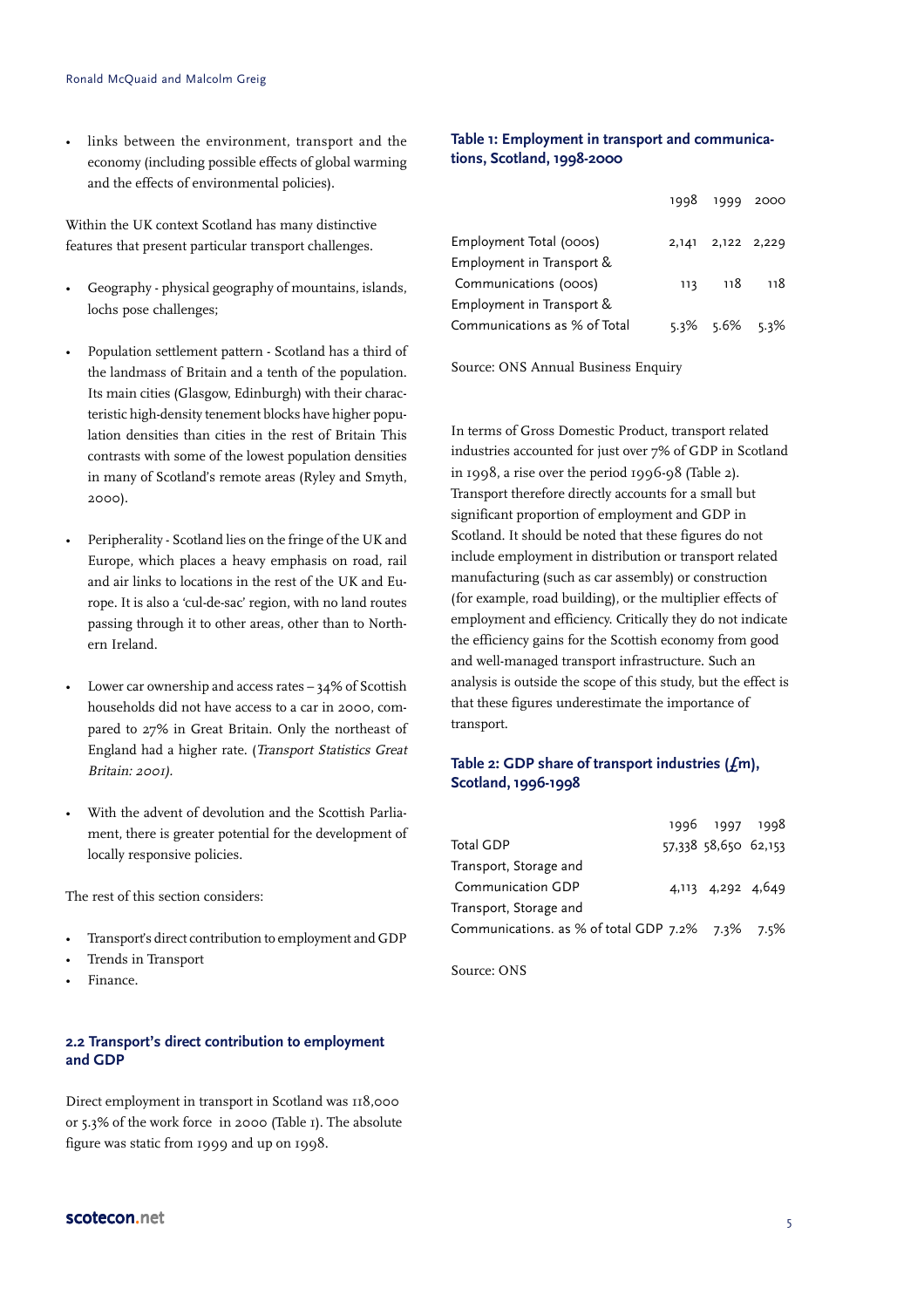#### **2.3 Trends in transport**

#### **2.3.1 Transport movements**

One of the main issues giving rise to this study is the question of whether increased transport movement is associated with economic growth. Table 3 shows that there has been a steady rise in transport activity over the past decade (1990-2000). Particular points of interest are that:

- road traffic has increased by over 15%, however, the growth was concentrated in the first half of the 1990s;
- the increase in car traffic has been slightly less than that of all road traffic, but has remained around 80% of total road traffic across the period (more detailed breakdown reveals the largest growth component has been Large Goods Vehicles, up from 9% to 11% of total traffic). Again the growth was concentrated in the first half of the 1990s;
- rail and air passenger movements have increased, whereas bus and water passengers have fallen;
- the largest percentage increase has been among air passengers but rail passenger growth has also been substantial (before the recent rail disputes and safety concerns);
- there has been an increase in freight movement by road rail and water, and a 78% increase in the quantity of air freight lifted;
- only the increase in air passengers and air freight is greater than the increase in GDP, reflecting partly changes in inwards and outwards tourism, and changing industrial structures and logistics.

Although the time period is short, air travel appears to be growing at a rate faster than GDP. This may be due to an exponential relationship with economic growth and/or factors independent of GDP growth (such as a reduction

#### **Table 3: Trends in transport movement, Scotland, 1996-2000**

|                                          | 1990   | 1996   | 1997   | 1998   | 1999   | 2000   | Change  |
|------------------------------------------|--------|--------|--------|--------|--------|--------|---------|
| Major Road Traffic (million vehicle km)  | 21,786 | 24,487 | 24,676 | 25,597 | 25,433 | 25,195 | 15.6    |
| Car Traffic (million vehicle km)         | 17,476 | 19,416 | 19,564 | 20,309 | 20,081 | 19,923 | 14.0    |
| Bus Passenger Journeys (million)*        | 613    | 494    | 467    | 438    | 413    | 431    | $-29.7$ |
| Rail Passenger Journeys (million) §      | 54.8   | 57.9   | 59.3   | 62.6   | 64.6   | 67.5   | 23.2    |
| Air Passengers (000s)*                   | 10,300 | 13,561 | 14,685 | 15,459 | 16,144 | 16,967 | 64.7    |
| Water Passengers** (000s)                | 8,151  | 7,794  | 8,323  | 7,934  | 7,948  | N/A    | $-2.5$  |
| Road Freight Moved (million tonne km) +  | 12,309 | 14,163 | 14,236 | 14,856 | 14,988 | 14,817 | 20.4    |
| Rail Freight Moved (million tonne km)    | N/A    | N/A    | 1,437  | 1,415  | 2,069  | 2,046  |         |
| Air Freight (tonnes)                     | 43,622 | 50,494 | 63,135 | 72,280 | 77,168 | 77,592 | 77.9    |
| Water Freight Traffic (million tonne km) | 20,085 | 30,160 | 27,200 | 30,400 | 27,690 | N/A    | 37.9    |
| Scottish GDP (£m current prices)         | 39,999 | 57,338 | 58,650 | 62,153 | 64,050 | N/A    | 60.1    |

\*In financial year ending that year (i.e. 1989/90 to 1999/00)

\*\*Main services (Services to Northern Ireland + All Cal Mac, P&O and Orkney Ferries)

§ 1990/91 figure (1989/90 figure distorted by industrial action)

† Journeys originating in Scotland

Sources: Scottish Executive Scottish Transport Statistics (2001); ONS (2000)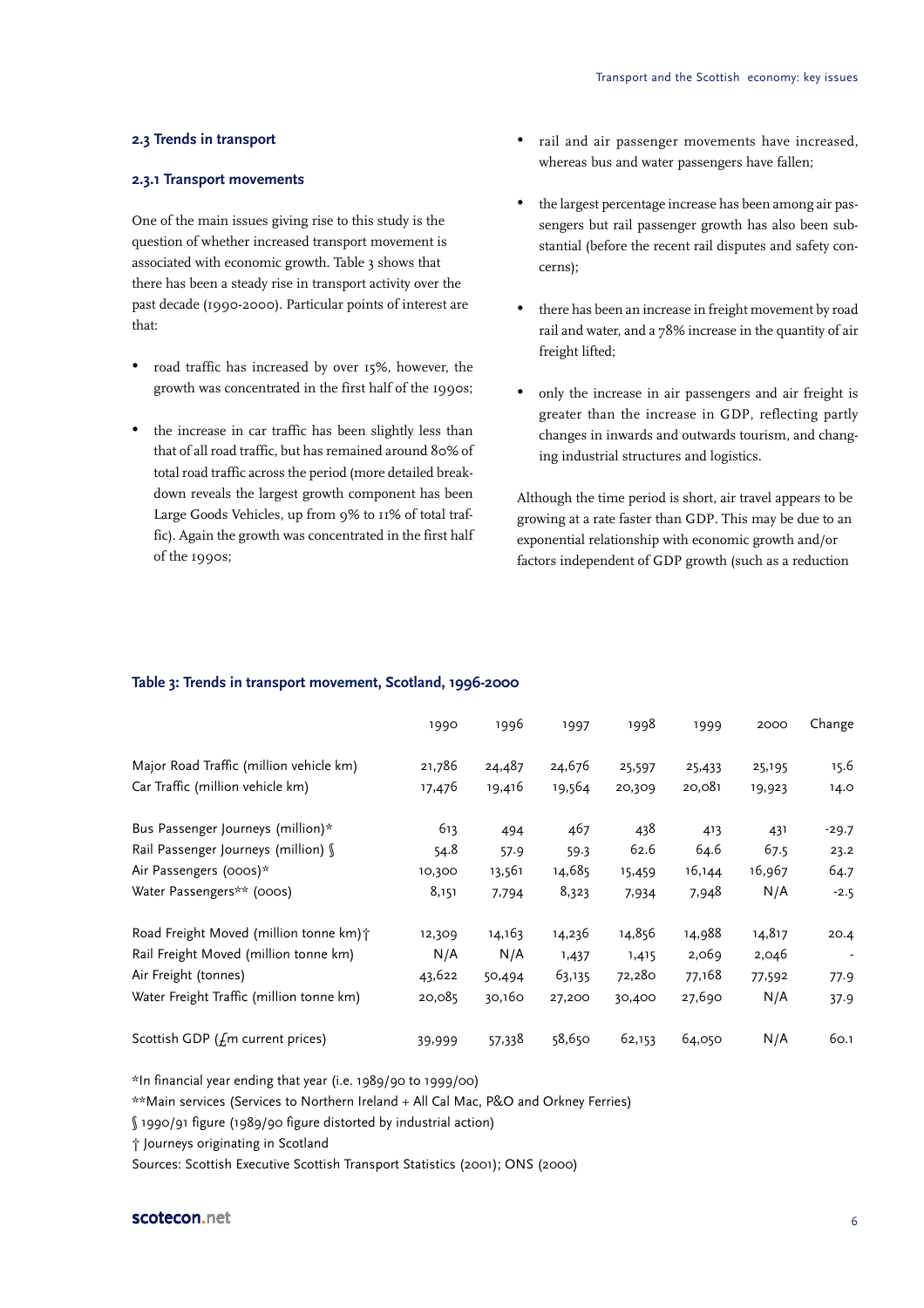in air travel costs) (see below for business travel figures). It is important to consider whether the marked reduction in road traffic growth since 1995 is the result of a fundamental change in its relationship with economic growth, or a short-term anomaly. However, National Travel Survey data, discussed below, indicate that the loner-term link between GDP growth and travel is more complex.

#### **2.3.2 The National Travel Survey**

The National Travel Survey results for 1998/2000 (Statistical Bulletin: Trn/2002/3Travel by Scottish residents: some National Travel Survey results for 1998/ 2000 and earlier years, April 2002, Scottish Executive) provide a useful picture of trends. It shows that on average in 1998/2000 a Scottish resident travelled around 7,200 miles per year within Great Britain. This is 55% more than around 15 years ago in 1985/86 or 72% more than in 1975/76 (around 85% of this increase was accounted for by cars) (Appendix 2 Tables A-C). This is primarily due to an increase in the average trip length of 42% between 1985/86 and 1998/2000, as the average number of trips per person per year rose only 8% in this period (the figures for change from 1975/76 were 45% and 20% respectively). The average time spent travelling per person was 359 hours per year (59 minutes per day) in 1998/2000 (up 24% compared to 1975/76).

There has been a major shift between modes of travel with cars clearly dominant. They accounted for 73% of total distance travelled in 1998/2000, (with the next highest modes being surface rail and local bus at only 6% each). Between 1985/86 and 1998/2000 the average numbers of trips per person made as a car driver rose by 79% and as a car passenger by 35%, while walking fell significantly (down 28%) as did local bus travel (down 30%).

Of particular interest to this study are the purposes of travel. Shopping was the most frequent purpose in 1998/ 2000, accounting for 22% of trips per person per year. Commuting or business purposes accounted for 19% of trips. Between 1985/86 and 1998/2000, the average distance travelled per person rose by 94% for shopping trips, by 92% for other personal business (e.g. visits to a doctor, library or church), by 42% for commuting and by 58% for holidays and day trips. However, Business Travel 'only' rose by 31% over the 15 years and actually fell

fractionally during the last decade, between 1989/91 and 1998/2000 (partly due to the economic recession). Congestion affects business in terms of efficiency of travel (e.g. to customers are suppliers) and access to labour, but most of the increase in congestion over recent decades is linked to personal travel, including commuting.

The number of commuting trips per person actually fell by 7% over 1985/86 to 1998/2000 (to 167 per person per year), while business trips (in cars, vans, lorries etc.) rose 15% (to 31 per person per year). By contrast there was an increase in shopping trips per person, rising by 24% to 234. So while economic growth (GDP) has increased substantially (36%) during this period, business travel has increased much less, while other travel such as commuting, shopping and other personal business has greatly expanded. The problem of increasing car use is predominantly not linked to direct business uses by people, although road freight has been increasing (but at considerably less than the rate of GDP growth).

Hence there is no clear proportional link between growth in business travel and GDP. The link rather would appear to be between increased income (associated with GDP growth) and travel. These include activities with a high income elasticity of demand, (such as car ownership or leisure shopping), rising numbers of workers in households (and linked journeys such as school run-workshopping), deterrence (e.g. children not cycling to school due safety concerns influenced by increased car numbers), changes in the organisation of services (e.g. concentration and increased size of hospitals, schools, shops, leisure facilities etc.), and land use decisions etc.

Business and commuting trips are however predominantly by car (71% of them in 1998/2000) compared with 11% by walking, 14% by public transport and 4% by other private transport (e.g. motorcycle, bicycle or private bus). In terms of distance, cars accounted for 74% of all business and commuting travel and public transport 23%. Interestingly over 80% of shopping distance travelled was as a car passenger or driver.

The National Travel Survey argues that the main reasons for the increase in car travel are that there are more cars, and more people able to drive them. The number of cars and other vehicles available rose by 85% from 1975/76 to 1998/2000 (from 52 to 96 vehicles per 100 households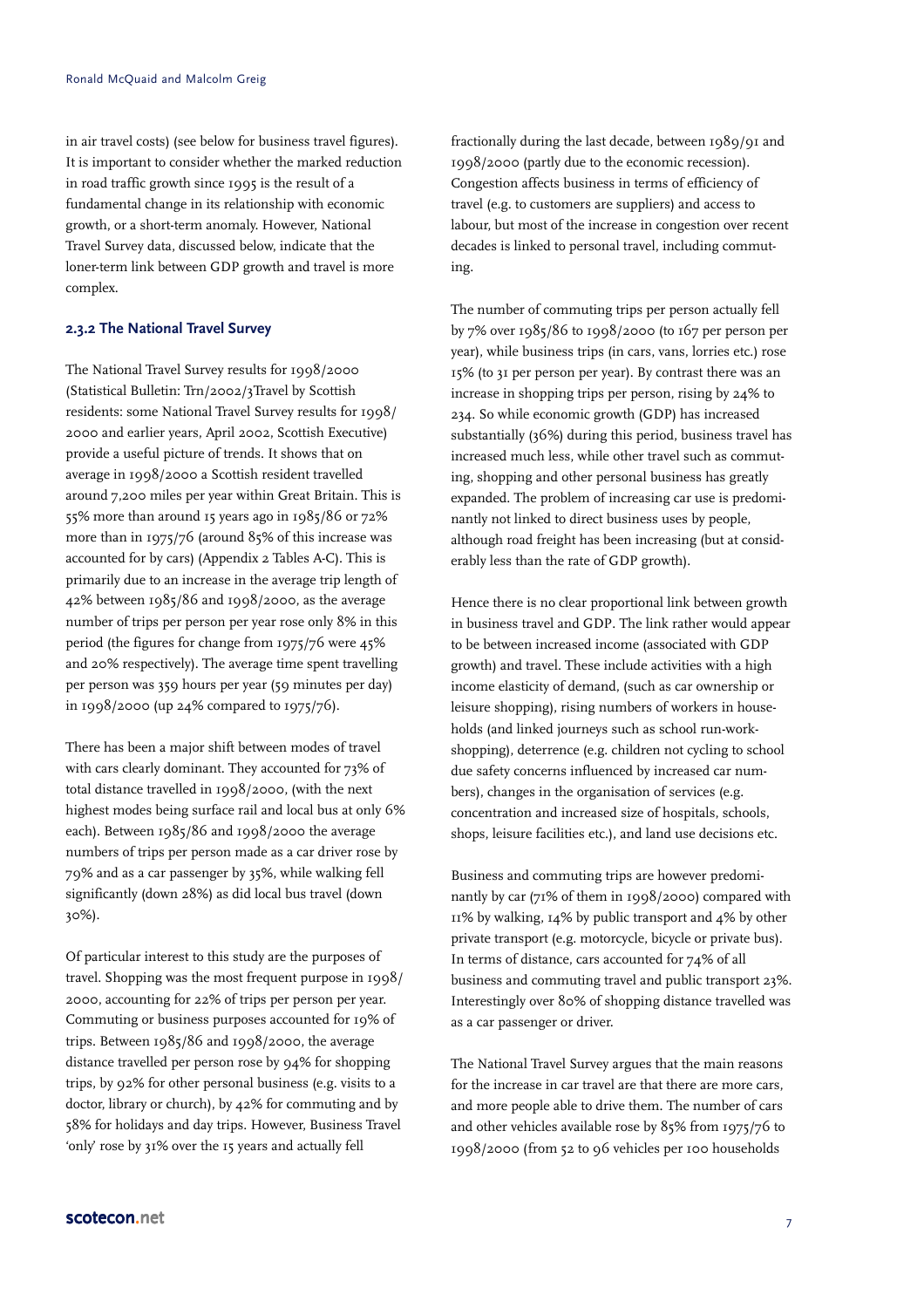while household size was falling). At the same time the percentage of the adult population qualified to drive motor vehicles rose from 66% of men and 24% of women to about 78% of men and 58% of women. Meanwhile, the average mileage per car has not changed much.

In terms of UK travel links, Ryley and Smith (2000) note that the percentage split for travelling long-distance between Scotland and the South East of England was 20% car, 14% bus, 28% rail and 38% air. This is a relatively even split between the four modes and shows that Scottish residents have a choice in the mode of transport should they wish to travel to the South East of England.

#### **2.4 Finance**

Public Finance for transport decreased in the last 5-6 years (Appendix 2 Table D). Total expenditure on transport within Scottish Ministers' responsibility in 1999-00 was estimated at  $f_325$  million, a third (34%) less than in the recent peak year of 1993-94. Within this, total capital and current expenditure on motorways and trunk roads in 2000/01 was estimated at  $f_1$ 166 million, some 33% down on the recent peak expenditure in 1994-95 and local transport gross expenditure on new and improved roads and public transport investment fell from £201 in 1994/95 to £112 in 1999/2000. Expenditure on transport controlled by local authorities has also fallen since the mid-1990s, down 22% to  $f_384$  million (excluding loan charges) in 1999/2000.

These figures highlight the decrease in spending by both national and local government on all forms of transport infrastructure over the past 5 years. The only area to show an increase over this period is Central Government subsidies to transport (such as air and sea travel to remote areas). This points to a need for more research on reasons and appropriateness of recent trends in public sector transport spending.

#### **2.5 Summary**

Research is needed on the main trends in transport and on in-depth analysis of existing data. For instance, longerdistance and rural area road traffic appears not to be rising while there is continuing growth in the Central Belt conurbation and around Aberdeen (with associated

worsening of reliability). In addition increased personal and leisure use appears to be the cause of increased traffic growth and associated congestion problems. There are large amounts of data available, primarily through the Scottish Executive, whose in-depth analysis would greatly enhance our understanding of traffic flows and changes within Scotland and between Scotland and elsewhere.

## **3. Transport and economic development - recent research**

#### **3.1 Introduction**

This section outlines recent research concerning the apparent link between transport and economic development and examines some of the ways in which it is manifested. It seeks to particularly focus on Scotland and work directly related to the Scottish context. It draws primarily on academic literature and interviews with academics in Scotland (as this is the focus of this report), but also briefly considers some evidence from government reports and other published work. The main transport policies examined include infrastructure investment and the management of new and existing infrastructure (including changes in public transport service levels, fare structures, and issues such as road pricing, as well as changes in the infrastructure itself).

Transport and economic development of a local area or region are linked in many ways. First, there are efficiency issues related particularly to accessibility to international, UK and Scottish markets, suppliers, knowledge and labour (in terms of distances, speed, quality, reliability, risk and uncertainty, other costs), which affect employers' operations and investment decisions. These are affected by both geographical accessibility and congestion. Congestion can be seen as reducing accessibility in terms of increasing travel times and risk and uncertainty associated with journeys, and accessibility and congestion cut across most other themes in this report. Second, there are welfare issues that affect the wider 'economic costs' of peoples' commuting and other journeys, and also affect efficiency in terms of accessing suitable work (and employers getting the most suitable workers). Third there are the distributional issues linked to social inclusion, particularly in terms disadvantaged people finding and maintaining work, training etc. Fourth, there are wider economic costs to society, for instance in terms of environmental, accident and other costs.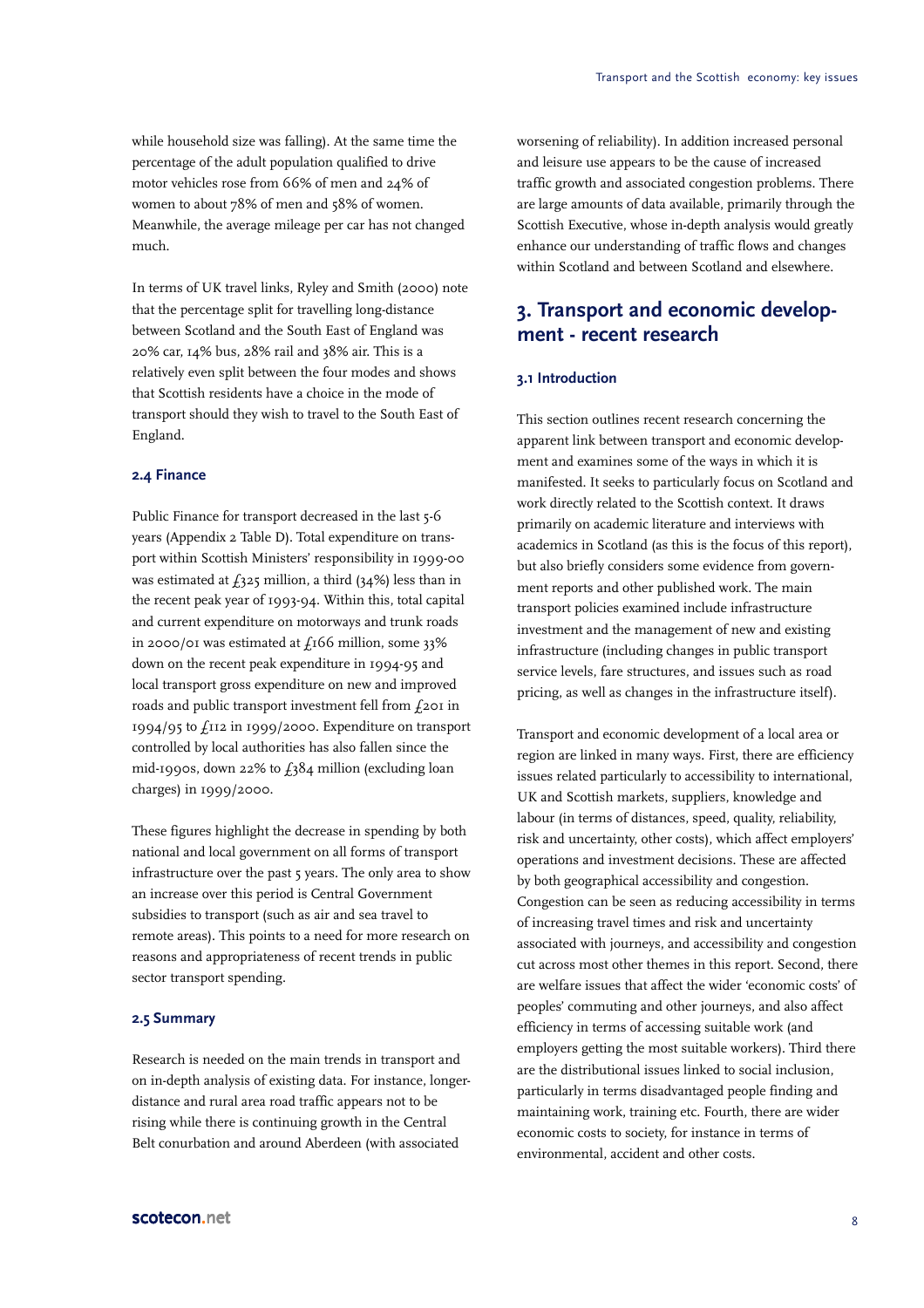The following sections consider:

- the links between transport and economic development in general, especially evidence from the SACTRA report and elsewhere, and the issue of displacement versus additionality;
- specific types of links between transport and economic development, especially links with labour demand, labour supply, social inclusion, and rural and peripheral areas, and;
- 'decoupling' economic growth and transport.

The overall conclusion is that there is no 'one answer' and that the impacts of transport infrastructure are contingent upon the specific circumstances (type of investment, its management, the characteristics of the local economy etc.).

#### **3.2 General links between transport investment and economic development**

The main study on transport and economic growth in recent years has been the SACTRA report. Their conclusions are briefly considered together with some other recent evidence. Then the issue of whether the results of transport investment may displace other activity elsewhere, or if it represents genuinely additional activity, is discussed.

#### **3.2.1 The SACTRA Report:**

To set the scene, we turn first to an examination of the Standing Advisory Committee on Trunk Road Assessment report on Transport and the Economy (SACTRA, 1999), which sought to determine if transport improvements lead to increased, or more efficient, economic activity and whether it is possible to 'decouple' growth in traffic movements from growth in the economy. It concluded that there were strong and consistent theoretical links between transport and economic growth. The following could, in principle, provide mechanisms to increase economic performance through transport improvements:

- changing labour market catchment areas to reduce labour costs;
- increased output from lower costs of production;
- stimulation of inward investment;
- reorganisation of land use;
- freeing inaccessible sites for development;
- increased competitive pressures should raise efficiency;
- triggering multiplier effects.

However, the report argued that in practice the empirical evidence to support such links was limited, and that, while possible in theory, such links were not automatic and could not be guaranteed, as their operation was dependant on local economic conditions. In particular, it was emphasised that investment in transport infrastructure was most effective where the existing level of infrastructure was poor – the economic returns to transport investment in areas with an already welldeveloped infrastructure would be modest (i.e. a form of diminishing returns to scale). In addition it stated that transport investment could best stimulate economic growth when it is part of an integrated economic development policy and that large transport projects may not have a positive impact unless they are linked to other policies, are carefully evaluated, and suitably fill a specific need (such as improved external links or improved reliability).

Examining the issue of whether it is possible to 'decouple' transport growth resulting from economic growth, SACTRA (1999) concluded that certain policy measures applied in the right way and in the right conditions could break or reduce the link. The current problem is seen as being one of 'transport intensity', i.e. a situation where traffic growth is rising faster than the rate of economic growth. However, such a relationship need not be linear and research would be useful to determine the forms of such relationships. There is evidence to suggest that it varies by mode (with the link between GDP and road movement weakening, but not the link between rail and air). Successful policies would be ones that could reduce or keep constant traffic growth while increasing or keeping constant economic growth. Hence, in theory at least, lower but better targeted spending with any savings appropriately invested, could boost GDP more than increased transport spending (see further discussion in section 4).

The study noted that there were established causes of traffic growth, namely: growth in income; transport costs;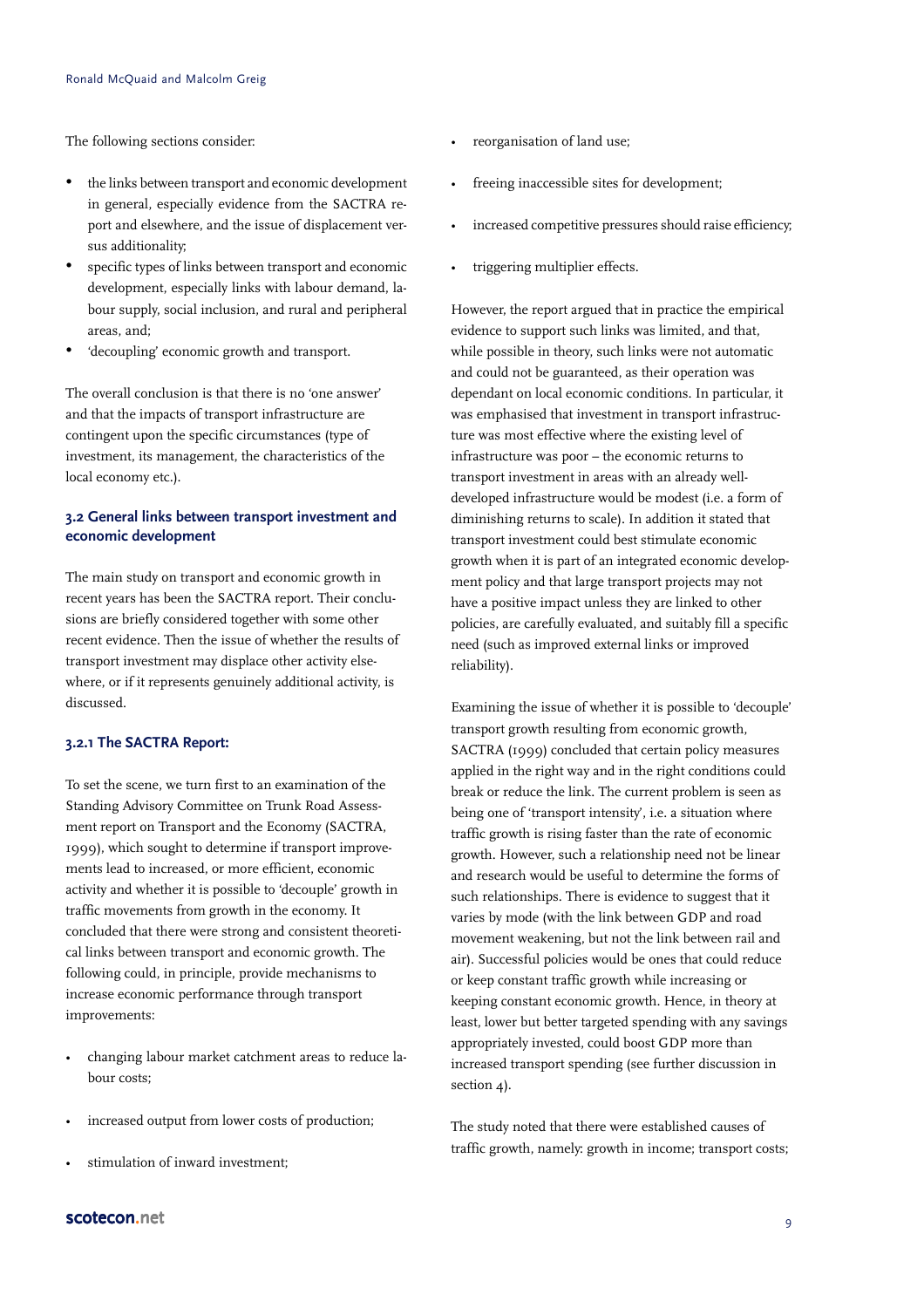transport speed; and transport quality. Policies to increase the price of transport (such as road tolls and fuel) should therefore be successful in reducing traffic (this may prove difficult to implement in practice - (Kirby et al, 2000) note that costs of operating a car, such as petrol, have generally fallen over the long-term). If this results in increased reliability and reduce travel times, then total transport costs could actually fall. Positive economic growth could possibly be attained by re-investing the revenue from the increased transport charges into local economic development, improved transport services and infrastructure. The study notes that monetary transport costs should only be increased up to the point where they equalled the marginal social cost of transport (e.g. congestion and environmental degradation costs) and that any increase above this level could harm economic growth. In addition there were non-price traffic reduction policies, such as pedestrianisation and increasing the efficiency of road use (for example through bus and car pool lanes) that could have economic benefits to certain economic sectors.

From SACTRA (1999), we can therefore suggest that:

- there is a link between transport growth/improvement and economic development;
- this link may be broken with the correct set of policies;
- policies to increase economic growth through transport investment must take into account local circumstances and be part of a wider economic strategy;
- the type of spending on transport, local circumstances and the links with other policies may be as or more important than simply the level of transport spending.

#### **3.2.2 Other evidence**

A wide range of other reports and academic studies has been conducted examining the existence of links between transport and economic development. Most report the existence of some links – these are examined in more detail below under their respective subject area. However, as with many fields of economic research, there is no consensus that transport improvements will automatically boost the economy. Many studies have found that links are weak or non-existent, highly conditional and dependent on precise policy implementation (as with SACTRA), or even that negative economic effects can arise.

There are also significant reverse causality effects of economic growth on transport. An issue arising was the propensity of certain types of economic development to create higher levels of traffic growth than others. In particular, decentralisation of economic activity into suburban areas is argued to make public transport provision less economical and creates traffic growth. It may also make cycling and walking less attractive, with higher related health costs over time. The point can also be made that technological change is a more important driver of transport demand than transport policy. Two examples are: the increase in Just-in-Time production methods; and the rise of global logistics and the ability to supply supermarkets with food and goods from around the world, in all seasons, that has resulted in consumer demand that transport policy has little effect on. Because of this it will be very difficult to break the link between economic growth and traffic growth.

There are also a number of academic studies that concur with SACTRA (1999) in that the effectiveness of transport improvements on economic development are considered to be dependent upon local conditions and the way policies are implemented. Most of the literature focuses on the need for a 'joined-up' and integrated strategic approach to the local economy, placing transport in the context of wider local economic development. Banister and Berechman (2001) argue that transport investments are necessary but not sufficient to promote economic development, which will only occur if a series of other conditions are met, namely: a buoyant economy, a stable and favourable political environment; and sufficient investment.

The transport infrastructure benchmarking study by Steer Davies Gleave for the East of England Development Agency (EEDA, 2000) reported the findings of a review of research into the effect of infrastructure on economic development. They found that built infrastructure (including transport infrastructure) is a necessary but not sufficient condition for improving economic performance. The main role of infrastructure investment was reported to be to facilitate economic growth in situations where rapid economic expansion was being held back by 'bottlenecks' in infrastructure. This was most likely to occur in economies where existing infrastructure provision was underdeveloped. Investing in infrastructure in conditions of low economic growth and where basic infrastructure provision was already in place was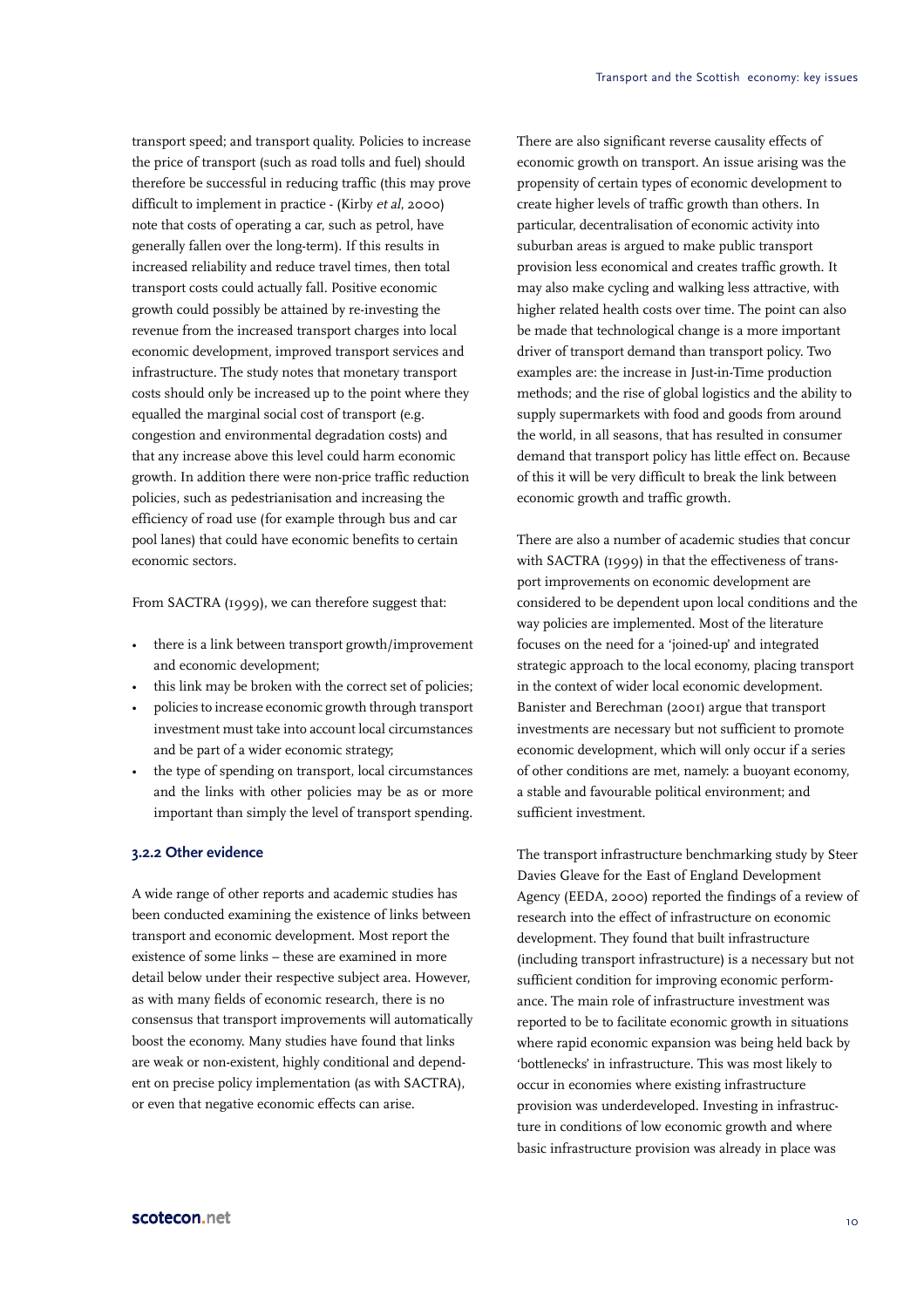unlikely to boost economic activity. In addition they found that infrastructure investment needs to be continuous to ensure economic growth

The report by the Organisation for Economic Co-operation and Development into the impact of transport infrastructure investment on regional development (OECD, 2002) found that social inclusion was unlikely to be achieved through improved accessibility and transport investment alone, but could best be achieved as part of an integrated range of initiatives including transport, skills, housing and social policy. Other examples include Lawless (1999) and Lawless and Gore (1999) who note that the effect of transport investment on regeneration has been weak due to a lack of co-ordination between regeneration and transport policies.

In terms of organisation, Primus and Konings (2000) state that improvements in public transport will only aid urban renewal if local transport policies are linked to the national transport network and controlled by local authorities in consultation with other bodies including other local authorities, transport operators and property developers. There are also problems inherent to the implementation of integrated investment. For example, Graham and Guyer (2000) note the difficulty of integrating air services into regional development plans. Another widely accepted issue is the need to examine cross elasticities of travel modes before economic benefits of investment are estimated. Williams (1998) illustrates this through the use of a general equilibrium model of highway investment policy, concluding that if conditions are right and alternative modes of transport are available a reduction in road capacity can reduce congestion. Hence the context within which any transport change takes place is crucial to determining what impacts there are on the economy.

There have also been a number of studies investigating the effects of transport on economic and social indicators other than business growth or the labour market. Villaverde Castro and Coto-Milan (1997) used a combination of an empirical survey of businesses and inputoutput table analysis, to analyse the link between the development of port facilities and regional GNP growth, concluding that the contribution of the port facility is in line with that of other service industries. Van den Berg and Pol (1998) found that High Speed Train developments can help inner-city regeneration, although as

mentioned above, developments must be tailored for the needs of each city to avoid displacement. Tompkins et al (1998) studied the effects of the impact of an airport on the local property market using a regression of property prices on a range of variables – property prices were chosen to reflect the net range of positive and negative influences such as access, employment infrastructure, noise and congestion. They concluded that the positive effects of proximity to the airport, for example better employment and access, more than offset the negative aspects such as noise.

#### **3.2.3 Displacement versus additionality**

It has long been recognised that many of the growth claims attributed to new transport infrastructure may be questionable. For instance, a new road may be followed by the development of new industrial buildings or offices nearby. However, this development may simply have moved from or happened elsewhere in the region (displacement) or perhaps it would have happened anyway (i.e. the development is not additional, it is 'deadweight'). Even in the case of inward investment, such investment may simply be changed from one part of the region to another due to the new transport infrastructure. It is crucial to identify any displacement and the geographical area of analysis for which displacement should be calculated (e.g. a local area, a travel-to-work area or a wider region/country such as Scotland). One example is that when firms were asked why they had located in Newbury, they claimed that proximity to the M4 motorway was important, however, on further probing, that only explained why they were located in that local area and did not explain why they had decided to locate in that region (Hall et al, 1988). Transport infrastructure may be a necessary but not sufficient condition for development.

The OECD (2002) report also highlights the need to distinguish between overall growth and the redistribution of benefits following an investment in order to avoid double counting. To expand on this, an investment in transport is likely to have two impacts on the immediate locality:

there will be genuine additional economic growth brought about through lower travel costs, increased efficiency, extra employment and social inclusion, and the indirect and induced impacts of these;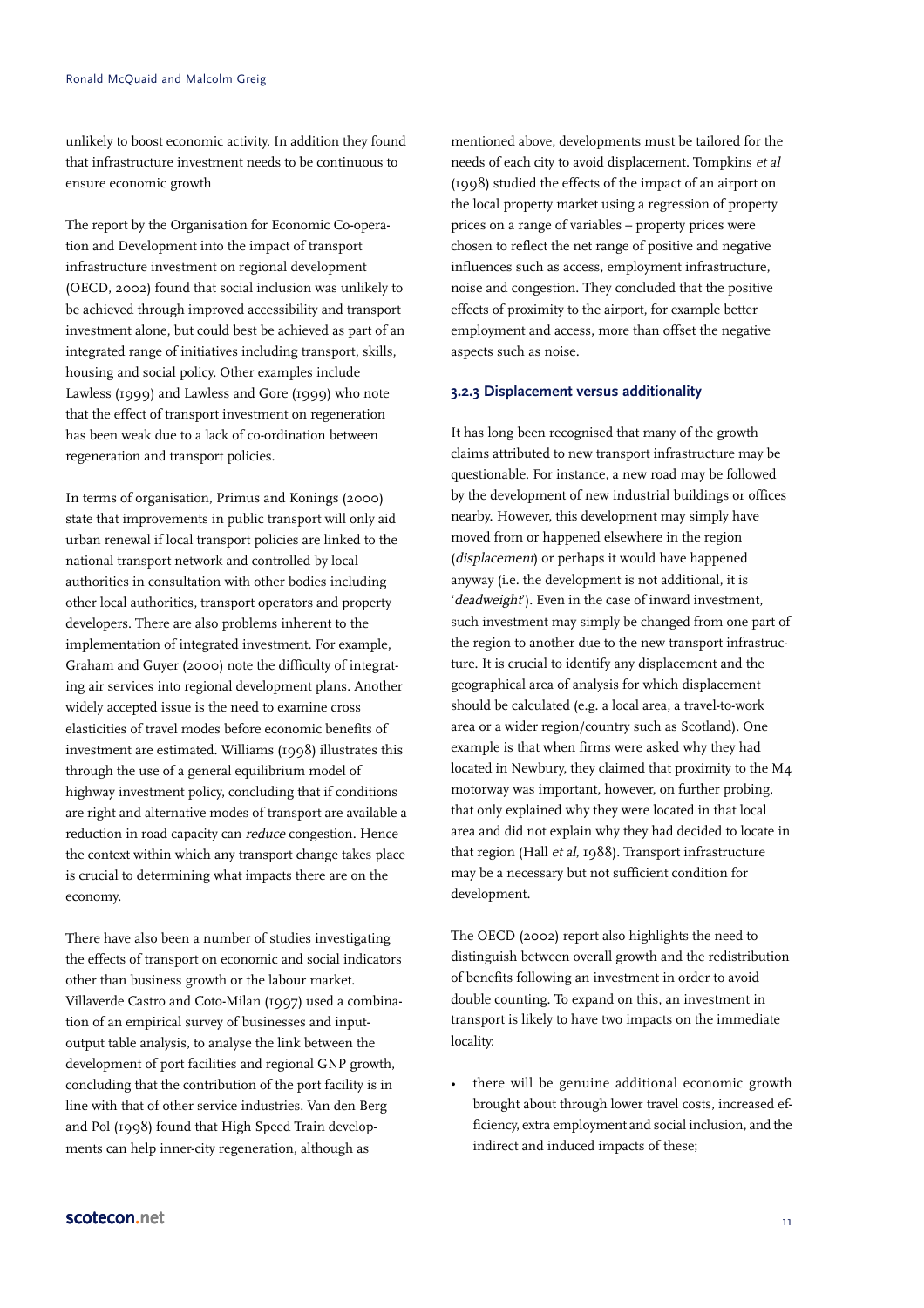as discussed above there will also be a movement, or 'displacement' of economic activity away from areas with less well developed infrastructure, or where investment has not been made.

In the latter case, there is no net economic benefit ceteris paribus, as the activity has merely been moved from one geographical location to another. Any benefit will be dependent on the nature of the areas in question – a redistribution of activity from a congested area to a less well developed area will help spread growth evenly and help ease inflationary or capacity pressures. However, it has already been noted that transport investment is not, by itself, an effective method of promoting economic activity in low growth areas. Alternatively, displacement of economic activity resulting from transport investment may take place in the (less desirable) form of movement from low growth areas to high growth areas that have benefited from investment to remove 'bottlenecks'. It is therefore important that such displacement of activity is not counted as a benefit alongside the genuinely additional growth created in areas benefiting from investment.

Several studies have considered this issue. EEDA (2000) noted that investment in infrastructure is likely to promote centralisation rather than dispersal of economic activity and will thus benefit areas least in need of economic expansion. Van den Berg and Pol (1998) conducted an international comparison of 14 European cities to examine the impact of High Speed Train (HST) provision on economic development potential. It was found that developments must be tailored to the individual needs of each city to avoid displacing economic activity from areas without a HST station. Graham and Guyer (2000) in an analysis of passenger trends and flights in regional UK airports in the context of the 1998 UK transport white paper found that the development of regional airports can create job displacement within the region.

In Scotland, the STAG guidance and national planning guidance on Transport and Planning, PPG17, (see below) raise many of these issues. If benefits are redistributed to an area of greater need, STAG would count this as a benefit unless it was clear that Scotland would lose out entirely if growth did not go to more prosperous areas.

#### **3.3 Specific links between transport and the economy**

This subsection reviews literature that supports a link between transport investment and economic development and performance. It examines the effects on labour demand (indigenous firms and inward investors), labour supply, social inclusion and rural and peripheral economies.

#### **3.3.1 Effects on labour demand - indigenous firms and inward investors**

The OECD (2002) study argued that improved accessibility (defined as the quantity of economic or social activities that can be reached using the transport system) could result from transport infrastructure investment. This could increase the market size for industry resulting in increased competition and market opportunities and leading to increased productivity among firms who adapt to the changes brought about. It also found that transport investment will result in time and cost savings and increased reliability which should raise the efficiency of production and distribution activities. It should be noted that similar arguments can be made concerning improvements to the management of infrastructure or the wider transport system. However, the level of benefits will depend upon the specific characteristics of the changes and local circumstances.

There is limited recent academic evidence on transport and employer location in Scotland. Leitham et al (2000) carried out an empirical stated preference study of 40 firms in west-central Scotland. They found that different types of firms (e.g. foreign inward investors, UK inward investors and local firms) varied in their views as to the importance of transport and of different modes, and of different proposed transport infrastructure investments. Similarly, using different data, Button et al (1995) in an empirical study based on a survey of 939 firms in new premises in west-central Scotland found that there were important differences in the type influence of different types of transport infrastructure investment on firm location. Road and air infrastructure had a greater impact on inward investment than endogenous firms, (with roads particularly important for UK headquartered inward investment and airports for overseas inward investment). Bus links had a greater importance for large firms (probably for travel-to-work for lower skilled workers). They found that poor transport infrastructure did not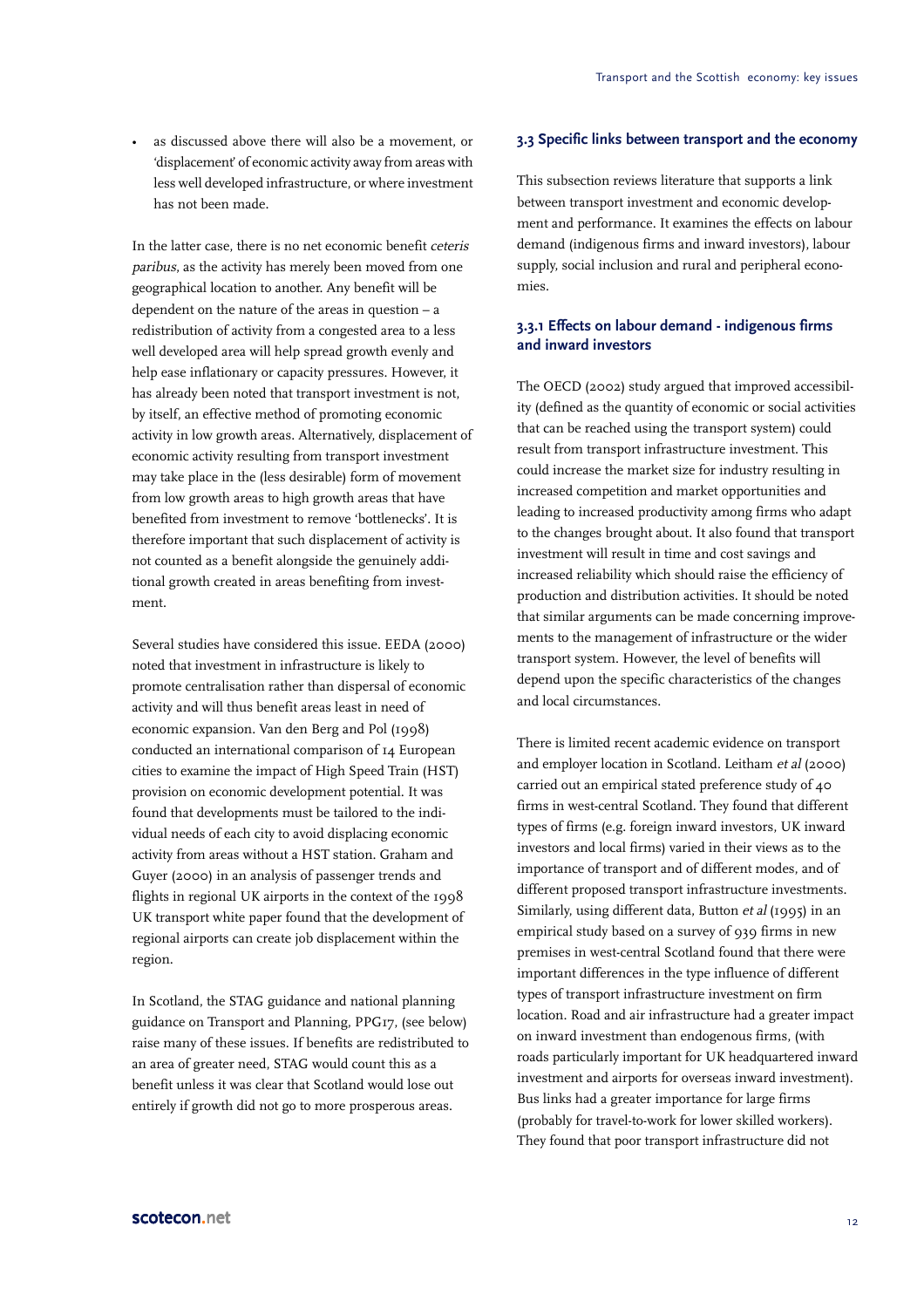induce firm migration but influenced location decisions once firms had decided to move.

McLintock (1998) investigated the role that transport investment had on economic development and found that while there was no evidence for a link between road infrastructure and economic development, investment in sustainable (i.e. public) transport made towns and cities more attractive business locations. Priemus and Koenings (2000) agreed, arguing that improvements in urban public transport are vital for urban renewal, leading to increased business activity. However, contrary to McLintock, in the Netherlands Bruinsma et al (1997) used a regional labour market model and a survey of entrepreneurs to estimate the effects of road construction on local businesses. They found that road infrastructure investment had a positive effect in terms of corporate investment, attracting and retaining employees, travel and delivery times and perceived accessibility. Perceived accessibility is seen as being equally, if not more, important than actual accessibility as it is perceptions that most often influence location decisions.

EEDA (2000) also noted that investment in infrastructure may alter the perceived accessibility of places, thereby attracting inward investment, regardless of any change in actual accessibility. This was noted by Scottish academics in relation to air and rail infrastructure (see below). EEDA (2000) also stated that transport infrastructure can play an important role in supporting industry clusters by increasing labour catchment areas and enhancing intraarea interactions. In relation to inward investment, they found transport investment to be an important factor in firms' location decisions, and therefore a useful policy for regions competing for mobile investment.

Concerning air travel, Adams and Raeside (2001) conduct a critique of current air passenger forecasting techniques and the policy implications of this. They found that any policies to constrain air transport demand in Scotland are likely to be economically damaging as the environmental benefits are outweighed by the opportunity costs and that the most effective way to reduce congestion and emissions would be to provide public transport to air terminals. They noted that the tourism and electronics industries are very dependent on air transport. From this it would appear that investment in airport infrastructure together with supporting public transport infrastructure would provide both economic and environmental benefits to Scotland. Hakfoort et al (2001) employed a social accounting matrix (an extended input-output model looking at production, employment and consumption) to examine the effects of the expansion of Schipol airport in Amsterdam, by comparing actual economic growth with projected growth assuming there had been no increase in aviation activities. They found that growth of the airport did lead to a growth in employment and that the multiplier effect of direct employment on the airport was 2:1 (i.e. 2 jobs are created indirectly for every extra job in the airport).

Baird (2000) conducted a review of economic impact studies of ports in the North Sea Region and found that the direct, indirect and induced employment impacts of ports tend to be greater than in many other economic sectors. The impact depends on factors including the type of cargo handled and the local concentration of value added industries such as storage, construction and navigation. He found that major port investments deliver immediate employment and, in line with OECD (2002), that the employment impact increases with port throughput.

The OECD (2002) report also found that transport infrastructure investment can result in increased employment in a region due to construction, operation and maintenance activities. All these activities can also have indirect and induced employment spin-offs. In the case of the operation and maintenance of transport infrastructure, the direct and indirect employment opportunities were found to be proportionate to the level of traffic.

Interviews with academics in Scotland supported many of these findings. Some of the key issues arising during the interviews were:

- Investment in sustainable short haul freight distribution strategies in towns and cities will be essential to keep business traffic moving, especially with the predicted growth in home shopping and LGV movement.
- Investment in public transport infrastructure in urban areas reduces car dependence and congestion caused by commuting, thus freeing up space for business traffic, particularly at peak hours.
- The need for improvements in the range of direct services from Scotland to destinations and international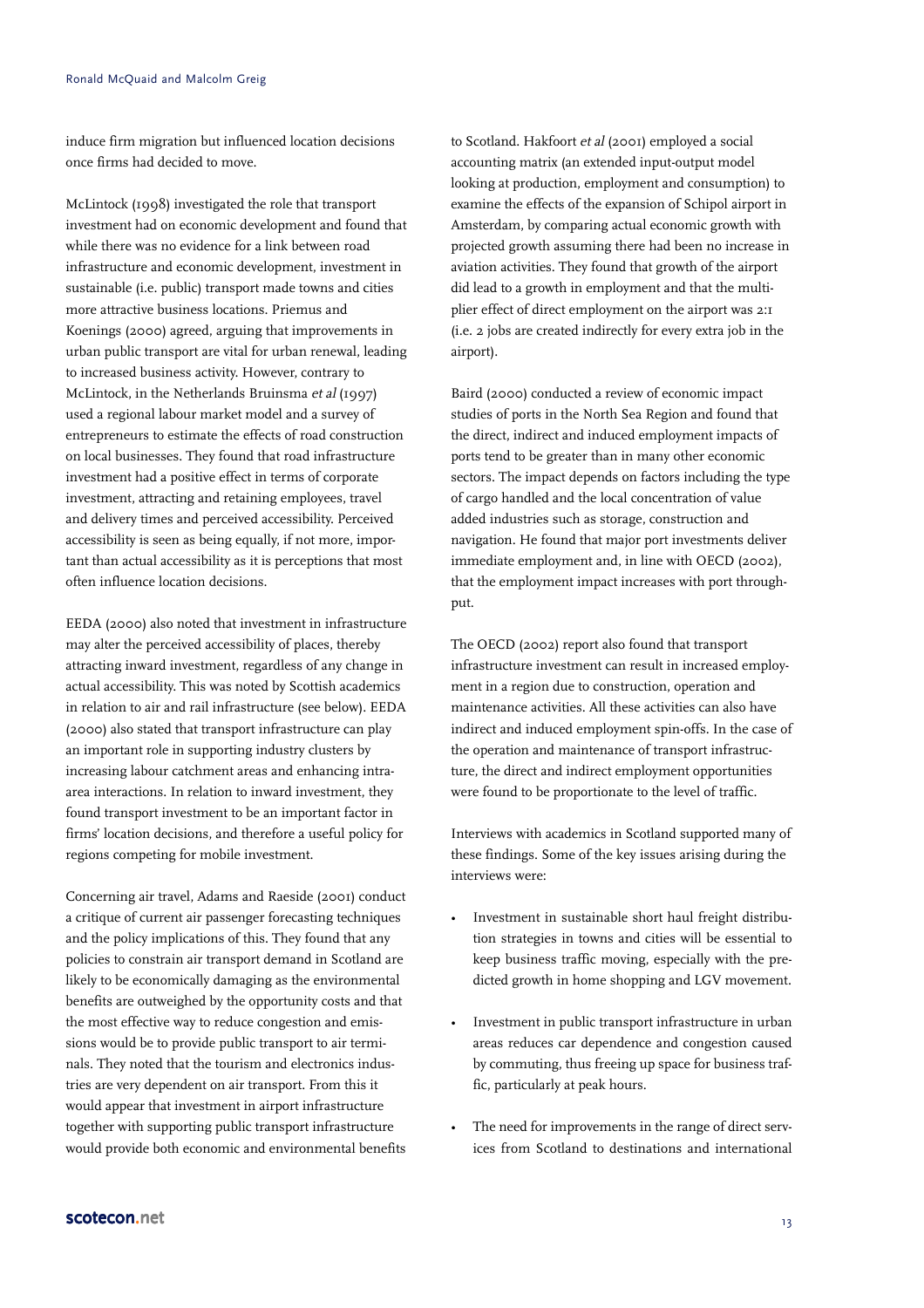hubs outside the UK (see below), in order to assist economic development.

- Investment in airport infrastructure and connections from the airports to the major urban centres and other areas is important to ensure the competitiveness of Scottish cities compared with European rivals in securing Foreign Direct Investment, promoting indigenous development and for sectors such as tourism. For tourism the benefits of links are in two directions (as residents may take more frequent foreign holidays, so reducing local spending, as well as attracting in tourists form elsewhere). Additionally, high value companies need to move senior staff internationally, and a high quality international airport creates a strong image for a city, with subsequent spin-off benefits.
- In the remote parts of Scotland the issue of the quality, range and price of air services is particularly important. The degree of indirect public subsidy (e.g. local authorities, local enterprise companies and the Health Service often insisting that their staff take more expensive tickets, in effect subsidising the air links from non-transport related budgets) is worth further study. Linked to this it would be useful to investigate the opportunities for possible cheaper fares for the general public.
- Investment in the Scottish port infrastructure will have tangible benefits in terms of increased direct, indirect and induced employment, increased business efficiency and may also create new demand for transport to and from Scotland.

#### **3.3.2 Effects on labour supply**

This section reviews the links between transport investment and the supply of labour in terms of travel-to-work patterns. The OECD (2002) report concluded that accessibility was one of the wider benefits from transport infrastructure investment. It found that improvements in accessibility can increase the market size for labour, but noted that this could have positive or negative implications for the region in question (for example, if an area of high unemployment was opened up to increased labour market competition). However, issues such as education and skills are likely to be more important in finding work (e.g. McQuaid et al, 2001). Bruinsma et al (1997), as stated above, found that road construction was beneficial to travel and perceived travel times. Hamilton and

Jenkins (2000) conducted an analysis of secondary data sourced mainly from UK government statistics and found that poor transport limits women's employment and quality of life, as women rely more upon trip-chaining and off-peak travel (due to part-time work). They suggest that reforming public transport to meet the needs of women would have commercial, inclusion and environmental benefits.

Houston (2001) conducted a retrospective longitudinal study of firms who relocated to decentralised locations within the Glasgow conurbation. He found that when firms relocated to decentralised locations difficulties were created for certain groups of workers that could not relocate or move house, particularly lower paid and lower skilled workers and those dependent on public transport, especially women. Houston stated that improvements in transport infrastructure would partially alleviate this, however, there is a problem in that decentralised locations are more difficult to service by public transport. This last factor is a concern expressed by many academics interviewed, below, and one that we consider in section 5 later.

Interviews with academics pointed to the following labour supply issues as being of concern:

Travel-to-work is not yet seen as such a major problem in Scotland compared with many other areas of the UK such as South East England. However, arguments that the Central Belt of Scotland should be seen as a broad single labour market for many occupations (particularly to spread the benefits of economic growth in the East to residents elsewhere) may be altering this view. There is a need for research into the concept of a Central Scotland labour market and the associated transport issues. Investment in transport information technology, rather than additional physical infrastructure, such as urban road speed maps, public transport information systems and even clearer public transport mapping, can reduce congestion and improve economic efficiency. If public transport infrastructure is provided integrally into new business developments from the outset then congestion and travel times can be reduced. Green commuter planning is one aspect of this. Suburbanisation of employment affects commuting patterns, makes employees more car dependant and can create congestion. Reliance on cars means that parking space is at a premium and can be a barrier to commuting. There may also be social inclusion issues, as those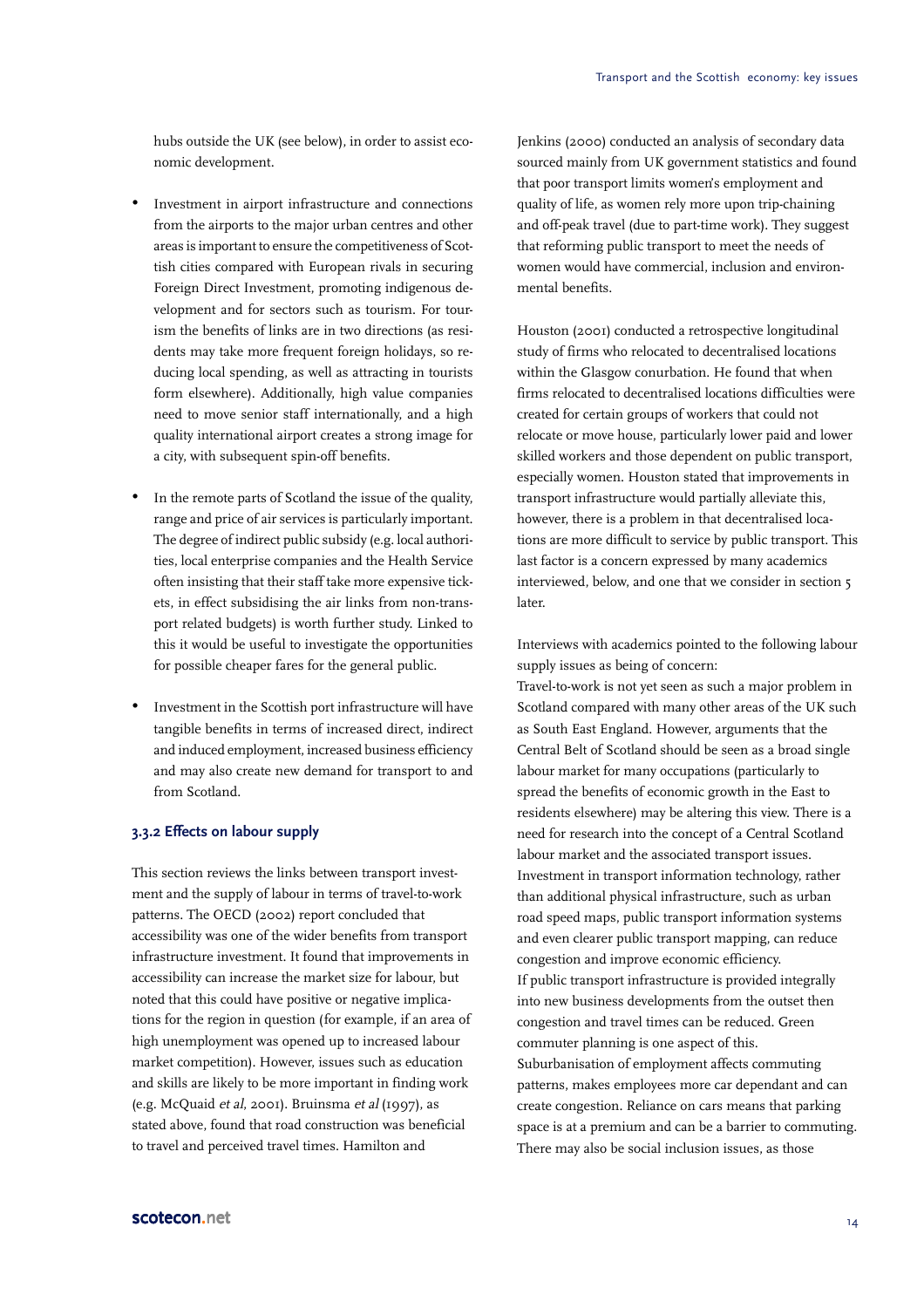without cars may not have adequate access to employment opportunities or facilities (e.g. the new Royal Edinburgh Infirmary in Little France on the outskirts of Edinburgh).

Investment in high quality intra-city rapid transit is effective in slowing down suburbanisation sprawl and concentrating population in more sustainable city areas. This will also safeguard higher income inner city residential areas by ensuring their attractiveness to employed people, the net result being that employees will be concentrated around nodes of public transport, thus improving travel times and reducing congestion. Rural areas present particular problems in terms of accessibility to employment and other opportunities (see below).

#### **3.3.3 Effect on social inclusion**

A related problem to the above is that transport problems act as a barrier to socially excluded people seeking employment. The OECD (2002) report concluded that transport infrastructure investment could have positive (through increased accessibility and mobility) or negative in its effect on social inclusion within a region. Grant (2001) argues that transport for those who do not have access to a car is most effective if addressed at a community level to prevent increased exclusion.

There have been numerous studies in the US which have identified the problem of employment shift to suburban areas not served by public transport creating problems for inner-city residents, particularly blacks and manual workers, including Zax and Kain (1996) (see, for instance, Holzer (1991) for a wider discussion of spatial mismatch). Goldenberg et al (1998) found that transportation services made a difference in allowing people to obtain work. Other studies identifying disadvantaged groups include the Select Committee on Education and Employment (1998), which reported that lone parents were at a disadvantage in getting to work as only 35% have access to a car, compared with 90% of couples with children. In addition, the 'household responsibility hypothesis', that women face constraints in their travel patterns, and hence employment opportunities, due to the burdens of household responsibility has been advocated by Pickup (1989) and Turner and Niemeier (1997) (see McQuaid et al, 2001, for some limited Scottish evidence on this, which considers the effects of

lack of skills, education, transport availability, etc.). Clearly issues of cost, scheduling, comfort, security, and knowledge of transport alternatives is important (particularly with the increase in shift and weekend working).

Some areas, such as Fife have introduced information services for those considering taking a job, but not knowing public transport accessibility, and schemes to subsidise travel to new jobs are relatively common. In rural areas particularly, the lack of driving licences among job seekers is important. Levels of private transport ownership were low amongst both sample groups (35% in Wick and Sutherland and 34% in West Lothian) (Employment Research Institute data). In both areas the longterm unemployed were also more severely disadvantaged in terms of the availability of private transport (21% in Wick and Sutherland and 22% in West Lothian). Despite the majority of these job seekers holding current driving licences, comparatively few had access to their own transport. Perhaps predictably, the cost of owning and running a vehicle was cited as the main reason for this apparent paradox. Indeed, for 53% of those in Wick and Sutherland (and 36% in West Lothian) the 'costs associated with private transport' were viewed as an 'important barrier to work'.

Other Scottish studies which have sought to identify transport-related barriers to social inclusion include McGregor and McConnachie (1995), who argued that a shortage of local jobs and lack of transport to areas of employment are two main factors contributing to spatial concentration of disadvantage. Similarly, McGregor et al (1998) found that travel problems, connected with child care, low wages and part-time work can act as a barrier to employment and that some employers also discriminated on travel-to-work grounds.

There is a debate concerning the practicality of equipping residents in areas of multiple deprivation for jobs in the wider economy as they suffer sever limits to how far they can travel-to-work. However, there seems to be some confusion in the literature about what is meant by this. Many policy actors and researchers would consider 'the wider economy' to include those jobs in (for instance) the city centre, and hence this policy would include linking peripheral estate residents to city centre jobs. There is evidence that while there is a distance decay in terms of where people work, a high proportion peripheral estate residents do work in the city centres, where transport links and job opportunities are relatively high.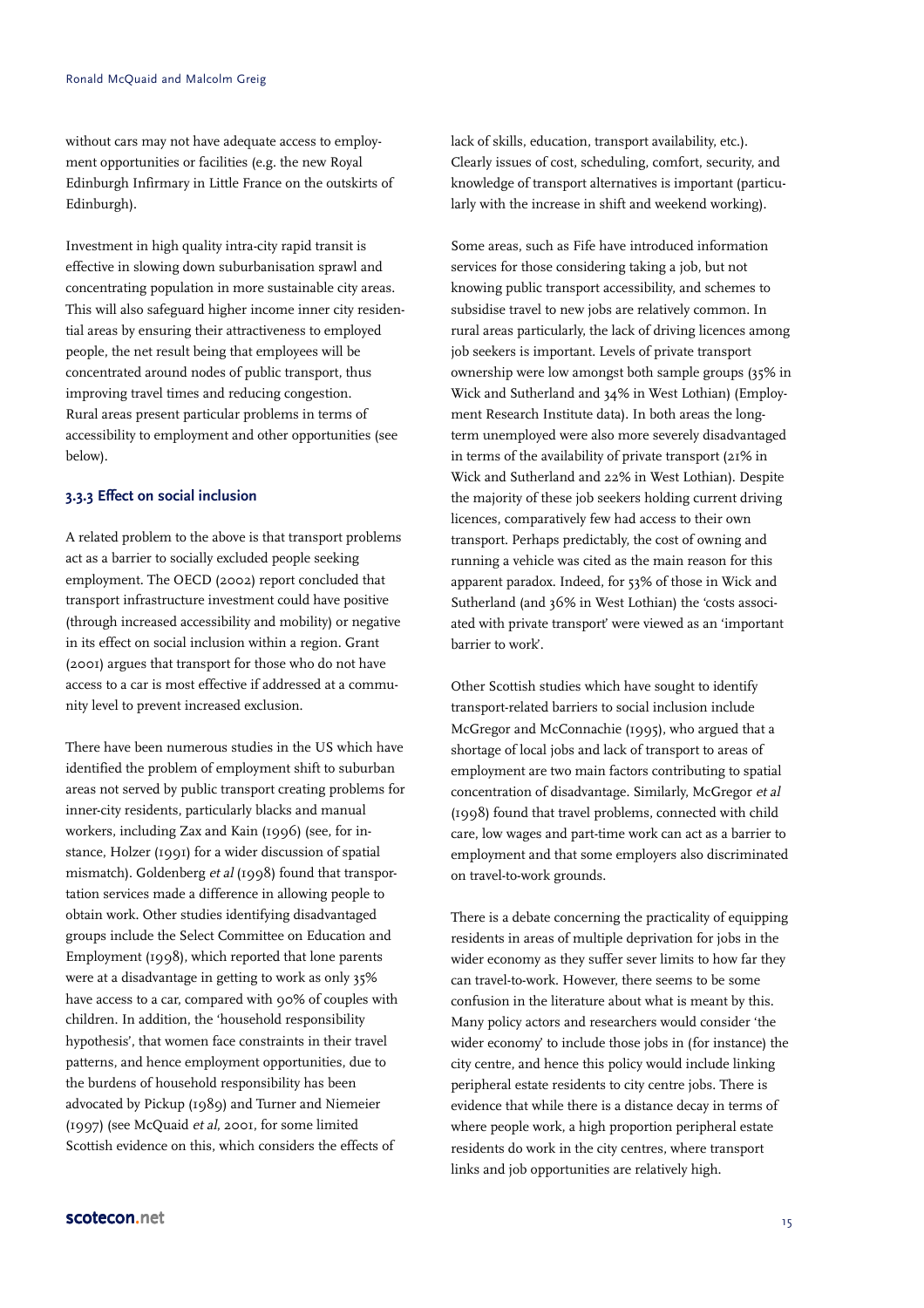There are a number of micro-level studies that have sought to determine the effectiveness of specific investments in addressing social inclusion. Zenou (2000) used a theoretical model based on the residence of workers relative to employment in a monocentric city and found that improving transport by subsidising commuting costs of all workers reduces urban unemployment, but increases inequality, whereas a policy of subsidising transport for only the unemployed reduces inequality but increases unemployment. Hine and Mitchell (2001b) argue that improvements to transport services can help promote social inclusion – groups who stand to benefit are the elderly, those without a car who live in peripheral estates, low income groups, bus users and women. Interestingly, Stafford et al (1999) found that possession of a driving licence increased the chance of finding work among men and women aged 18-24. This may not always be because of travel-to-work problems – a driving licence may be an essential part of an employer's person specification and be seen as a proxy for motivation. On a larger scale, Adams and Raeside (2001) argue that policies to constrain air travel demand in Scotland would result in a reduction in flights offered by low cost airlines – these airlines not only create employment, but help promote social inclusion (in leisure activities) by providing cheap travel.

However, there are studies that have highlighted that travel problems are only part of the array of barriers faced by socially excluded people. McQuaid et al (2001) conduct an analysis of unemployed job seeker potential travel-towork times and found that socio-economic factors such as gender, dependent children and education were more influential in determining potential travel times (and hence the chance of gaining employment) that provision of public transport, accessibility or access to private transport.

It is also worth noting that there is a body of opinion that promotes the use of Information and Communication Technology (ICT) to overcome problems of social exclusion caused by lack of mobility. For example, SACTRA (1999) reported that there is a role for telematics to substitute for journeys, to facilitate initiatives such as community car clubs, to provide 'on demand' special transport and improve information on public transport routes and times. Grieco (2001) argued that there is potential for ICT to enhance the mobility of socially excluded people through: quality information and

timetabling; intelligent and in-home reservation systems; on demand transport for those working unsociable hours; expanding the role of the third sector through private car use where deregulated bus services fall short of service requirements; and through the extension of car clubs to cover low income areas. Carter and Grieco (2000) argued that ICT provides opportunities to break down gender, class and racial boundaries, assist in delivery of the New Deal and improve the transport environment.

Academic interviews revealed that there was also some consensus that transport barriers to employment were a problem in Scotland. Key issues arising are:

- The spatial mismatch issue. Residents of deprived city areas find it difficult to access employment opportunities as many do not own a car, low wages make long journeys uneconomic and many jobs are situated in outlying areas that involve cross-urban (radial) travel.
- This is exaggerated by the fact that many of the city centre jobs generated over the past 20 years have been medium/high skilled service jobs and not of a type accessible to the majority of inner city residents.
- Investment in public transport, together with measures to concentrate employment and population in sustainable areas can help alleviate this by ensuring the critical mass to make public transport economic to operate.
- Investment in provision of public transport to provide mobility to the elderly is important as older people are important to the Scottish economy, both in terms of domestic spending and as tourists from abroad.

#### **3.3.4 Effects on rural and peripheral areas**

Academic evidence has highlighted a number of issues regarding transport investment and economic development in rural and peripheral areas. EEDA (2000) note that investment in infrastructure may alter the perceived accessibility of places, particularly peripheral areas, which may be perceived as less peripheral after a major investment, regardless of any actual changes in accessibility. As mentioned earlier, Monk et al (1999) found that unemployed residents in rural areas found that lack of access to private transport was a barrier to gaining employment, as public transport provision in these areas was inadequate.

There were differing views on the importance that should be attached to transport (or wider communications investment – including information and communication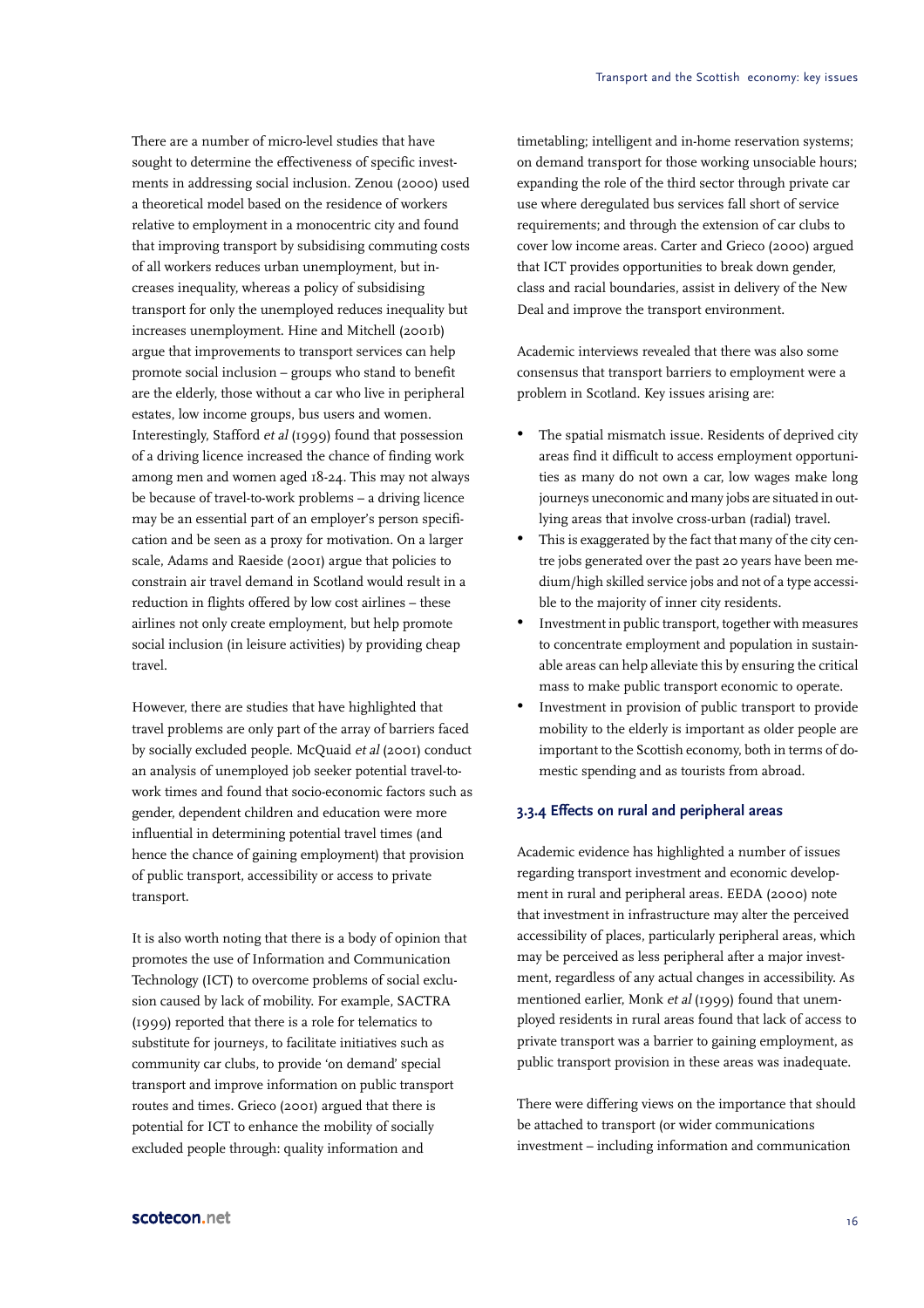technologies or ICT) investment in rural areas, although it was generally accepted that key trunk routes were a priority. Specific topics highlighted were:

- Spending on expensive 'mega-projects' in the Central belt can be at the expense of key rural accessibility projects such as the A9 and A96 upgrades.
- Investment in transport infrastructure public transport or roads – in rural areas is not always money well spent as the population sizes do not make it sustainable. Rural living is a choice and residents cannot expect the same level of services as those in urban areas.
- Regarding rural road pricing, the Skye Bridge Toll has had negative economic effects in terms of lost tourism business that may outweigh the benefits of the bridge itself. This stems partly from tourist perceptions that the bridge represents poor value for money when compared with the ferry crossing. Many people are hence reluctant to visit Skye. However, in recent decades Skye has seen notable population growth, from well before the bridge was opened, and it is unclear of the role of transport in this growth.

In general, academic interviews pointed to some consensus that there is a need to have a strategic policy of providing transport infrastructure to stimulate economic growth, rather than retrospectively once problems arise. But this should not take the form of predict and provide road building – any investment must be sustainable.

#### **3.4 'Decoupling' transport and economic growth**

#### **3.4.1 The existence of links?**

Some research has questioned the existence of links between transport and economic development (see section 2). McLintock (1998) analysed the impact of sustainable transport on economic development and concluded that there was no link between road infrastructure and economic development. Vickerman et al (1999), in a study of accessibility, found that the development of Trans European Networks (TENs) did not significantly promote convergence in accessibility and economic development. Lawless (1999) and Lawless and Gore (1999) found that transport investment in the form of road and tram networks in an urban area had a minimal effect on regeneration, although Lawless (1999) found road investment to be slightly more effective.

In a U.S. study of the effects of the MARTA transit network in Atlanta, Bollinger and Ihlanfeldt (1997) found that the network had no significant impact on the population or employment level in the local economy, although it did alter the composition of employment towards the public sector in some areas. Extension of such types of study would be useful in the Scottish context, for example concerning the proposals for light rail/ trams in Edinburgh, and the distributional implications of such investments on areas of high unemployment. Little academic work has been carried out into issues such as the impact of Bus Greenways in cities on the accessibility of peripheral areas in the cities (especially areas of multiple deprivation in peripheral estates), and more ex-post analysis is needed.

McCalla et al (2001) in a study of inter-modal freight terminals, found that investment in freight terminals had benefits for only a modest proportion of local businesses and that very few local businesses said that the terminal was the primary location decision factor. Finally, Oosterhaven et al (2001), in a study of industry clusters, found that transport was not key to clustering of economic activity in terms of linkages and recommended that there is a need for economic policy makers to downgrade the perceived importance of major new transport infrastructure developments. There have been macro-level studies seeking to link transport infrastructure to economic growth, but the evidence is uncertain and open to debate (Aschauer and Mundell debate in the early 1990s).

When considering 'decoupling' there appears to be still some bias towards evaluating investments rather than applying the STAG evaluation to alternative management schemes such as road pricing – including looking at both the direct benefit for reliability and traffic reduction and possible indirect benefits through the ways in which income is used. SACTRA does express some fears that road pricing could lead to excess infrastructure investment where funds might be better used in other projects or in reducing national or local taxation. This can apply to 'big' rail or airport schemes as well as roads.

#### **3.4.2 Negative links**

Other research has shown that transport investment can have a negative economic impact. McLintock (1998) found that reducing spending on roads frees up re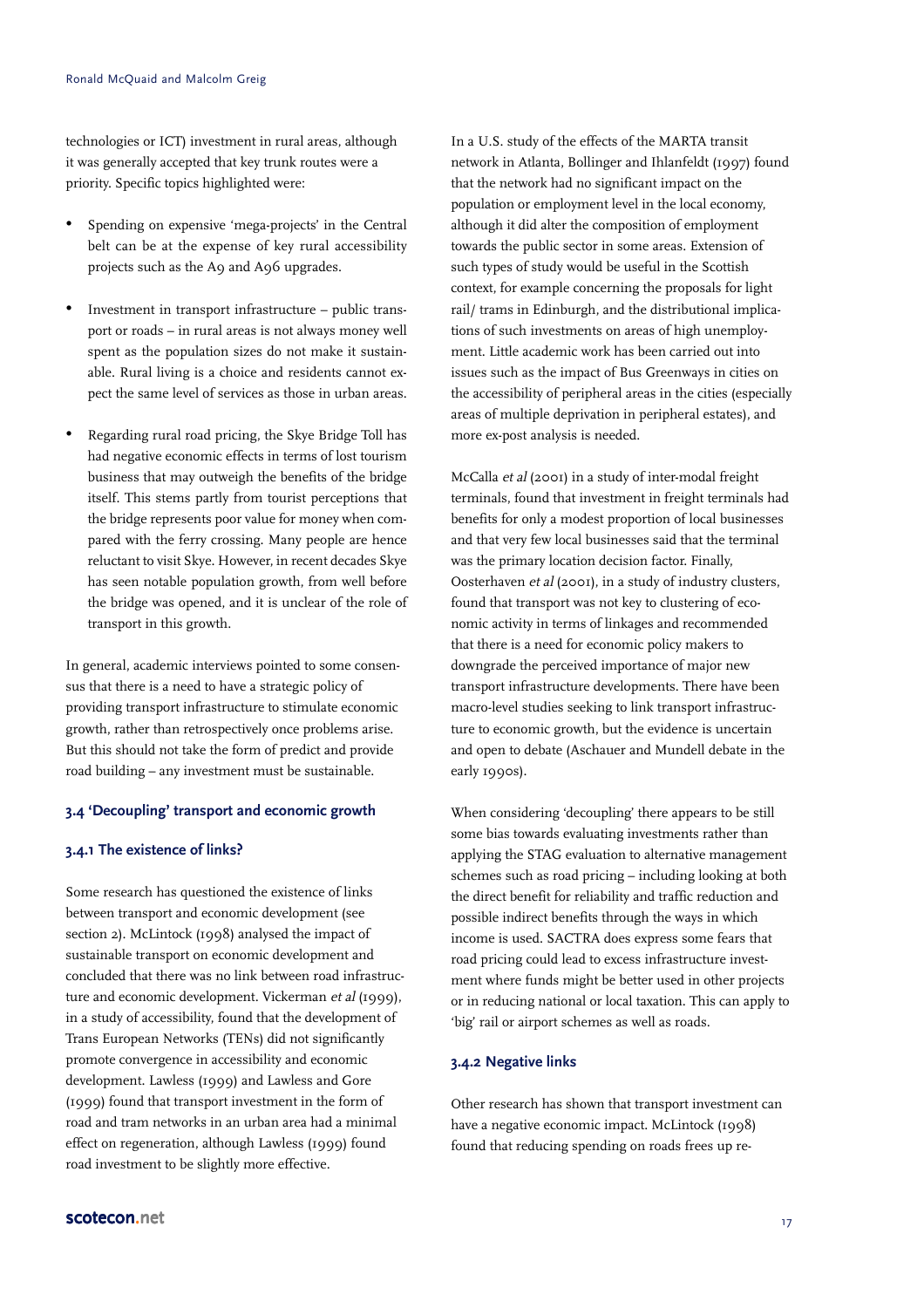sources for expenditure on other economic development initiatives such as job creation. Noland and Cowart (2000) performed a two stage least squares analysis to model the induced effect of highway capacity, measured by lane mile additions, on vehicle miles travelled. They found that lane mile additions contributed to vehicle miles travelled – on average contributing to 15% of the increase, thus partly offsetting the benefits of highway construction. Ryuzo (2000) identified that investment in road infrastructure in Japan is reducing economic activity clustered around stations as businesses relocate out of town. Also upgrading of bullet train services has lead to the demise of tourist resorts now perceived as being too near Tokyo. In a study of air transport Graham and Guyer (2000) found that expanding regional air services can have negative pollution and congestion effects, although there may be significant employment effects.

Interviews with academic specialists provided further evidence that there may be negative links between transport and economics development in some locations or sectors. A fundamental issue raised was that as travel is a cost to the economy the most effective way to reduce this cost is to reduce the number of trips, as reducing the cost of travel may only increase congestion and reduce efficiency. The decision as to whether transport should be subsidised or charged for (for example through road user charging) will depend on whether market imperfection has resulted in transport that is overpriced (such as through a monopoly provider) or underpriced (due to uncharged congestion or environmental externalities). In addition to this, the following issues arose:

- Road building schemes can act as 'two way corridors' by sucking development and people from smaller to larger areas, as happened in the US when a highway was built into the Appalachian Mountains to regenerate the area. This argument could be relevant for certain investment such as improving the A1 where Newcastle could be considered a more accessible location than Central Scotland for servicing the north of England and Scotland and so services in Scotland could move there.
- High levels of road spending, given the limited resources available to local and national government, can restrict funding to other essential areas such as health, education and business development. This, however, depends on the opportunity cost of the investment and on political and other priorities.
- Major trunk road building can have the effect of reducing congestion if the investment is to complete a bottleneck gap in the existing road network. Completing the bottlenecks not only reduces travel time, but also can reduce uncertainty. For example, a reduced bottleneck may reduce average travel times by minutes, but may also reduce the uncertainty associated with getting through the area and hence the amount of time a traveller must leave for the journey. However, when the investment is for a completely new road, this may lead to increased traffic generation or simply shift the congestion points, with subsequent negative impacts for the economy. Also new or improved roads may generate further development alongside (additional or displaced development), so generating further traffic.
- On a similar note to the SACTRA comment about additional transport infrastructure adding lower value added in areas already well provided for, traffic reduction schemes may lead to economic growth being stifled in less accessible areas (e.g. remote rural areas), but in urban areas traffic reduction schemes are likely to reduce congestion and therefore increase economic efficiency. Again this brings together the two issues of congestion and accessibility, with single policies affecting each differently in many cases.

There have been projects that have used this last point to try and promote economic growth. San Francisco County Transportation Authority began a scheme of freeway demolition in the 1990s following earthquake damage, replacing them with boulevards incorporating pedestrian walks and tramways. The benefits that arose from this have included: improved accessibility via all modes of transport; reduced levels of traffic and congestion; higher pedestrian footfall leading to increased retail activity; and higher property and land values. The overall effect has been a quantifiable increase in economic growth stemming from a reduction in road capacity and traffic levels. Evidence from the Transport 2000 pressure group backs this up, showing that reducing traffic levels in urban areas have a number of positive economic benefits including:

- increased footfall and therefore retail business:
- reduced pollution and congestion resulting in lower commuting time and improved employee productivity due to lower levels of stress;

#### scotecon.net and the set of the set of the set of the set of the set of the set of the set of the set of the set of the set of the set of the set of the set of the set of the set of the set of the set of the set of the set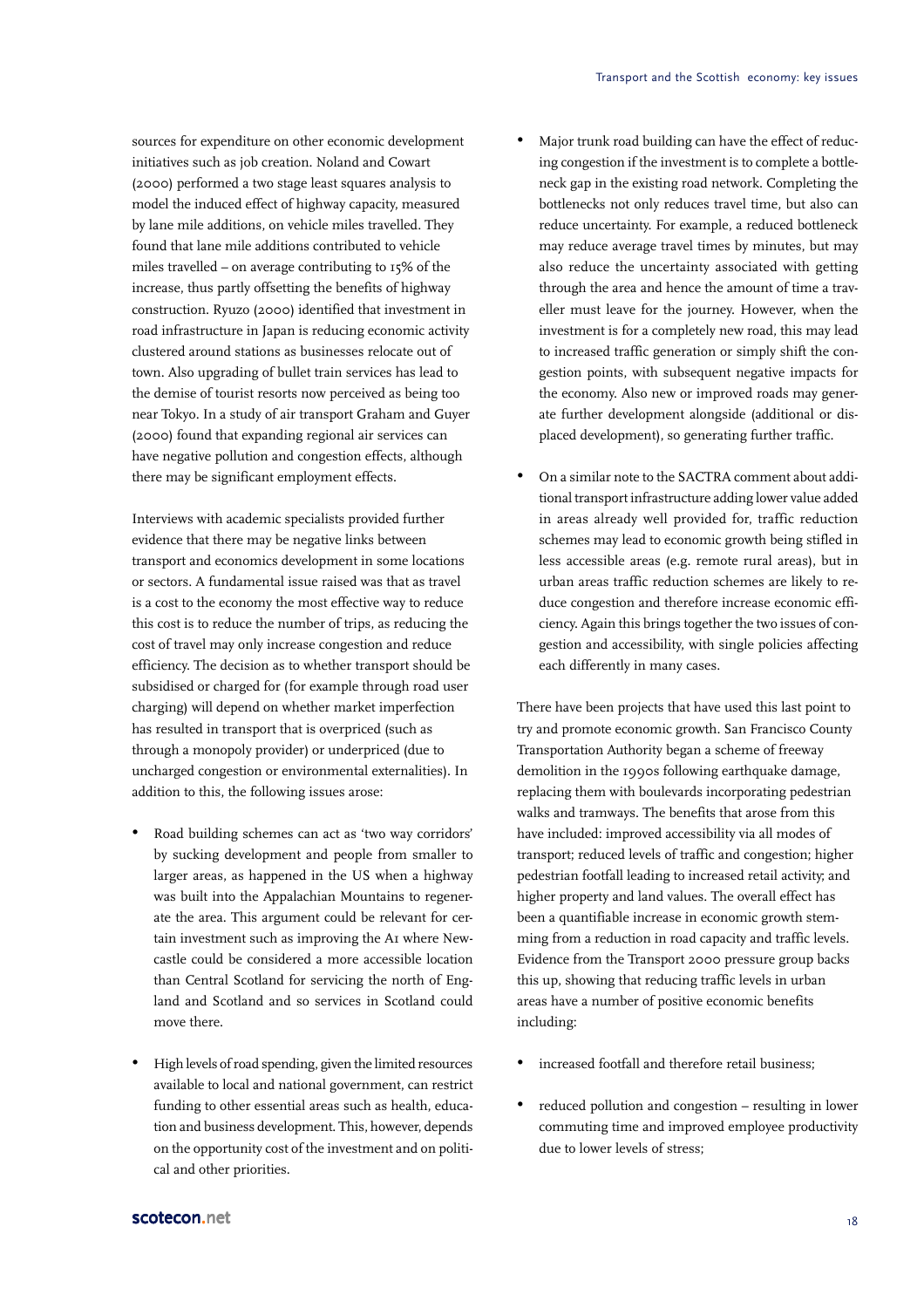reduced business costs as a result of productivity gains and fewer car parking costs.

However, it is important to distinguish displacement of activity from one area/group to another and net increase/ decrease in activity. Proponents of traffic reduction measures state that cities that are first to implement traffic reduction measures will be the economic winners. This 'decoupling' of economic and traffic growth has been referred to as 'smart growth'. Suggested methods of achieving this are set out in Chapter 4.

## **4. Survey of views on key transport issues, potential solutions and research needed**

#### **4.1 Introduction**

This section details the specific transport issues and problems that arose from consultation with practitioners, policy makers and academics. The consultations also generated some potential suggested recommendations for resolving some of these issues and to improve accessibility and reduce congestion. This section also outlines the research issues that consultees viewed as important to the Scottish economy, but felt were either not researched at all or under-researched given their potential importance. A large number of issues were raised during the desktop and the interview stages and this report has sought to identify the main ones.

However, there is a need to prioritise, otherwise they become simple a long 'wish list'. Any priorities will depend on individuals' or groups' interests and expertise. The main conclusion is that in many cases we know surprising little about the real links between transport and economic development, and much policy is supported by anecdote, ignoring displacement and expectations of links rather than firm evidence. Hence it is extremely difficult to properly compare schemes and to judge the opportunity cost of investments.

While reading somewhat like a wish list of research areas, the responses do indicate the diversity of issues requiring better economic and multi-disciplinary input into the policy process. As there are over 100 recommendations for further research, so have prioritised the main ones in the Chapter 5. Although many issues cut across categories, for example congestion, we have grouped concerns into 15 main categories:

- The Nature of Linkages Between Transport and the Economy
- Intra-Scotland Freight and Business Traffic Issues
- External Strategic Links
- Travel-to-Work
- Social Inclusion
- Infrastructure Investment and Management
- Financing and Strategy
- Land Use and Planning
- Ownership and Regulation
- Peripherality and Rural Areas
- The Environment
- Policy Implementation
- Transport Appraisal: How do we Measure the Benefits?
- **Transport Statistics**
- The Overall Direction and Application of Research

#### **4.2 The nature of linkages between transport and the economy**

#### **4.2.1 The issues**

A number of consultees expressed a desire for further research into the effect of transportation upon economic development and vice versa. Although there have been studies conducted in the past to address this, it was still felt by many that the link between the two was not fully understood either in terms of its strength, or the mechanisms by which it took place. While many people argue strongly for the transport-economic development link, there is only limited evidence (directly relevant to Scotland) concerning the strength of such links and their specific forms in different circumstances. Yet to make policy decisions we need to know what the likely size and form of 'return' is for any investment.

#### **4.2.2 Further research**

There is a need to research and improve understanding on the following:

- The link between transport investment and economic activity at a macro level.
- The link between transport investment and economic activity for specific modes, e.g. can we use various forms of public transport to stimulate economic development?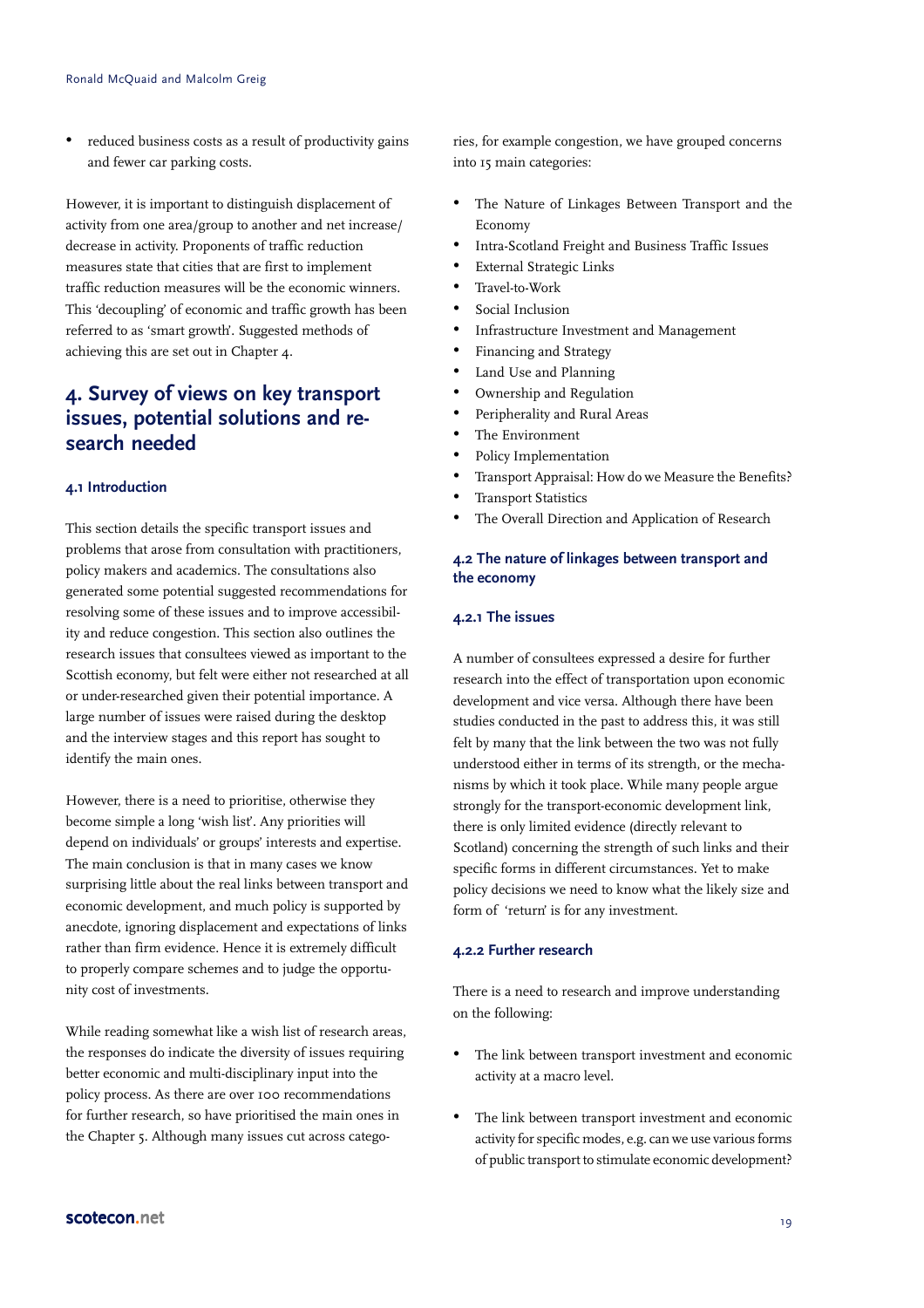The micro links (e.g. the effect of bus lanes on local economic activity) are arguably more widely understood, although not adequately researched.

- The extent to which prior economic growth causes a change in transport movement significantly different from current area or regional growth in income or output.
- the extent to which a prior transport change (e.g. infrastructure or traffic volume) may cause economic growth and affect its spatial distribution (and the implications of reducing urban sprawl upon transport and economic development);
- the extent to which transport investment can shift economic activity from buoyant to less buoyant areas, and what effect this would have on the wider Scottish economy (including the impact on overall employment);
- the appropriate level of transport budget in Scotland, and its mix between modes and functions;
- the prioritisation of specific transport projects that have an impact on the Scottish economy;
- the links between economic growth and freight movement;
- the issue of 'perception versus reality' do roads really help to reduce congestion and boost the local economy?
- the role of risk and uncertainty in people's choice of transport (e.g. waiting at a bus stop may have a lower time value if there is real time information available on the timing of the bus; or the perceived uncertainty of using a potentially congested road or junction may disproportionately affect people's travel behaviour);
- specific links between transport investment and employment created, e.g. the effect of M74 investment in derelict land, the proposed Clyde Corridor light rail link. Does transport infrastructure stimulate economic development or could the  $f_2$ 50m be better spent on direct job creation?
- the impact of past transport schemes (including revenue assistance as well as capital) and what are the present, and likely future, relationships between transport and

the Scottish economy?

the link between public transport investment and property development/values.

#### **4.3 Intra-Scotland freight and business traffic issues**

#### **4.3.1 The issues**

Many consultees (academics and practitioners) highlighted the competition for road space between business and commuting/school traffic. This was felt to be a barrier to the efficiency of distribution operations. As mentioned earlier it was felt that it would be easier to induce a modal shift among commuters and the 'school run' than to remove business traffic from the road, although rail freight did provide some opportunity to do this, especially for long distance high volume goods transport. The key issues involving business traffic include:

- The completion of the trunk road network, most importantly the A8, A80, A8000 and M74. This is vital to ensure Scotland's competitiveness as company logistics are reliant on road transport. In particular:
	- the A80 improvements were needed to provide businesses in the north of Scotland with better access to markets in the central belt and England;
	- the A8 improvements are required as haulage businesses based along the M8 corridor need to be located in the centre of Scotland (e.g. due to driver time limits and accessibility) but suffer from inadequate road capacity;
	- the M74 northern extension was needed to ease congestion on the Kingston bridge, to provide access to markets for businesses in Renfrewshire, enhance the competitiveness of Glasgow airport (especially with Manchester), and to encourage economic growth in depressed areas of south east Glasgow.

There was consensus in general about the need for all the above links with the exception of the M74 extension, which some consultees believed would further depress southeast Glasgow and add to congestion along the M8.

• Development of sustainable distribution strategies for Scottish towns and cities, particularly in anticipation of a substantial growth in home deliveries.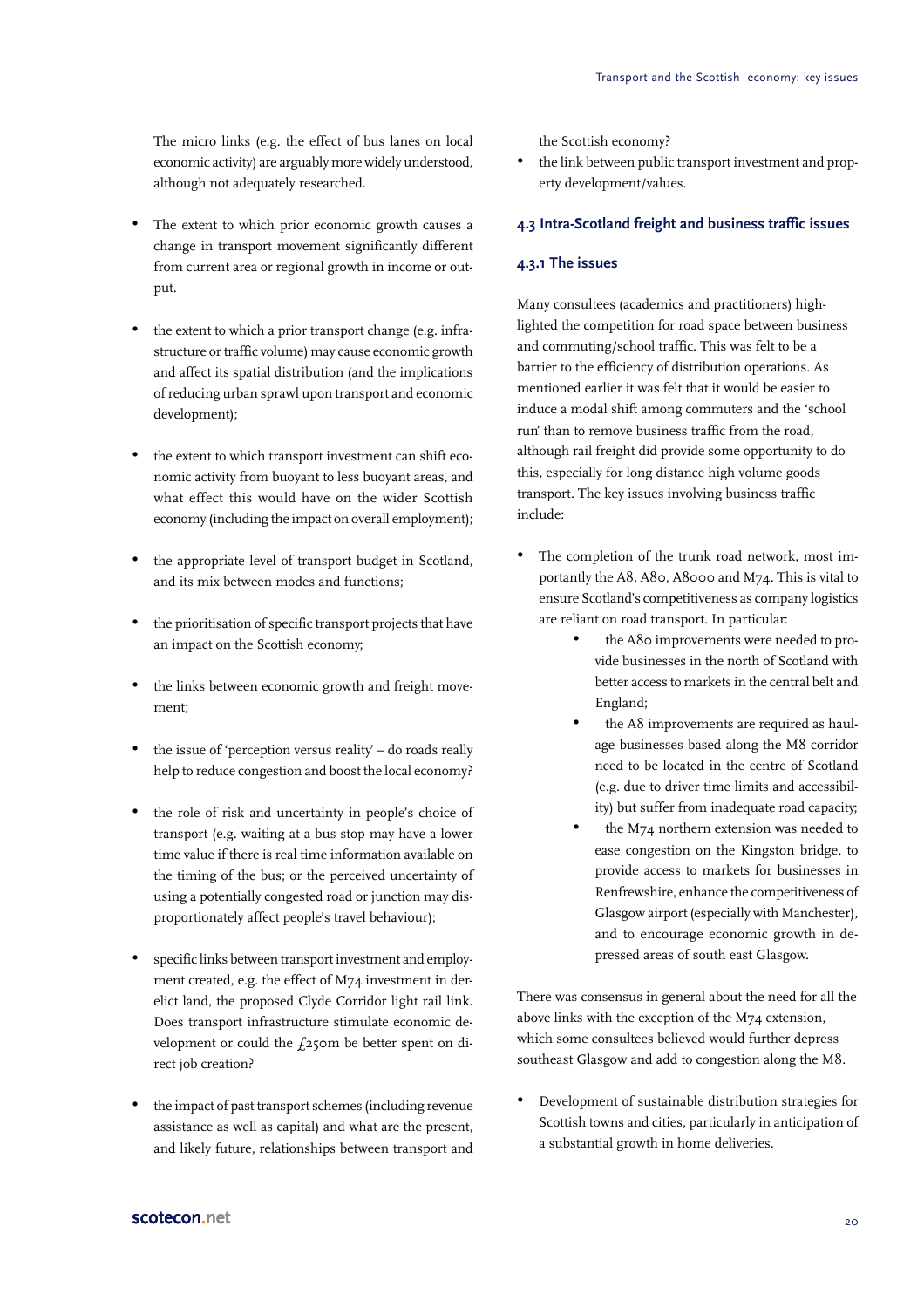- Integration of freight transport, in particular the technology needed to transfer between road and rail.
- Reduction of rail bottlenecks within central Scotland constrain rail freight potential, specifically:
	- rail line capacity has been reached in many routes in east central Scotland which limits the potential for freight growth, even though there is demand for expansion;
- conflict in line use between passenger and freight trains;
	- track limitations in places, e.g. weight restrictions on Forth and Tay Road bridges and capacity limits near Waverley Station, on the approaches to Glasgow Central and Queen St High Level Stations, at Partick and on the Glasgow-Paisley-Ayrshire and Glasgow-Kilmarnock-Dumfries-Gretna lines etc.
	- The reliability and comfort of the passenger rail network needs to be improved in order to take commuting traffic off the roads. The standard of trains and comfort falls far below many the rail systems in many EU countries, while the fares are comparatively high in Scotland.
	- There is a need to raise train capacity (e.g. by using longer trains) and improved frequency (notably in urban areas).
	- There is also a need for attractive multi-modal ticketing comparable to marginal costs of car use, particularly as the Central Scotland Transport Corridor Studies found busy roads often still had 85% of cars with only one occupant at peak periods.
- There may need to be increased park and ride provision and better connections to northeast Scotland. However, there are arguments against Park and Ride in some circumstances. The Central Scotland Transport Corridor Studies on the whole issues a warning about park and ride as it can actually worsen congestion on some roads while taking traffic from existing rail and bus services e.g. People drive closer in before shifting to park and ride.
- More consideration is needed of the implications of current forecasts and the methods of forecasting of the likely levels of sustainable corridor movement and modal share. In particular the aim in Scotland's Transport:

Delivering Improvements of striving to stabilise road traffic levels over the next 20 years, does not appear to be underpinned by research on whether this would damage or benefit the Scottish economy and sub-areas within Scotland. Delivering Improvements appears to suggest that there may be a need to relax targets for traffic reduction in Edinburgh while cutting back on local targets for traffic growth in Glasgow, but is this based upon robust research or the opinions or targets of business and government?

The above comments indicate that in general the limited capacity of both the road and rail network is constraining business traffic within Scotland and therefore acting as a barrier to economic growth, and that this lack of capacity is centred particularly around a few key bottlenecks in both cases. These comments need to be taken in the context of the potential of reducing business traffic while growing the economy, as highlighted in chapter 3. However, the consensus among business representatives was that the potential to achieve this was limited, at least in the short-medium term.

#### **4.3.2 Further research**

Research is required into:

- developing long run projections for growth in freight movements;
- information on Scottish freight origins and destinations. Information on flows is required in order to plan transport infrastructure;
- a detailed study of imports into Scotland, looking at where they come from, where they enter the country and how and where they are distributed;
- a wide-ranging survey of the impact of congestion on logistic operations across a wide range of companies and supplement this with direct observation and measurement.
- the potential to grow the economy without increasing freight movement;
- ways of 'decoupling' economic growth and transport usage;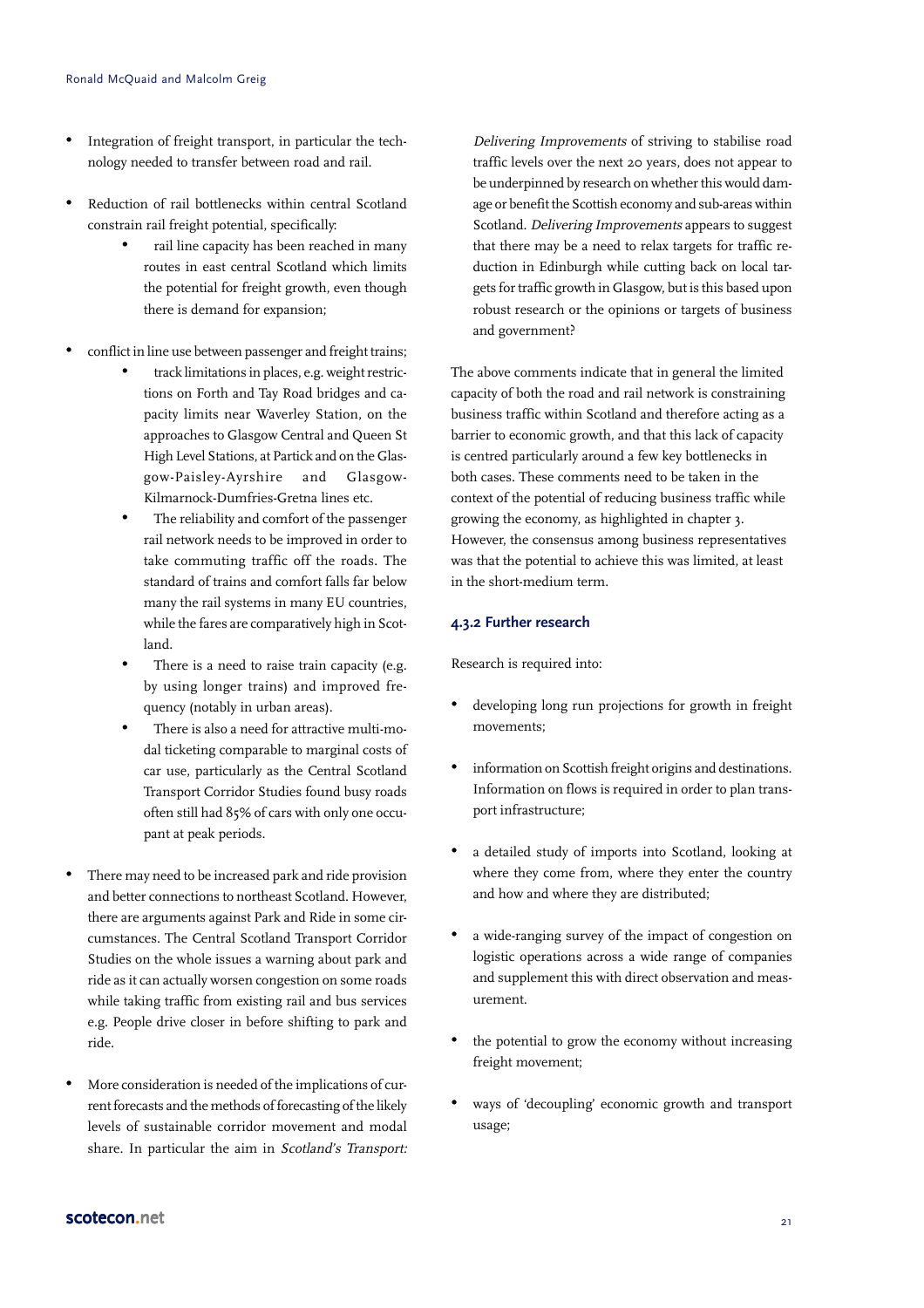- the opportunities to expand airfreight directly from Scotland. Currently most Scottish airfreight goes via Manchester airport. (A DLTR airport study is currently being conducted);
- The viability of short-sea (including coastal) shipping within Scotland.

#### **4.4 External strategic links**

#### **4.4.1 The issues**

In addition to the intra-Scotland business traffic issues highlighted above, there were a number of issues raised regarding Scotland's links with the rest of the world, particularly the main export markets in England and continental Europe. Comments focused on air, road and rail links.

Air links were seen to be important so as to ensure competitiveness of Scottish cities compared with European rivals, to export high value, low weight goods such as electronics, to create a strong image for cities and Scotland as a whole, for tourism (although they may also increase out-tourism) and because high value companies need to move senior staff internationally. Specific issues raised were:

- The changing cost and quality of international freight links and their effects on Scotland's relative peripherality. International air links have been shown to be important for inward investment and exporting, for passenger travel, including tourism, and high value freight.
- Connections from urban centres to airports in particular the need for rail links to Glasgow and Edinburgh airports.
- The potential to improve air links to increase tourism in Scotland (air travel has had a net benefit on out-tourism to date).

Rail links were similarly seen as being important for commuting and to ensure that Scotland is not seen as marginal by inward investors, and to provide businesses with an alternative to road and air transport. This is particularly important given the bottlenecks in the motorway network around the M6 in the West Midlands and the A66 to Scotch Corner. Specific concerns highlighted were:

- The west coast main line in particular must have the capacity and capability to run high-speed freight from Scotland to the Channel Tunnel.
- There needs to be a rail interconnection from Scotland to the east coast UK ports.
- Rail bottlenecks, mainly in the south and midlands of England, currently hold up rail freight from Scotland.

Sea links also raised a number of issues regarding their strategic importance to Scotland:

- Investment in port infrastructure will have economic benefits in terms of employment, reducing reliance on English distribution hubs, and efficiency by encouraging modal shift from road transport.
- Because of the large 'lumpy' capital investment required, this will have to be funded at least in part from the state, as private investors will not fully finance these projects.
- The development of UK west and east coast 'marine motorways' could have benefits in terms of employment, avoiding motorway congestion and freeing up extra freight capacity.
- Following international trends, the development of a European offshore freight hub and free trade zone at Hunterston or Orkney would benefit Scotland in terms of hundreds of direct jobs and thousands of extra indirect jobs, possibly as part of a free trade port zone. As international freight traffic is growing year-on-year, this would create sustained employment growth.
- The new direct Super Fast Ferry from Rosyth to Zebrugge offers potential benefits to Scotland, although its survival is not guaranteed.

Interestingly with all the modes discussed fast, reliable links with the rest of the world were seen as essential in both practical and image building terms. With the eastward expansion of the EU many consultees felt that Scotland was in danger of becoming increasingly relatively peripheral to the EU main economies and required good transport links to counteract this. Also this suggested that strong links to other international markets would remain extremely important.

#### scotecon.net 22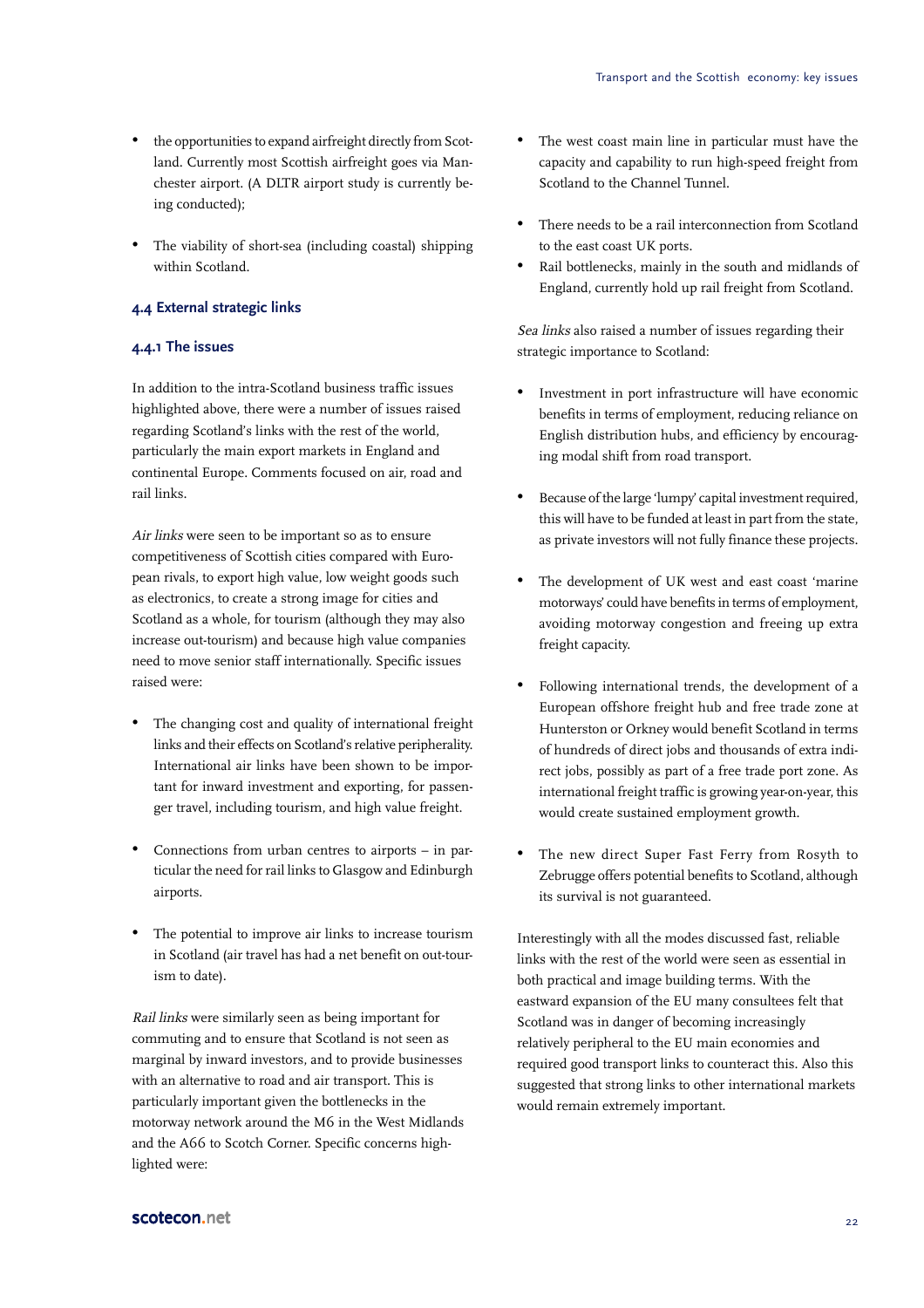#### **4.4.2 Further Research**

Research is required into:

- a strategic UK and European view of freight movements, and how Scotland fits into this (see below);
- a multi-modal study looking at freight transport links to and from Scotland. This would provide an overview of the role that different modes of transport can play in long distance freight movements within and to/from Scotland;
- quantitative studies of freight movements in and out of Scotland and of the impact of congestion on business logistics;
- the impact of direct air services (including direct links to continental hubs as compared to hubs in England) on the Scottish economy;
- reasons for the lack of direct international air links, including: a clear picture of current and future air usage; an assessment of viability of direct links; why these have failed in the past; the impact of the open skies policies; comparisons with countries such as the Irish Republic; and the impact of budget airlines;
- the feasibility and impacts of expanding international air links from Scotland;
- the need to consider the wider economic and social benefits of sea ports;
- joint evaluation of the impact of potential changes in external ferries, shipping and rail services on the Scottish economy (including a study of possible conflicts in obtaining rail passenger and rail freight 'paths' or 'track slots' on Anglo-Scottish and Channel Tunnel routes);
- the potential for facilitating the development of a shipping freight hub in Scotland, including how to attract private sector finance to develop infrastructure and ways to attract major shipping operators to such a terminus (to develop existing studies of Orkney and the Clyde);
- greater analysis of the potential for competition between fast rail and air;

analysis of demand for different modes and the need to move from 'predict and provide' policies (e.g. as some argue is the case in the airports review).

#### **4.5 Travel-to-Work**

#### **4.5.1 The issues**

One area that was brought up frequently in interviews was that of commuting time and the ability of employers to acquire a suitable quality of workforce due to travel-towork difficulties. The general consensus was that although the problem in Scotland has not yet reached the level of southeast England, unless measures are taken to reduce congestion then it might be an issue in the near future, certainly within the next 10-20 years. Specific concerns included the following:

- Businesses in certain areas, particularly out of town areas such as Edinburgh Park, are starting to experience recruitment difficulties, especially among lower paid workers, due to congestion, accessibility and parking problems. These areas may be too dispersed to make conventional public transport links economically viable. It was claimed that some standardised functions (such as salaries payment offices) were being transferred overseas due to lower costs and better availability of labour.
- The problems are more acute for lower paid workers, who are less likely to own a car and therefore find commuting to decentralised locations more problematic and for whom pay and conditions may be inadequate to compensate for the travel costs.
- Businesses reported fewer difficulties in city centre locations due to better public transport provision. Historically, locating in a Central Business District effectively increases the catchment area for a business. However, the relative accessibility has changed over time due to changing modes of transportation, location of residences and employers, etc.
- Businesses located in remote rural areas find it difficult to attract a workforce due to lack of public transport to enable commuting, and perceptions of isolation caused by inadequate infrastructure for longer distance travel. This is dealt with in more detail later.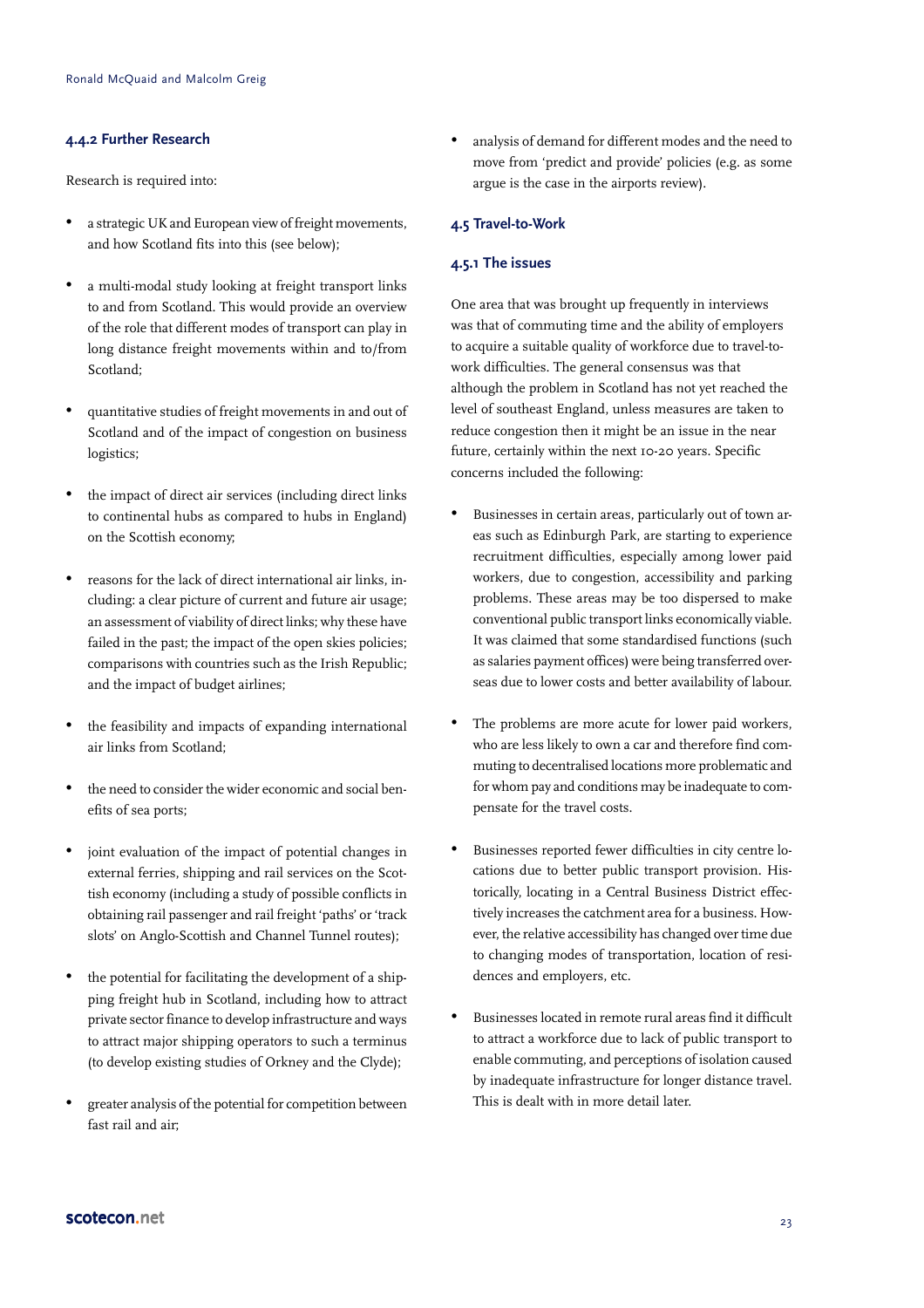- Lack of integration between modes of public transport, e.g. bus and rail services, particularly in out of town developments, creates an over reliance on cars and increases congestion.
- Bus travel has a low social image, but is often the most cost efficient method of providing public transport links. The image (and reality) of bus travel needs to be improved to induce a modal shift away from car use among commuters. In addition Bus Lanes (or "Greenways") are needed to link the outskirts of cities to the centres and to avoid road bottlenecks (including the provision of new roads. This latter point may also help increase competition amongst public transport providers – see below).

Despite these concerns, a number of consultees put the problems in perspective, highlighting that:

- travel-to-work issues were not a major impediment to inward investors, who look at labour availability, wage costs and political stability etc. as primary concerns before transport;
- skill shortages, not travel problems, are currently the biggest cause of recruitment difficulties among businesses in Scotland.

Regarding the last comment, improvements to transport may bring wider catchments of skilled workers within reach of more employers, thus perhaps alleviating some perceived skill shortages.

#### **4.5.2 Further research**

Suggested areas for further research included:

- the effects of transportation on the labour force. How do labour mobility problems compare with skill shortages in constraining economic development, both indigenous and Foreign Direct Investment?
- the application of technology to developing public transport routing systems;
- developing road speed maps;
- further investigation of the precise effects of transport infrastructure investment on economic development and how the effects are split between redistribution and additionality;
- the relative effects of mobility and skill shortages in constraining labour supply for indigenous firms and inward investors;
- to what degree is, or could, the Central Belt of Scotland be a single labour market, and for what occupations etc.?
- how travel-to-work varies according to the characteristics of people, jobs and location, and the implications of this for social inclusion and economic development.

#### **4.6 Social inclusion**

#### **4.6.1 The issues**

There were also a number of concerns highlighted regarding transport and social inclusion, particularly concerning barriers to unemployed people finding work. All the points below were echoed by a number of academic and other specialists:

- People in rural areas are much more car dependant due to the lack of public transport infrastructure, making job search and employment even more difficult for those without access to a car.
- Within cities the increase in the number of workplaces situated in the suburbs or at the edge of conurbations presents problems for those without a car, especially as the number of orbital bus services is limited. Increasing these services would require intervention, as they are less economically viable than services to and from the CBD.
- The problem is less severe in smaller towns that tend to be more self-contained and less dependent on public transport.
- Part time workers, many of whom are female are particularly affected as their journeys are more difficult to co-ordinate and may involve early or late shift work when public transport provision is poor.
- Those with children are also particularly affected, especially as multi-purpose journeys (e.g. to childcare then work then shopping) are difficult with public transport;
- Linked to the above point, the poor quality of public transport links to any of the growth poles of employment in central Scotland, e.g. Livingston, East Kilbride and new developments at Gartcosh.

#### scotecon.net 24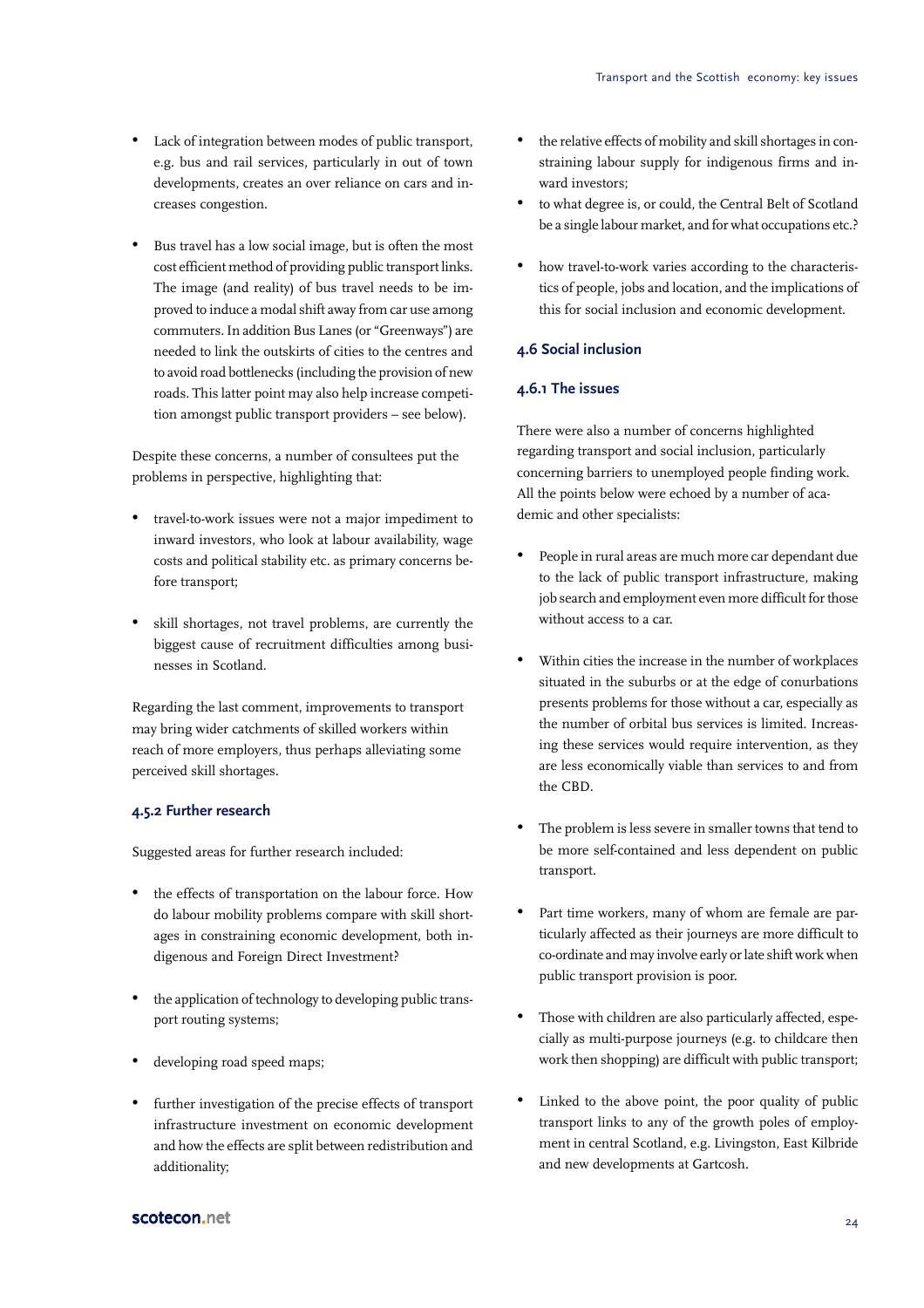In addition to the issue of job accessibility for the unemployed or for low paid employees, another important inclusion issue raised was that public transport needs to take the special needs of the elderly into account. These people are an important part of the economy both in terms of domestic spending and as tourists. To ensure this is done, public transport needs to be:

- reliable, safe and clean;
- serve destinations used by the elderly (hospitals and doctors);
- run at times when older people travel;
- accessible to those who are frail.

There were a number of suggested solutions to the above travel-to-work problems. Those that arose most frequently included:

- The need to use city centre congestion charging, preferably intra-urban 'intelligent' road pricing. Interestingly, many business representative groups were in favour of this option. There are a number of issues concerning road pricing that need to be considered. There are possible adverse or positive spatial impacts, for instance, on city centre shops (so giving an impetus to out-oftown or suburban shopping), or on neighbouring regions (e.g. Fife may be affected by road pricing in Edinburgh). There is also a need to distinguish congestion charging from the separate policy issue and impact of trunk road charging.
- The need to build public transport hubs into existing business locations – this is expanded in the section on planning below.
- The formation of larger scale regional Passenger Transport Authorities stretching across the boundaries of more local authorities, and perhaps covering a Central Scotland Labour Market area. This issue is dealt with further in the section on Funding and Strategy.
- Encourage employment creation closer to residential areas, particularly near existing areas of high unemployment. i.e. take jobs to the people rather than expect people to commute to jobs, particularly with lower paid jobs. Also ensure adequate transport to allow people in these areas to access job opportunities elsewhere (e.g. the city centres and main suburban employment areas).

Take measures to centralise populations and jobs in sustainable areas to build a critical mass where it becomes economical to provide public transport.

Again, the consensus on solutions to travel-to-work problems was high. It should also be noted that the last two, or possibly three points, are interrelated in that creation of employment and investment in public transport will itself encourage stability and/or in-migration of population to sustainable areas. However, in areas without a critical mass of population, such as depressed inner city areas, this may require investment in transport infrastructure in advance if it is inadequate. Similarly, regarding the second point, investment in public transport links in new business locations require public investment in advance before the development itself, to ensure firstly that it takes place at all, and secondly to influence travel plans of new employees.

#### **4.6.2 Further research**

Further research around social inclusion is needed into: the relationships between gender, age and race and spatial mobility and how it influences job opportunities; the effects of the cost of running a car on household expenditure, particularly for low-income households; driving and car use among older people; the use of public transport by older people; improving understanding of the link between social exclusion and transport.

#### **4.7 Infrastructure investment and management**

#### **4.7.1 The issues**

The majority of the people consulted believed that investment in, and the management of, transport infrastructure in Scotland was lagging behind the levels needed to sustain an acceptable level of movement and economic growth, and to improve accessibility and reduce congestion (although these issues are 'cross cutting' and are also discussed elsewhere). In particular it was noted that the per capita transport investment lagged behind that of the rest of the UK and even further behind the EU average, as highlighted in the report by Begg for the Commission for Integrated Transport (2001). However, different densities of population etc. that it is too simple to expect an exact correspondence of investment across regions and work on systematic 'standardising' transport expenditure may be useful.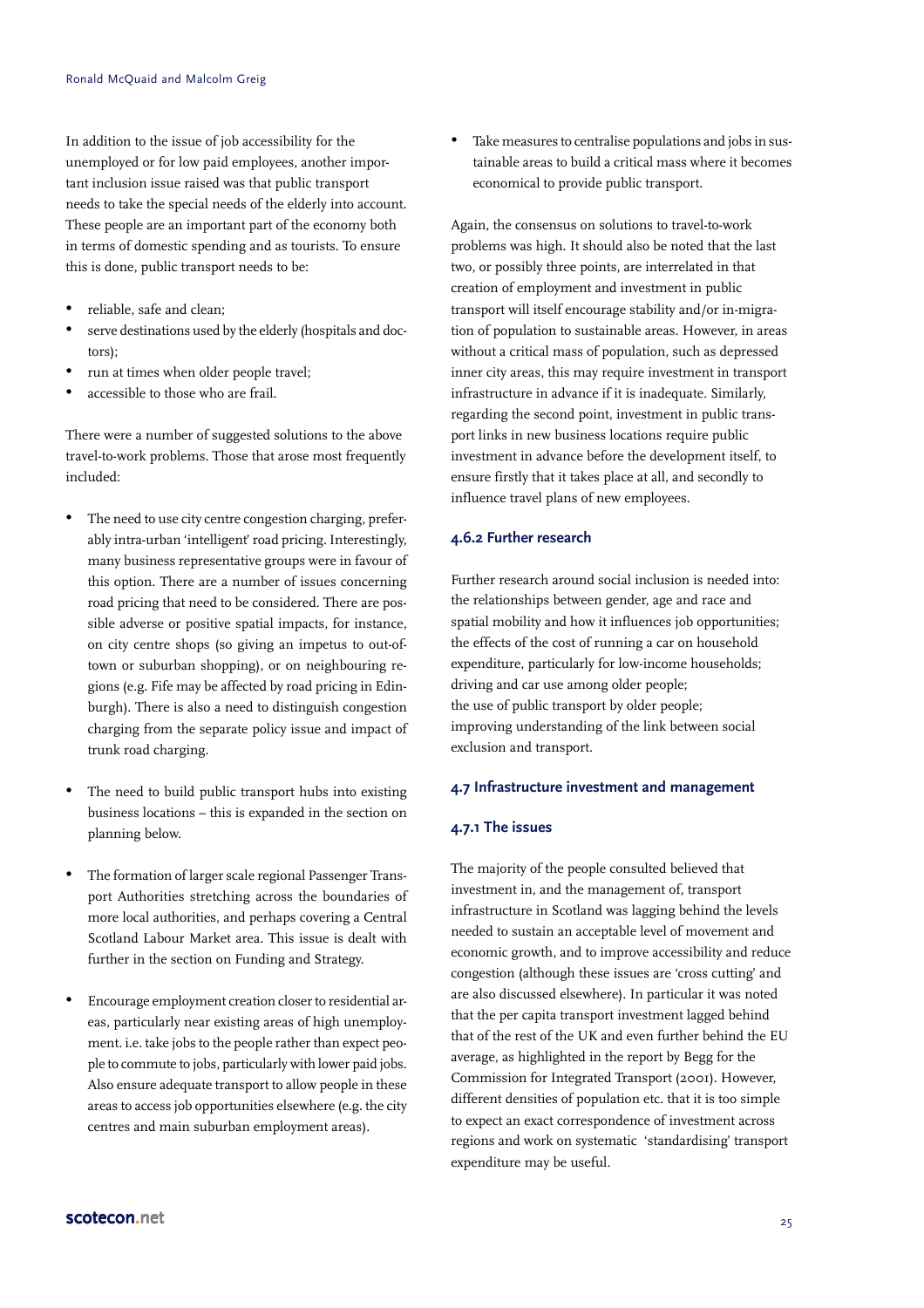Concern was expressed by a number of businesses and motoring representative groups that investment in public transport was crucial to take commuting traffic off the roads and thereby freeing up space for business traffic. However, this space might be filled by previously 'repressed' traffic unless there were other road management measures put in place (Central Scotland Transport Corridor Studies). This is a similar argument to the view that new roads 'generate' additional traffic, so negating much of their effect on increasing capacity. It was also argued, however, that commuting traffic was vital to the economy, an individual travelling to work is effectively business traffic, and may influence their productivity (and the ability of employers to attract suitable staff) even though they travel in their own time (this is at variance with the usual valuation of time in many appraisal models). Therefore it may be less clear that commuting is of little importance in economic terms although worktime travel is a direct cost to business. However, of the two types of traffic – business-to-business or travel-towork – the overwhelming opinion was that commuting patterns would be easier to change.

Solutions suggested by interviewees included:

- The need for a 25% year-on-year increase in public transport expenditure to achieve this.
- Funding should come from existing tax on fuel as this outweighs current spending on infrastructure by around 7:1. However, the opportunity cost of this expenditure must be considered and also the full costs of transport (including, for example, accident costs) need to be considered to give a meaningful comparison. This could be a useful research project.
- Use the existing infrastructure more efficiently, for example, through the development of public transport mapping, IT based information systems and road speed maps to alleviate congestion and possibly congestion charging.

#### **4.7.2 Further research**

Research is needed into:

• the possible impact on the Scottish economy of changes in lorry charging and taxation (the subject of a current Treasury consultation) and the effects of recent changes in Vehicle Excise Duty and Petrol taxes for cars;

- impact of road pricing on city economies looking at the effects on competitiveness of the city economy and surrounding areas. This should include a sensitivity analysis of road pricing, and potential employment and retailing etc. displacement, possibly using Edinburgh as an example. Road pricing is also likely to be linked to other transport policy issues such as infrastructure and service provision and fare structures;
- expand studies examining options for the use of road pricing as a source of income to fund transport infrastructure;
- the handling of accident clearances on trunk roads: how delays can be minimised and how to cut road repair times;
- can the rail network cope with a modal shift to rail given the current levels of congestion on the rail network? For example, there are already limits on the track and signal capacity on the western approaches into Edinburgh;
- a survey to measure motorists' concerns to establish priorities for policy action;
- the economic impacts of road pricing and city centre congestion charging.

#### **4.8 Financing and strategy**

#### **4.8.1 Issues**

Other than the comments made by almost every consultee – that there is a need to commit more public expenditure to transport infrastructure – there were a number of specific issues raised:

- Scottish Executive spending on roads is disproportionately high compared with spending on other modes. In particular some interviewees argued that the opportunity cost of the M74 is very high.
- Linked to the above, there is a need to examine value for money in transport investment, and to have fair and transparent comparisons between modes.
- There is a public perception, perhaps unfounded, that Scottish roads are substandard, which diverts investment from other modes to roads.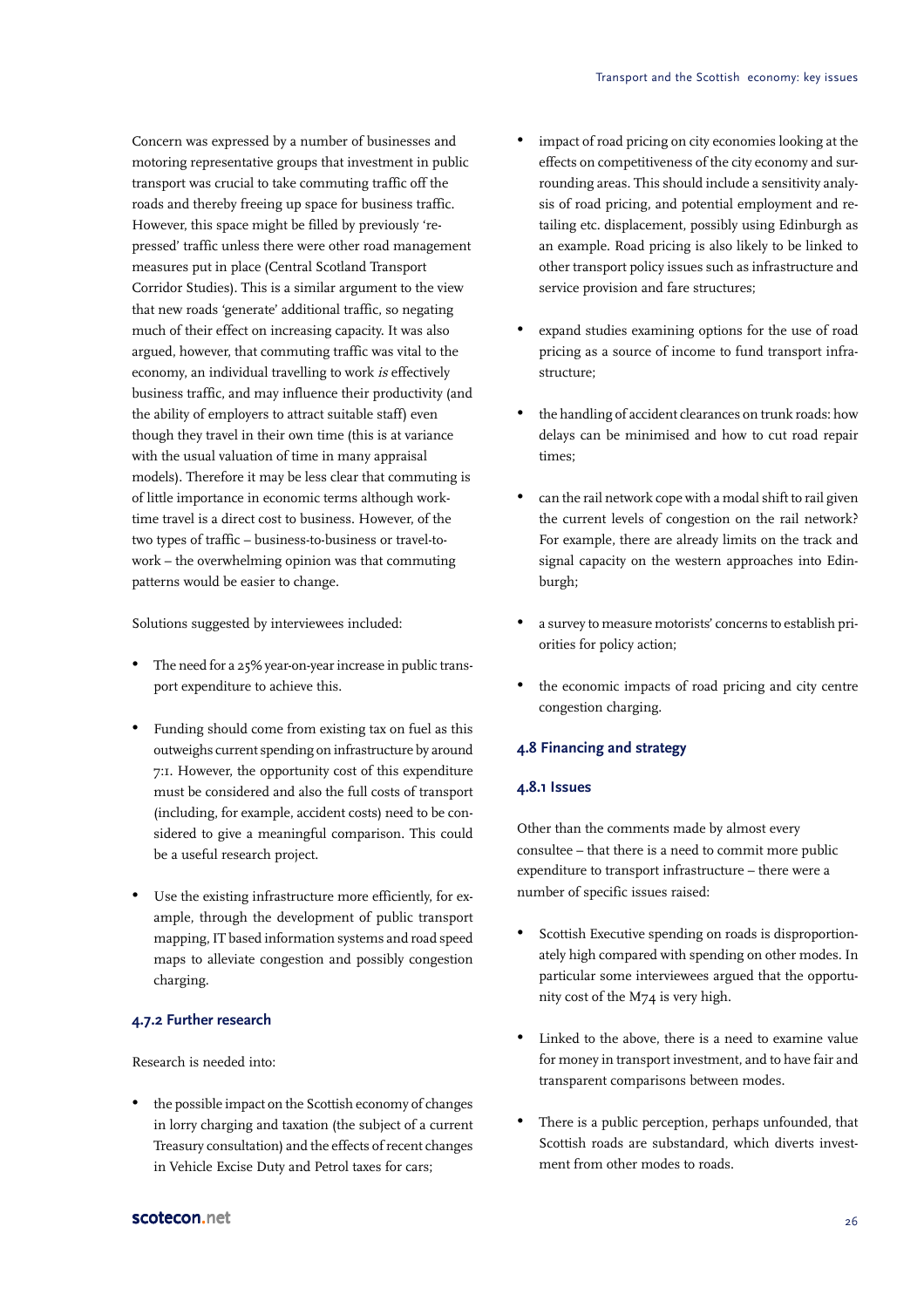- Many local authorities in Scotland (e.g. possibly Angus, Moray) are too small to deliver an integrated transport policy as they have limited resources and lack the critical mass of population necessary to make these schemes viable.
- Local authority transport budgets must compete against other areas such as education and social services. This means the share going to transport is limited and varies considerably between local authorities.
- Conflicts between local authorities can block or seriously delay transport investment (e.g. where a proposed road crosses boundaries, such as in Stirling-Clackmannan).
- The use of public money to finance transport infrastructure in selected areas is inequitable as only selected businesses in these areas see land values rise.
- The high cost of running a car was perceived by some consultees to be holding back economic growth, as this is now the largest item of household expenditure, particularly in rural areas. However, the cost of operating a car has fallen in the long-term, so it would be useful to research such costs between different parts of Scotland and over time.
- There is concern that extra expenditure on transport may be subject to producer capture, whereby suppliers, and/or their workforces, capture a proportion of extra subsidies for their own benefit, in terms of higher profits or wages, especially where the supplier has a degree of monopoly power.

Solutions that were suggested by interviewees included:

- Reallocate some funding from road building programmes into public transport.
- Increase investment in light rail, as in Leeds, Manchester and Bristol or in the EU.
- A mechanism to overcome obstacles to strategic transport decision-making, particularly conflict between local authorities. The Scottish Executive cannot take responsibility for all roads.
- A tax on private land values which would channel money made by private businesses from infrastructure invest-

ment back into the public domain. Some of this could then be used to fund infrastructure in other areas. This perhaps has echoes of the 'Betterment' taxes of the 1940s.

- Lowering the cost of running a car by reducing the price of fuel and tax would divert consumer spending back into the economy. However, the cost of motoring per car (but not per household, given the rise in per capita car ownership) has apparently fallen in the long-term.
- A detailed public analysis of the real costs of Public Finance Initiative/ Public Private Partnership projects (such as the Skye Bridge or M74 upgrading) should be made. Once the contract for a PFI/PPP (Private Finance Initiatives or now termed Public Private Partnerships) was let the commercial details of the contract should be in the public domain so that decision makers and others should be able to clearly identify the actual costs and benefits of the scheme. After letting the contract confidentiality should not be used to hide information, as the contract has been won and it is in the public interest for other potential PFI schemes to see the full details of existing public contracts. In addition there is a danger of 'moral hazard' if the government 'bails out' any PFI/PPPs (e.g. in terms of altering the contracts to the benefit of the private service provider or under writing any losses etc.). Further there is the issue of potential lack of competitiveness if the scheme has only one preferred bidder at a later stage.

#### **4.8.2 Further research**

Further research should include policy on structures and funding (both total justifiable funding for transport and its distribution). Research is required in to each of the potential solutions set out above (and so are not repeated here).

#### **4.9 Land use and planning**

#### **4.9.1 The issues**

The principal issue concerning land use and planning appears to be a demand from businesses to locate in decentralised out-of-town developments, away from residential areas, partly to avoid congestion and high property costs. However, this decentralisation leads to increased car use, which in turn creates its own congestion problem (which is seen in an extreme form in many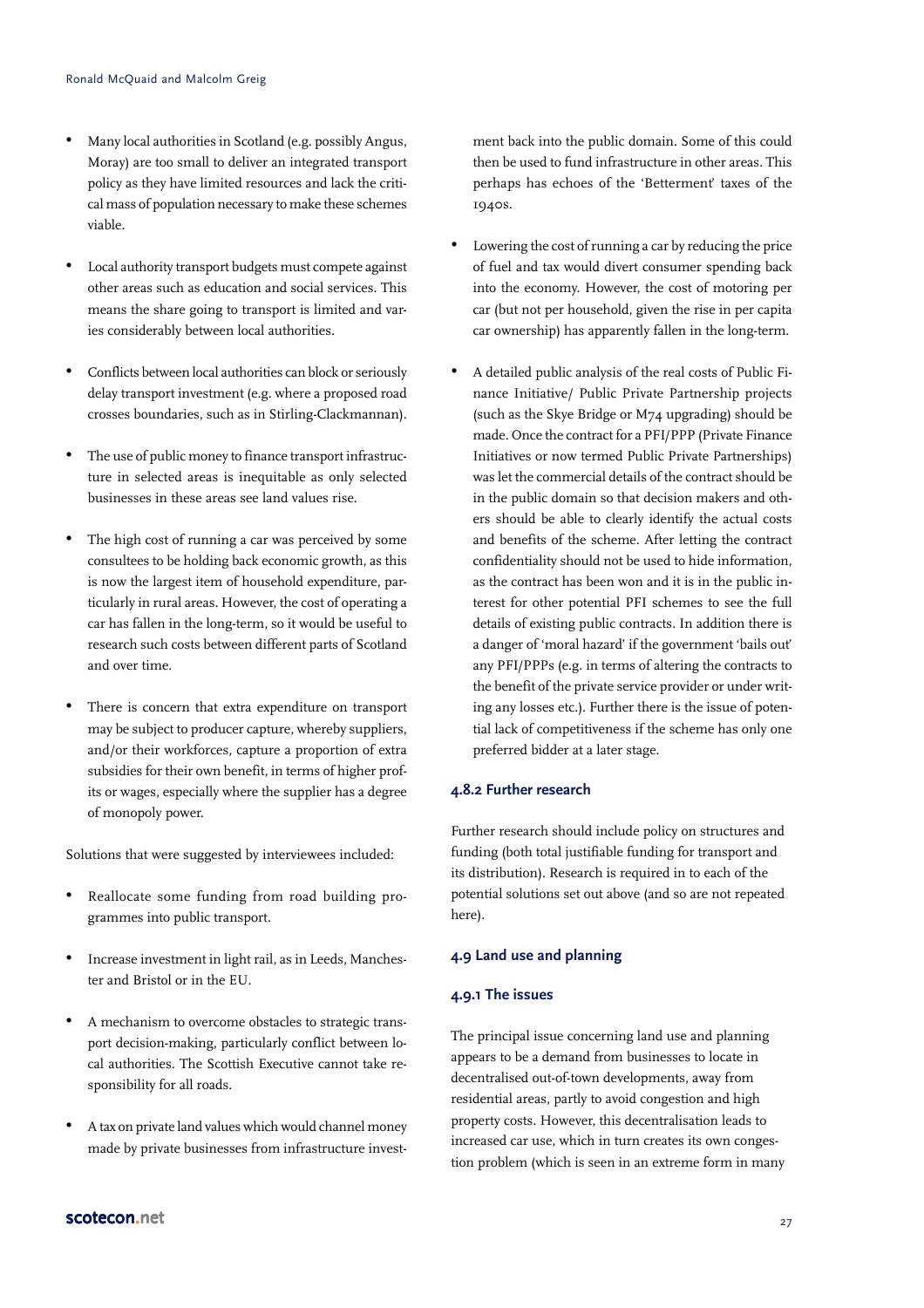parts of the USA, where suburban and edge-city congestion has become significant). Specific issues included:

- Developers want to locate in decentralised areas such as Edinburgh Park, even though they recognise the problems of lack of public transport and congestion.
- Congestion in urban areas and main routes leads to unpredictable travel times and costs, which creates problems for businesses operating Just-In-Time delivery and stock systems. This may push these companies out of town into dispersed developments, creating further problems (or opportunities) for areas neighbouring cities.
- The fragmentation of transport and land use planning, where developers and transport operators operate independently. As a result Public transport is rarely adequately integrated into new developments.
- Local authorities need to have more control over the transport and land use planning process to ensure the above and further research into the effects of NPPG17 on Transport Planning would be useful.
- There should be useful lessons from the current interesting research being carried out on highlighting the need for transport/land use links in city region plans by the Scottish Executive and there is the ongoing Cities Review and Review of Strategic Planning, and the Edinburgh Local Economic Impact Model and Land Use/Transport Interaction model.

Suggested solutions included:

- What are the drivers of different types of businesses and residential location and how these affect demand for travel and the potential for planning policy to reduce it?
- Ways in which transport and land use planners can coordinate their operations to ensure public transport provisions in new developments and influence business location.
- The need to channel development into modal points better served by public transport.
- Development of mixed-use central nodes (CBD and satellite centres) rather than motorway corridors. Stockholm is seen as a good example city of this.
- Ensure that new business developments incorporate new transport hubs. Copenhagen is cited as a good example of this.
- Ensure that employment is created close to centres of population to cut down on the need for travel.

#### **4.9.2 Further research**

Feedback from consultees, and the views of delegates at the STSG seminar revealed this to be a very important issue in need of further research. Issues of land use and planning lie further up the decision chain than some other issues discussed. For example business location affects congestion and dictates accessibility for potential employees and access to markets. The need for further research in this area therefore focuses on the 'drivers' of transport demand. Specific research requirements were:

- what influences the location choice of people and different types of businesses;
- the effect of the housing market, particularly the supply of housing, on travel decisions;
- the potential for 'retro-fitting' dispersed business and retail parks with public transport provision and reduced car parking;
- the extent to which policy should support sustainable land use patterns and the links of these with traffic reduction – this may involve higher density, brownfield development around central nodes.

#### **4.10 Ownership and regulation**

#### **4.10.1 The issues**

An important issue that has been the subject of relatively little research is the ownership of transport infrastructure and operations in Scotland. There has been considerable change over the last 20 years, with successive privatisation and deregulation of bus, rail and air transport. Particular concerns are: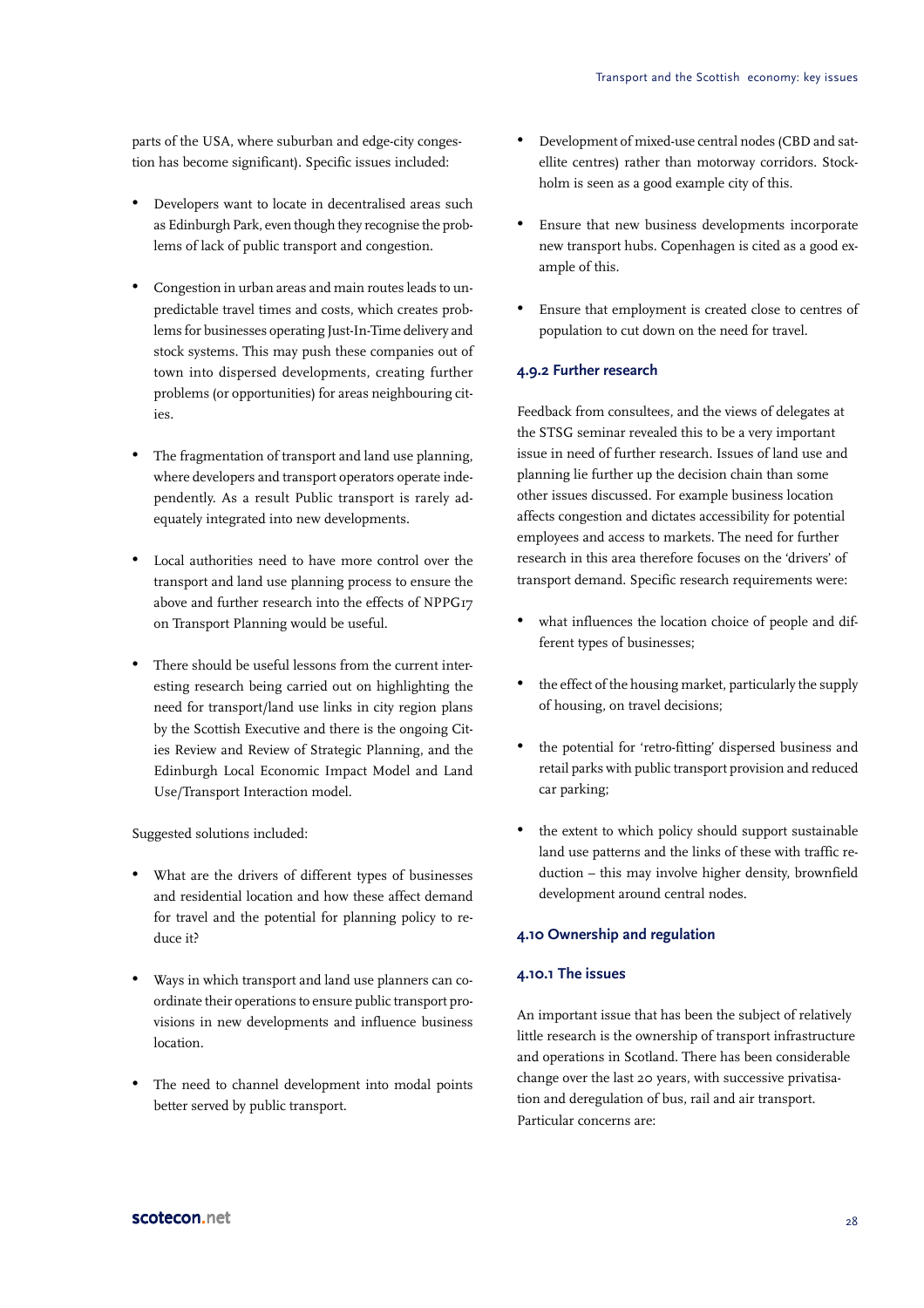- Deregulation of bus services has not been totally successful. There has been a significant fall in the number of bus passengers since deregulation. However, Scotland now has two major international bus companies. Problems include:
	- an unstable network in terms of routes and prices, making location decisions difficult for people and businesses;
	- 'cherry picking' favourable routes and cuts in marginal and weekend services, which goes against the trend for flexible working;
	- lack of through and cross-modal ticketing;
	- reluctance to invest in new services (although with a number of notable exceptions);
	- bus wars have dented the image of buses;
	- administrative inefficiencies inherent in the tendering process.
- The present regulatory system is fragmented. The Scottish Executive has little control over bus operations (although it may consider modifying present bus aid – such as the Fuel Duty Rebate – in line with STAG objectives). Rail infrastructure comes under regulation by the SRA and ORR based in London, but rail passenger franchising costs within Scotland are now an Executive responsibility and the Executive has powers over the construction of new railways. It is possible that 75% or more of the costs of rail infrastructure enhancement in Scotland will be met from sources other than the SRA – including direct Scottish Executive contributions and Private Public Partnerships. In addition it may be sensible on some occasions to compare infrastructure investment across modes, for instance the cost of a new build dedicated bus/public transport vehicle road lane in cities may be more effective in the long term than some rail initiatives, and might add competition between modes and operators.
- There is a need to analyse the structure and impacts of the new bus concessions for older people (especially older workers) and also to consider whether the scheme should be modified and also the opportunity costs of expensive fares for young people in many areas (especially as young people need access to training and are usually in low paid jobs).
- The fragmentation of the rail industry makes it complex and difficult to provide investment, e.g. Railtrack

(or the successor body) must agree to build the station and Scotrail to run the trains.

- There has been a significant strengthening of 'low cost' airlines (and responses to them by other airlines). The greater use of main airports by low cost airlines (in addition to the more remote smaller airports used by Ryan air) and the lowering of fares by main airlines should make air travel cheaper for business travel (if they continue in the longer term). Improved links to international hubs (including links to growing European hubs such as Stansted) should also significantly affect the (two-way) accessibility of Scotland in time, ease of travel and financial cost terms. There are similar two-directional benefits for tourism. The growth of low fare airlines has had a positive effect on passenger numbers and employment – at least in the short run. However, consolidation of airlines, especially post-September 11 (although starting before then) could create greater 'monopoly' power and could lead to a reduction in services and increased fares (for instance: although there is still competition, the take-over of Go by EasyJet was followed quickly by cutting Go flights between Scotland and Belfast).
- There may be a problem with the ownership and level of 'monopoly' power of main airports by BAA (especially Glasgow and Edinburgh), resulting, for example, with potential incentives to support travel via other BAA airports such as Heathrow. Similarly in the Highlands there have been reported disputes between airlines and Inverness airport, with claims that lower landing fees could lead to better services to Inverness and on to smaller airports.
- As mentioned, it is notable that there is a high degree of monopoly (or duopoly) power in the provision of infrastructure and/or services in many cases (e.g. Ports, airports, buses, passenger rail and rail freight). It is interesting that the main owner of ports on the Forth were permitted to take an interest in Rosyth port, so preventing possible greater competition. Similarly during privatisation of the airports the government gave a considerable monopoly power to BAA in Central Scotland as they now own the two busiest and most accessible airports. At a smaller scale there is a debate concerning the monopoly power of Western ferry service to Dunoon if the EU prevents subsidies to the Caledonia MacBrayne passenger and car ferry if it takes cars. Analysis of the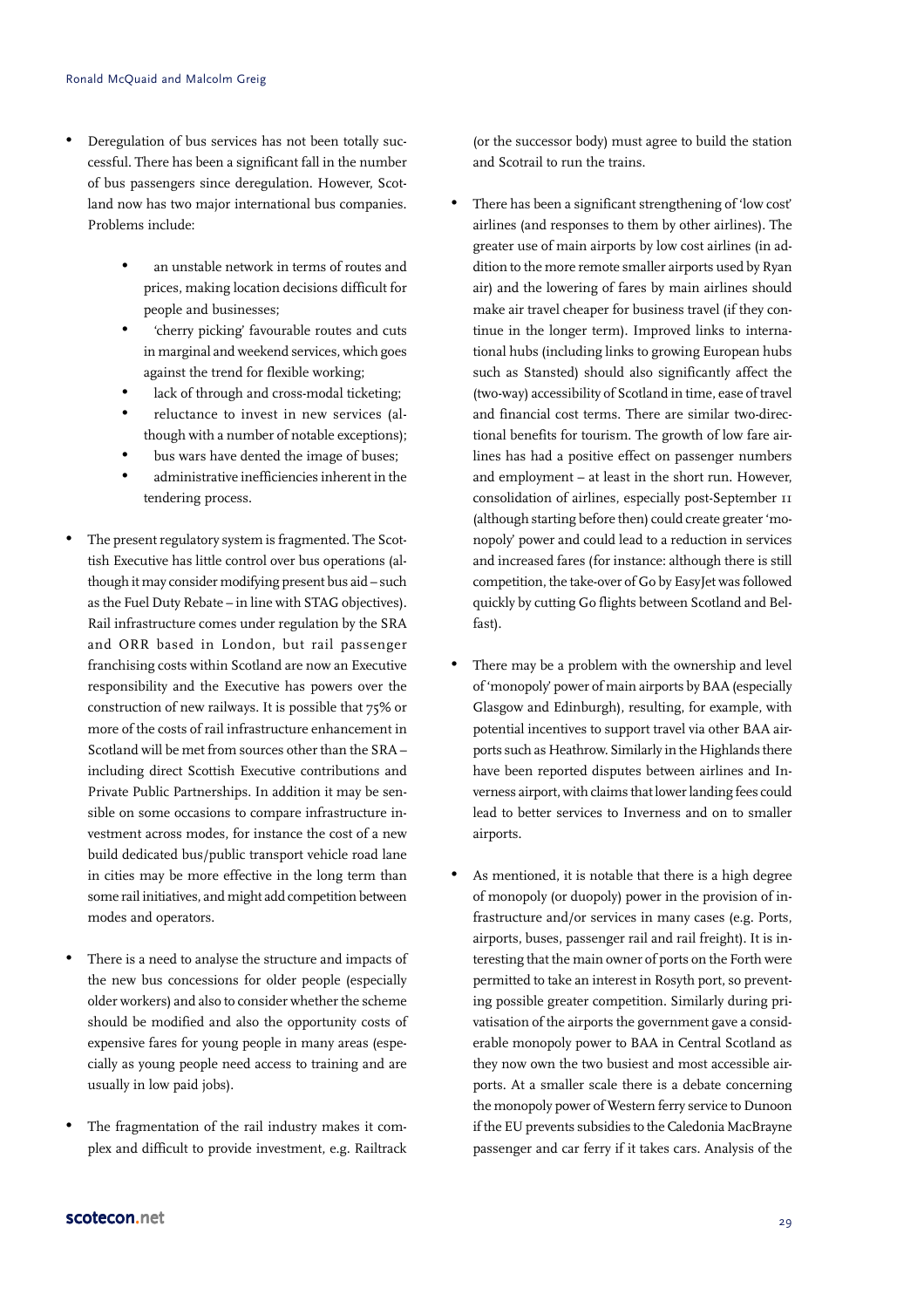impacts of such government decisions and the resulting lower competition would be useful.

- A key issue is how best to use the restricted public funds in applying transport policies meeting economic and social objectives.
- There have been substantial problems in delivering relatively modest rail improvements in Scotland e.g. platform lengthening, extra rolling stock, extra passing loops, Larkhall reopening, Stirling-Alloa-Longannet reopening – and Light Rail projects.

Suggested solutions centred mainly around the need to re-regulate transport operations:

- 'Quality Contracts/Partnerships' or franchising, where a local authority or Regional Transport Authority partnership (SESTRANS, WESTRANS, SPT) invites one bus company to operate each route, subject to a set of service conditions. Current examples of this are found in London and the Netherlands.
- An independent transport regulator to give incentives to bus operators to build up the market.
- The Central Scotland Transport Corridor Study suggests a strong case for bus re-regulation (using a franchising approach) as part of delivery of economic and social objectives, although there is currently no government policy to do this.
- Some argue that there needs to be a single body in charge of both rail infrastructure and train services, i.e. a vertically and horizontally integrated body, although others counter this. In any case there would need to continue to be the safeguard of appeal to the ORR in the case of disputed track slot allocations.
- The need for Scottish control of railway infrastructure (rather than Strategic Rail Authority control).
- A common suggestion regarding the above was that Scotrail and the responsibilities of the SRA in Scotland should be under the control of the Scottish Executive, to encourage parity of funding with the road network.
- Vertical rail integration was not popular among all consultees – some felt it could lead to a private monopoly

situation where the infrastructure owner would discriminate against other operators.

- An alternative to vertical integration of rail was a national (UK) body to succeed Railtrack, combined with an independent regulator.
- In the long run some consultees felt that public transport needed to be brought back into public ownership, as it will always require subsidisation.
- There are opportunities to encourage greater competition between rail and buses by providing better bus routes using 'Greenways' (and other methods such as traffic light prioritisation), both in town, from the edge of town, and at bottlenecks. Buses are particularly appropriate for low-density areas and are more likely to serve smaller communities.

An overriding theme behind the issues raised was that it was not privatisation per se that was a hindrance to efficient transport, but deregulation. Many interviewees would be happy to continue with bus and rail services provided by private operators, but with stricter regulations regarding routes and fare structures.

#### **4.10.2 Further research**

Further research is needed on the consequences of (and potential remedies for) the high degree of monopoly power throughout much of the transport in Scotland, particularly the privatisation of former public bodies into private companies with considerable degree of monopoly power different geographic and functional area (for example the main airports owned by BAA; ports controlled or partly controlled by the former Port Authorities, including restricting potential competition through part ownership; railways; and the degree of monopoly power of different bus companies indifferent areas); and also the costs and benefits of integration between operators (of the same or different modes, e.g. between bus companies in a city) compared to competition .

#### **4.11 Peripherality and rural areas**

#### **4.11.1 The issues**

Many of the issues already discussed under the other headings also apply to rural areas and areas peripheral to the centres of economic activity in Scotland. However, it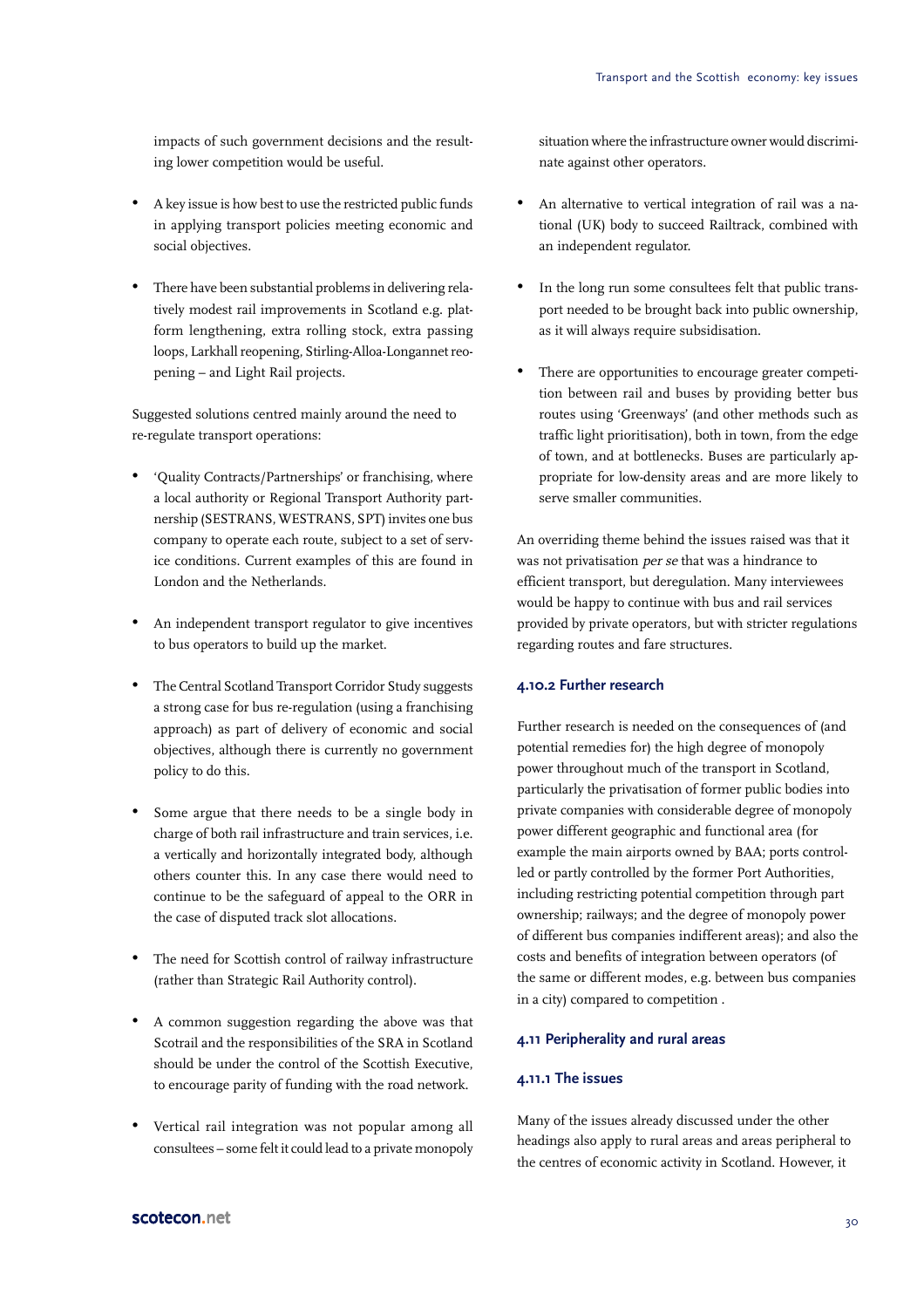is useful to isolate a few key issues that apply specifically to these areas:

- The overall cost of using transport in rural areas is greater than in other areas and infrequent rail and ferry services are a cost to business.
- Petrol prices in particular can be 15p per litre higher in remote rural areas. This has a knock-on effect of pushing up rents, wages and property prices and can threaten the viability of business and limit the travel-to-work of the low paid. This particularly problematic as rural areas are very dependent on car transport. Research would be useful into the effects of lower petrol and diesel prices.
- Industry in peripheral areas is more vulnerable to increases in transport costs because of the distance travelled.
- The poor quality road network in northern and western Scotland increases travel time.
- Rail access is important for some freight movements, although generally road trips are faster.
- Congestion as a measure of road quality is not appropriate for rural areas. Accessibility would be a better measure.
- There may be a bias in appraisal methods for transport investment, against low traffic volume areas outwith the Central Belt.
- Rural areas do not have control over their own transport affairs and rural transport is not a priority for national (UK or Scottish) transport policy makers (although the UK national policy process does explicitly take account of impacts on rural areas).
- Infrequent and expensive air transport to the Highlands and Islands makes it difficult to get off islands at the weekend. This can make it difficult for businesses to find a labour supply as people recruited externally often want to leave at weekends, and restricts the number of tourists.
- The continuation of public financial support for Caledonian MacBrayne west coast ferry services is essential as these services are an economic lifeline to remote

areas. Consideration needs to be given to the implications of European Commission policies upon ferry provision and support.

- There is a monopoly in ferry services and airports and relative lack of competition in the haulage sector. This can result in higher prices and makes businesses, and remote areas in general, less competitive. Research would be useful to determine the costs and implications of these.
- There is a need to distinguish remote rural areas form those that are peri-urban (with easy access to urban areas).
- There is a need for greater information on travel-to-work and job seeking (and alternatives such as using ICT) in rural areas.
- There is a need for better co-ordination of the variously publicly funded transport services in rural area, such as those provided by education and social services, the health service, subsidised bus services etc. This could reduce costs and/or improve service quality at little or no significant extra cost.
- There is scope for increased use of Demand Responsive Transport (e.g. new projects in Angus and Highlands), linked to strategic public transport routes. This could be useful in travel-to-work terms as well as wider access to services etc.
- Greater monitoring and evaluation of rural transport grants and other support would be useful.

Possible solutions identified by some interviewees included:

- control of fuel tax should be at local level;
- putting ferry services to the islands out to tender;
- keeping airports in the Highlands and Islands in public ownership, but contracting out airport management;
- Road quality evaluation using accessibility and travel time rather than congestion. This is dealt with in more detain in section 6.3 below.

#### **4.11.2 Further research**

As so much of Scotland is made up of peripheral rural communities, this requires specific research into the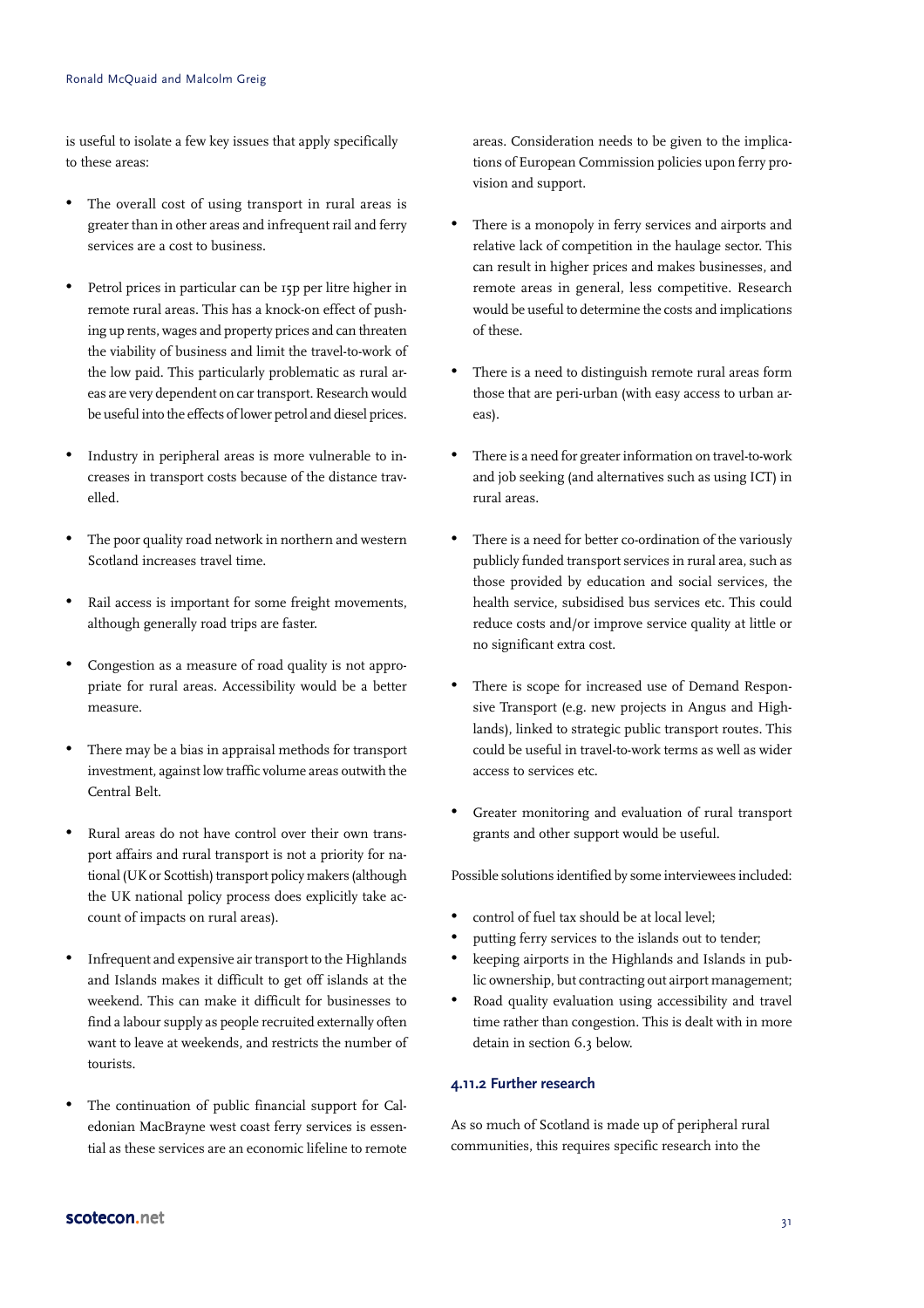transport issues faced by rural economies and communities. Research is required into:

- the impacts of congestion and peripherality on economic growth within Scotland (one of the most congested areas, Edinburgh, has the best economic record yet, overall, the Highlands & Islands have had higher population and income growth than the rest of Scotland since 1960);
- the links between job search and travel-to-work in rural communities;
- the effect of new road building on peripheral areas, e.g. M74 on business in Helensburgh, the Aberdeen bypass on business in Peterhead and the northeast;
- the impact of possible changes in air and ferry services and charging structures on economic and social objectives for the Highlands and Islands;
- the viability of substituting air for some longer-haul ferry services in the Highlands;
- pilot studies to reduce western and northern isles ferry fares and increase the frequency of services;
- the feasibility of replacing road freight with sea and air services;
- Ways to co-ordinate the full range of transport providers to provide more efficient and effective services and to investigate new types of services (such as demand responsive transport);
- the unintended impacts of legislation on different forms of transport (such as free bus travel for the over 60s, potentially damaging community transport schemes);
- the impacts of changes in ownership and operation of public transport services on fragile rural communities and the scope for better co-ordinate amongst publicly funded operators (including the Health Service).

#### **4.12 The environment**

#### **4.12.1 The issues**

Many of the issues raised concerning transport and the environment, such as:

- 'decoupling' the links between traffic and economic growth;
- the need to reduce traffic congestion:
- encouraging modal shift away from road transport;
- cutting down on unnecessary journeys through planning policy;
- the link between global environmental changes (e.g. global warming and the potential higher transport costs, possibly higher rainfall, rising sea levels and higher winds) and the implications for Scottish transport and the economy (as well as wider influences of course).

Discussion of these in a purely environmental context would involve repetition of what has already been highlighted above. We have chosen not to do this, however, there were some issues raised specifically with the environment in mind that have not been fully mentioned so far:

- Continued development of vehicle technology, e.g. fuel cell technology to cut pollution. This would also give an added boost to research and development and possible industry development.
- Increasing the environmental attractiveness of an area through traffic removal can stimulate economic growth, as it becomes more attractive to residents and business.
- Opportunities for renewable energy and energy conservation and the implication for employment and research and development.
- The development of a north European deep water shipping hub in Scotland would reduce the need for harmful dredging in the Netherlands, Belgium and Germany, and would reduce unnecessary empty ship journeys.
- Investment in increased UK shipping and 'marine motorways' would encourage a modal shift away from road freight transport.

#### **4.12.2 Further research**

Again, all of the issues highlighted above as having environmental impacts would benefit from further

#### ${\sf scorecon}.{\sf net}$  32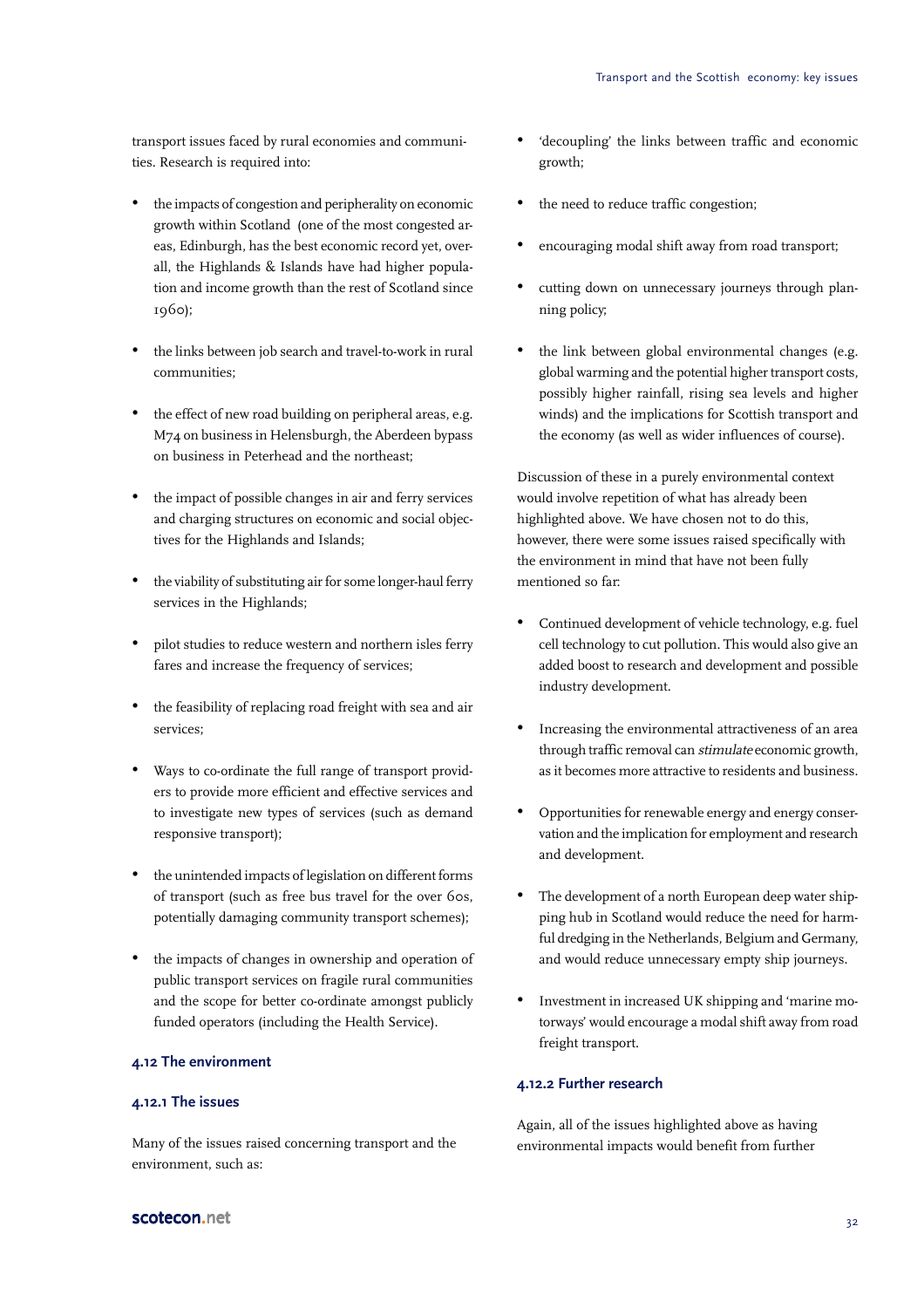research as described in the relevant sections of this report.

#### **4.13 Policy implementation**

#### **4.13.1 The issues**

A number of consultees expressed concern that the way in which policy was implemented was as important as the decision as to the policy content. There were a number of constraints that were seen to be holding back the implementation of transport policy, in particular communication between transport and other planners, and between different local authorities.

#### **4.13.2 Further research**

Regarding the ways in which transport policy is implemented, further research is required into:

- The need for greater communication by those responsible for land use planning, economic development and improved strategic co-ordinate to ensure that new industrial or economic developments are built with access to existing public transport and rail links.
- The viability of regional transport bodies, considering how they could be formed, the practicalities of running them and the implications on transport provision.
- How local authorities negotiate local transport strategies – as it is argued that many are locked into the old road building agenda.
- The extent to which present institutional, administrative and financing arrangements (including the balance of research funding) are ensuring 'best value' in relation to transport policy objectives, including the balance economic, environmental, safety and social factors.
- The effectiveness of government documents in influencing local transport policy, e.g. how the White Paper is viewed by decision makers such as local councillors.
- The case for and against more centralisation of control of Scottish transport in the Scottish Executive and the Scottish Parliament.
- The feasibility of reinstating of the National Transport Forum in Scotland.

#### **4.14 Transport appraisal: how do we measure the benefits?**

#### **4.14.1 Introduction**

There has been considerable work carried out by economists in Scottish Universities in areas such as costbenefit analysis and appraisal. However, more is needed on how these should be modified for transport projects. In addition, consideration needs to be given to guidance for government decisions on how best to distribute any given level of public support between capital projects and revenue support, given the relevant Scottish Executive policy criteria and the evidence on transport and economic development considered in this report and elsewhere. Analysis is required to consider whether the effect of EU state-aid rules, UK rules and definitions of public borrowing (including very limited borrowing powers of Scottish Parliament) could create excessive tensions and sub-optimal value in public private partnerships and in the regulatory/competitive framework.

#### **4.14.2 The STAG report**

The Scottish Transport Appraisal Guidance document (STAG, 2001) sets out guidelines for the economic appraisal of a transport investment. It is recommended that appraisal be split into two broad streams: Transport Economic Efficiency (TEE), to examine the direct impacts on operators and users of transport; and Economic Activity and Location Impacts (EALIs) that measure the economic impacts (both positive and negative) on the local area and Scotland as a whole expressed in terms of GDP and employment. In other words TEE measures the direct economic impact of an investment on transport activity and EALIs attempt to quantify the wider economic benefit to all sectors of the economy.

A key recommendation is that TEE and EALIs must be calculated separately, as while they may overlap, TEE analysis alone will often not reveal the true extent of economic impact to be offset against project costs. They also discuss the situation where there may be positive (or negative) impacts but also redistribution implications. STAG therefore suggests that it is necessary to look beyond the immediate impacts on traffic and transport into the wider economy in a variety of sectors, when considering economic impacts. However, research is still required on: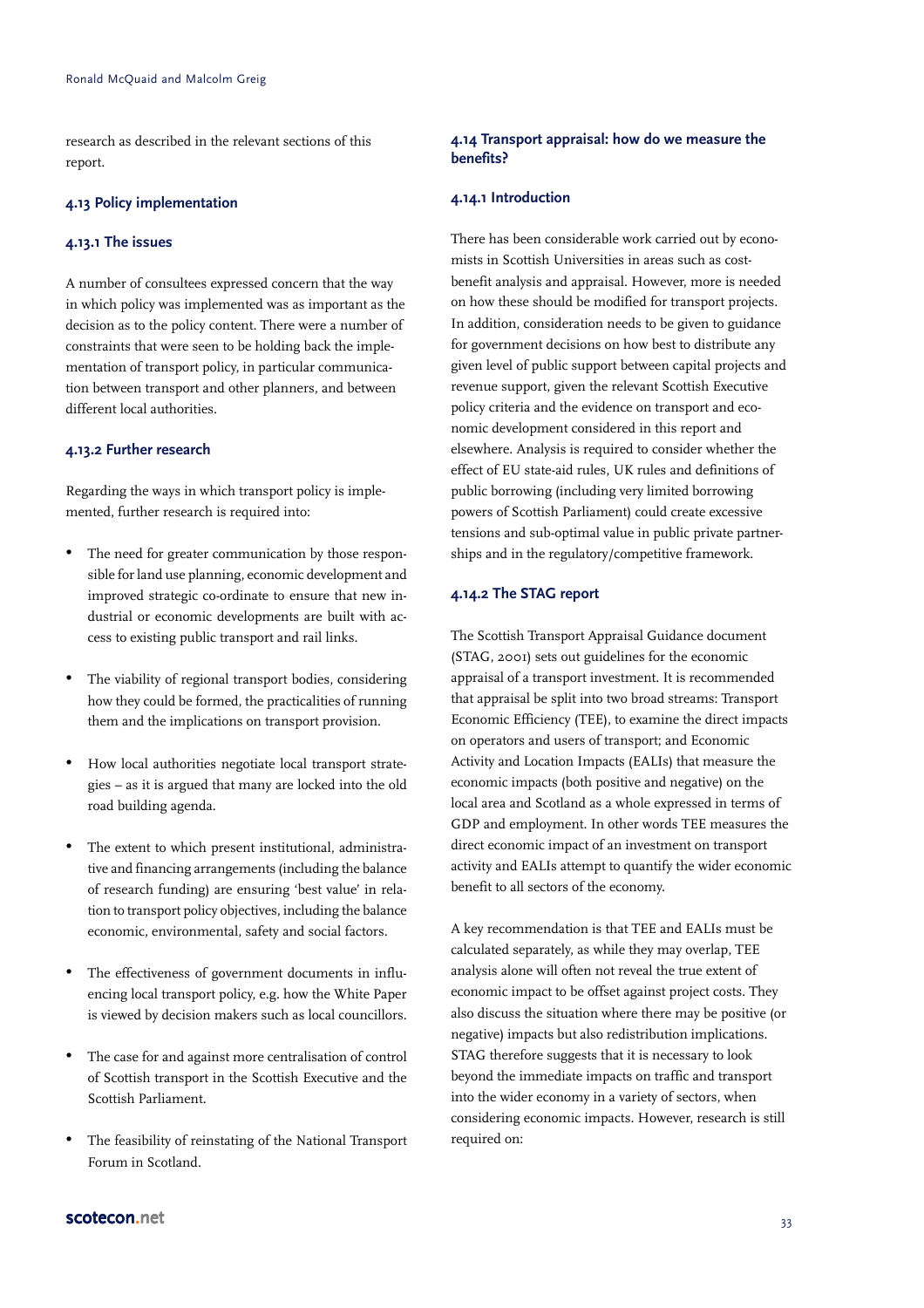• how STAG is to be operationalise in different contexts (e.g. different forms of infrastructure or transport management, or different types of location).

#### **4.14.3 The OECD report**

The report by the Organisation for Economic Co-operation and Development into the impact of transport infrastructure investment on regional development (OECD, 2002) highlights a number of issues regarding the appraisal of investment schemes. After reviewing a number of literature sources on the subject the report concludes that the impacts of transport investment and how to measure them are still not clear. It commented that there is a definite lack of information from ex-post studies that provides a firm, quantitative link between transport and regional economic development (see also SACTRA, 1999, above). It concludes that there was a need for further research into understanding the processes by which transport investments produce positive impacts, and the level of these impacts. Identifying these processes will allow replication of these benefits from future investments.

In particular the report highlights the problem that traditional cost-benefit approaches to appraisal measure only the direct user benefits such as travel time and cost, while ignoring the wider socio-economic impacts. These benefits might include increased accessibility, employment, business efficiency, social inclusion and environmental improvements, and should also take into account wider transport-related benefits not covered by traditional cost-benefit analysis such as inducing cross-modal demand and improved reliability and quality of transport. The report stresses the need to examine these wider impacts in addition to cost-benefit analysis in a complementary approach.

Another issue raised is the problem of comparing different ex-post studies, as they may be based on observation areas with very different characteristics, making direct comparison difficult. The report stresses the need for ex-post studies to clearly define the region in which the study is based.

The report also highlights the need for careful selection of evaluation criteria for ex-post studies. It argues that for investment appraisal reports to be most effective and useful they must take into account the regional context

and the specific economic development needs of the region and evaluate transport investment projects against these broad strategic objectives. However, it is important that the regional characteristics are identified in sufficient detail to give a meaningful context for investment, as broad aggregate data may be inadequate.

#### **4.14.4 Distribution issues**

Hine and Mitchell (2001a) use a case study approach examining personal accounts of individuals' travel experiences, concluding that transport policy often fails to include the needs of all individuals. There are significant problems common across different groups of society: physical, temporal, economic, spatial and psychological and that transport policy appraisal should incorporate these social factors in cost-benefit analysis.

#### **4.14.5 Further research**

In general, it was accepted that it is vital to fully analyse potential transport infrastructure developments to ensure that they bring genuine economic benefits. A common criticism was that the most common methods of appraisal used, particularly measures of congestion do not accurately reflect the net economic benefits of a project. Specific suggestions have been split into those dealing with appraisal mechanisms, i.e. how projects should be evaluated, and appraisal areas, i.e. what should be evaluated.

In general, further research is needed into:

- improving our understanding of the processes by which transport investments produce positive impacts, and the level of these impacts. Identifying these processes will allow replication of these benefits from future investments and the extension of traditional cost-benefit analysis to take more fully into account factors such as inducing cross-modal demand and improved reliability and quality of transport and whether STAG should be modified;
- an improvement in the independent evaluation, and dissemination , of past policies, including, for example, freight facility grants (how much traffic did they actually remove) or the concessionary fare scheme for pensions due to be implemented later this year.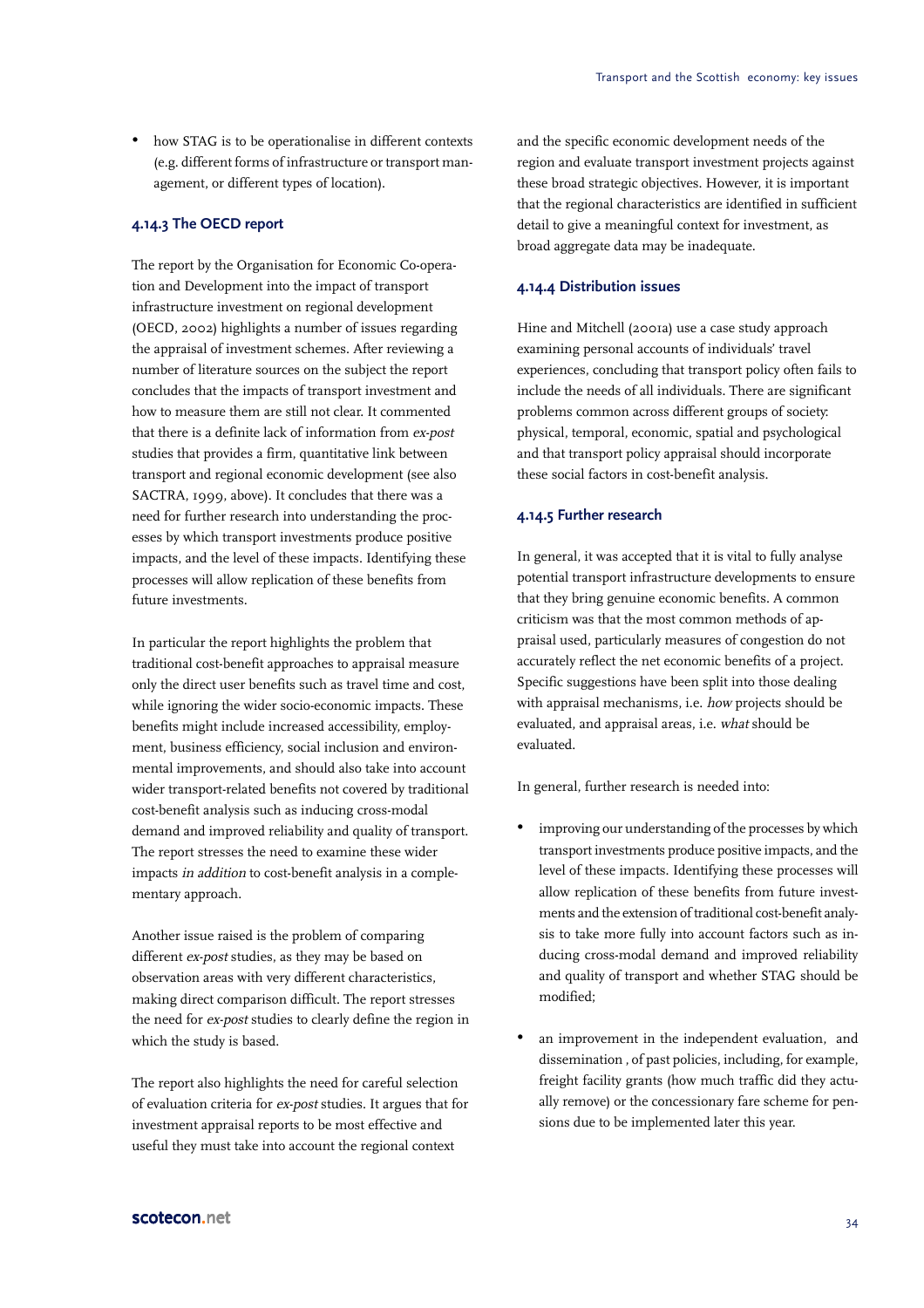• a consistent framework and an increase in the number of ex-post studies of transport infrastructure and schemes, so as to aid future policy decision.

Additionally, issues raised regarding the areas that should be evaluated are given below:

- develop an even base for comparing road, shipping, air and rail schemes in relation to 'best value';
- examine whether current institutional, administrative and finance arrangements (including research funding) are providing best value in terms of a wide range of policy objectives, i.e. economic, environmental, social and safety factors;
- overcome the lack of ex post evaluation. There is a requirement to develop systematic monitoring of past policies and project impacts (including assessments of what might have happened anyway – conclusions on net jobs impact);
- quantify the external benefits of rail, such as reduction of pollution, congestion and noise, for use in economic assessments. This should be regularly updated. These factors are not easy to quantify, but are too important to disregard on grounds of simplicity;
- quantify externality costs of road transport freight and assess viability of substituting with rail freight. E.g. road degradation by HGVs is not currently fully costed. This is a problem as many roads are unsuitable for HGVs;
- consider how to operationalise the STAG proposals in different contexts (e.g. different forms of infrastructure or transport management, or different types of location);
- the need to supplement theoretical links with evidence from ex-post empirical studies;
- incorporate negative externalities of all types of transport spending. Potential problems may include:
	- environmental damage;
	- loss of attractiveness to tourists:
- decreased accessibility (e.g. communities may be cut off by a bypass);
	- displacement of existing jobs from other areas;

exposure to competition from other areas (e.g. upgrading the A1 may result in a concentration of employment moving to Newcastle to serve eastern Scotland and the north of England).

Suggestions for research into the mechanisms by which value can be measured included the following:

- the need for appraisal methods to investigate alternative measures such as accessibility, as measures of congestion do not accurately reflect the net economic benefits of a project. This has been largely addressed in the STAG report, but how it will be implemented in detail remains a concern for policy makers. In particular:
	- it was felt that current time-saving based measures are biased against multi-modal investment;
	- there is a need to consider the impact of transport plans on economic development, not on specific indicators such as congestion and traffic levels that may or may not have an economic impact;
	- current road building schemes which use congestion reduction as a measure biases against remote rural areas where required improvements are to improve the journey time by widening and straightening roads irrespective of the number of vehicles;
- apply utility analysis to define a weighting system for priorities;
- examine the opportunity cost of transport policies to decide if funds could be put to better use. For example disabled facilities on trains – would it be more cost effective to subsidise the conversion of taxis instead?
- the need for more ex-post evaluations of the wider socioeconomic impacts of transport investment;
- evaluating transport investment in terms of a wide range of policy objectives, i.e. economic, environmental, social and safety factors to reflect broader policy objectives.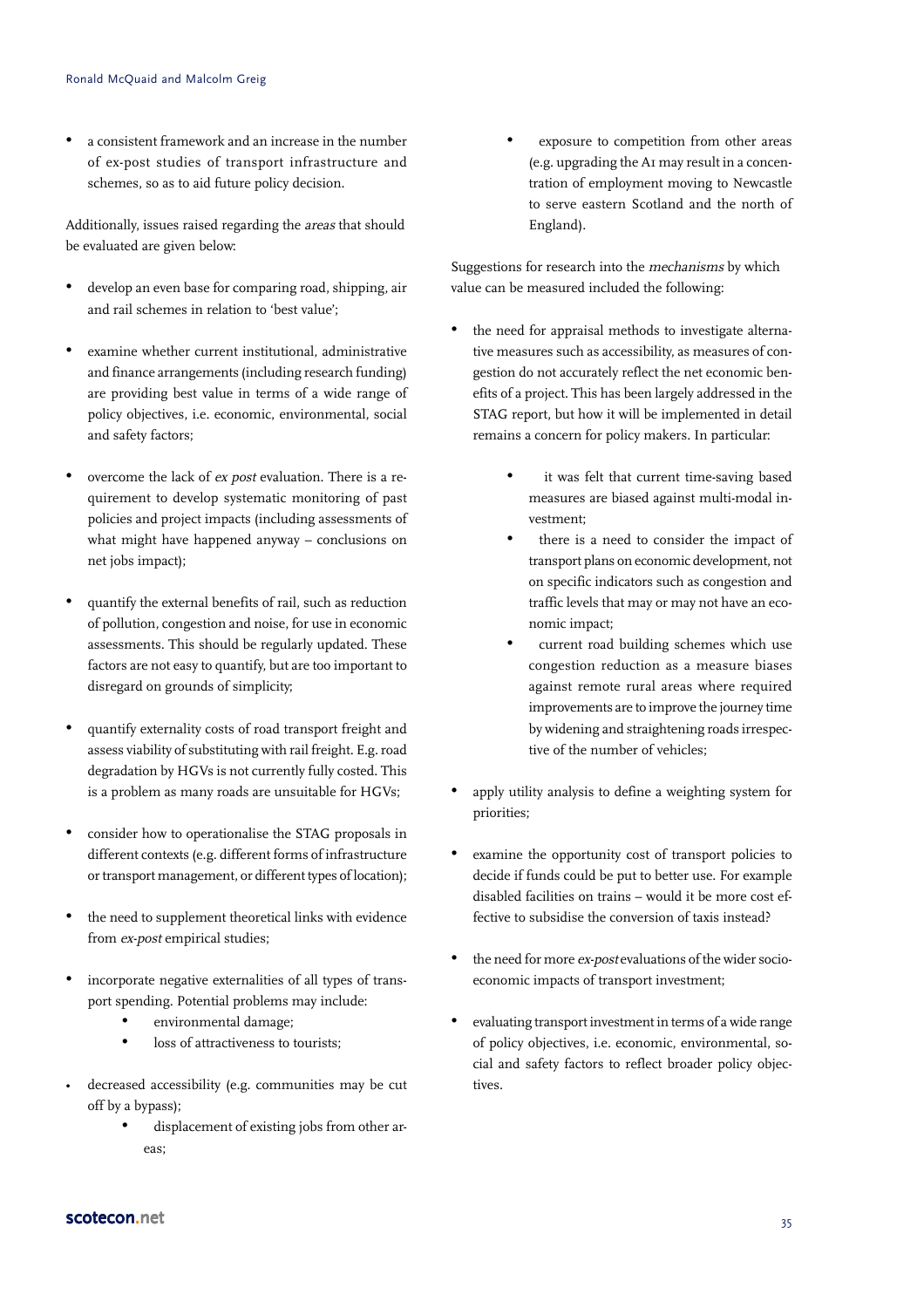#### **4.15 Transport statistics**

#### **4.15.1 The issues**

Concern was raised by some academics and practitioners that full use was not being made of current statistics and also that there were a number of key statistics not currently collected that would be useful in the formulation of transport policy.

#### **4.15.2 Further research**

Consultees suggested that further research is needed on the following:

- The main trends in transport and on in-depth analysis of existing data. For instance longer distance and rural traffic in Scotland appears not to be rising, but at the same time conurbation traffic (and associated congestion) is increasing rapidly. There are large amounts of data available, primarily through the Scottish Executive, whose analysis would greatly enhance our understanding of traffic flows and changes.
- The production of accurate data on Scottish Executive spending on transport in a way that can be compared with DTLR figures;
- The modal share of road vehicle miles measured by passenger kms and tonne kms, which should be published on a quarterly basis.
- Making fuller use of available information and refining information collection to give added value (could means cuts in some information already collected but expansion of other aspects).

#### **4.16 The overall direction and application of research**

#### **4.16.1 The issues**

After concentrating on specific issues it is important to mention that some consultees commented on the way that research should be carried out in addition to what should be researched. Interviews with academics largely supported the findings by OECD (2002): there is a need to supplement theoretical links with evidence from expost empirical studies; there is a need for more ex-post

evaluations of the wider socio-economic impacts of transport investment; and a requirement for more multimodal studies on the impacts of investment.

#### **4.16.2 Further research**

The most important specific themes arising were the need for:

- greater consideration of the timescales and resources used in transport planning. There is a need for more reports examining short term actionable improvements rather than longer term reports that may not see implementation;
- a shift in the balance of research from technical or project-specific issues towards strategic and policy-related issues – including a focus on strategic delivery within next five years;
- research that reflects the unique 'Scottish dimension' of economic, social and geographic characteristics;
- analysis of the accepted current issues and apply lessons learned in local studies on a national basis. For example, the findings of the Inverness road impact study (around 1997) could be applied to Scotland on a wider scale;
- some research carried out by consortia of academics, consultants and practitioners rather then individual organisations;
- knowledge of public expectations of transport needs and relate this to what is deliverable in the Scottish Executive Budget;
- a general shift of focus towards research aiding best value within restricted funding and partly conflicting economic and social policy objectives (including actual linkages between transport and the economy over next 20 years);
- a sharper distinction between 5-year delivery and study of longer-term options;
- it is important that transport data series are not cut (e.g. Caledonia MacBrayne no longer apparently producing quarterly figures due to their possible use by potential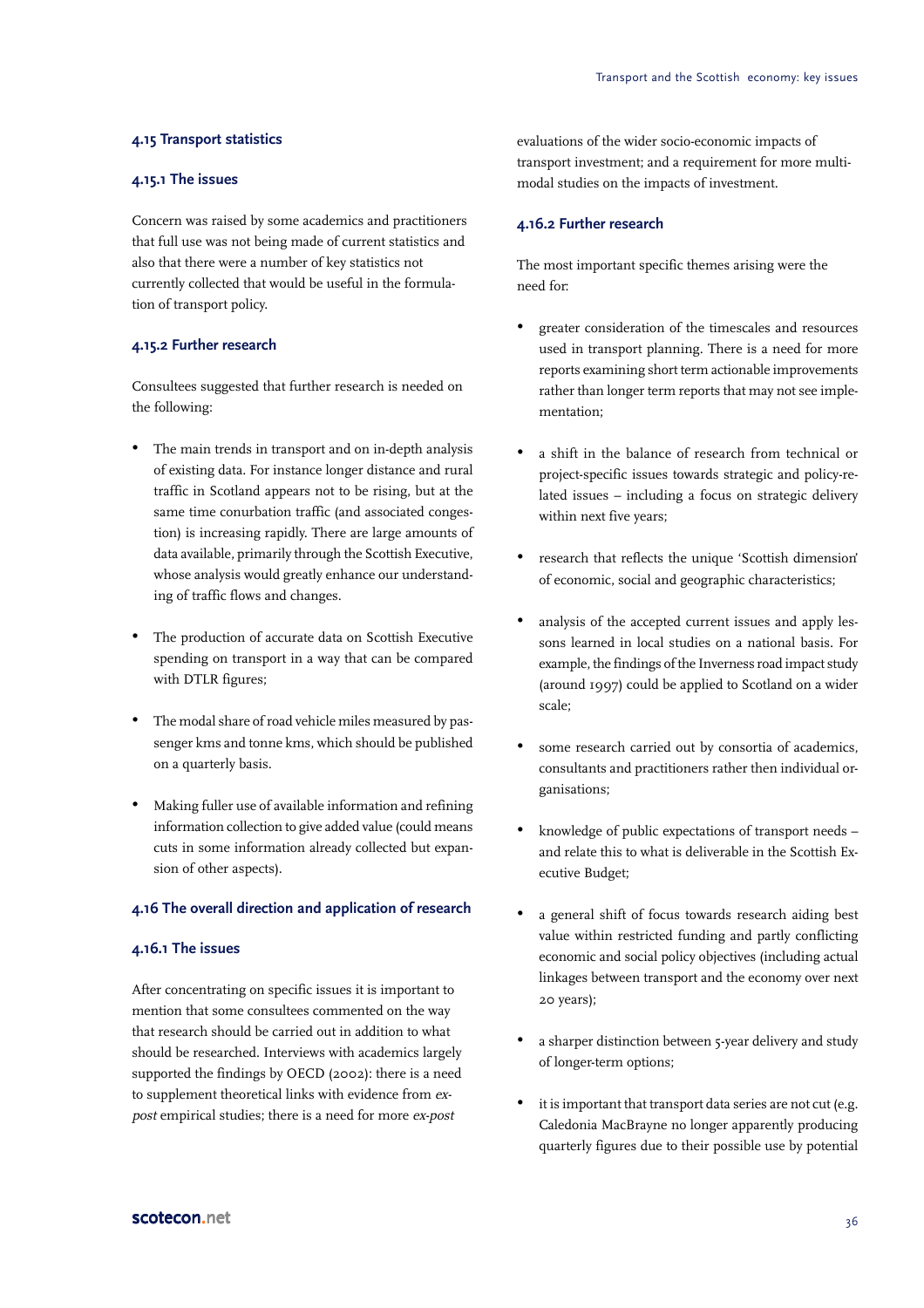competitors). In cases such as this the contracts and subsidy conditions should insist on public disclosure of data need for public planning and analysis.

A few consultees, both academic and practitioners, commented that no further research was needed – there is too much research already and not enough action! Examples given were that the need for M74 and Heathrow Terminal 5 was widely accepted so why conduct further expensive research? Glasgow to Edinburgh rail electrification studies have been carried out, but there is still no action to date.

In conclusion, each of the transport issues in this chapter, and the potential of these and other solutions, would benefit from independent rigorous research. In each case there is considerable scope for international, or indeed UK, comparative analysis.

## **5 Conclusions and priorities**

#### **5.1 Introduction**

The main conclusion is that in many cases we know surprising little about the real links between transport and economic development, and much policy is supported by anecdote, ignoring displacement, and expectations of links rather than firm evidence. Hence it is extremely difficult to properly compare schemes and to judge the opportunity cost of investments.

A large number of issues were raised during the desktop and the interview stages of this research. This report has sought to identify the main ones. However, there is a need to prioritise, otherwise they become simply a long 'wish' list. Any priorities will depend on individual's or group's interests and expertise. However, a brief list of a few key areas of research is discussed below. This does not mean that the many dozens of issues raised earlier in the report are unimportant, rather that this list sets out important policy issues where research economists may currently be able to offer useful insights. It therefore does not seek to identify key research areas in transport in general, as many other disciplines have much to contribute, often working with economists.

The areas are:

- Congestion
- Links between transport and economic development
- Travel-to-work
- Regulation and Ownership

#### **5.2 Congestion**

#### **Policy implications:**

One major current policy area to which economists can contribute, with other disciplines, is that of congestion. Congestion is a cross cutting theme that affects many of the issues discussed in previous sections. It reduces accessibility in terms of increasing travel times and risk and uncertainty associated with journeys. While it is a considerable problem for individuals and businesses in the conurbations, congestion is still low compared in many other parts of the UK (especially the southeast). While congestion reduces business efficiency and more generally welfare and environmental standards, it is difficult to say to what degree is it actually holding back development (rather than is perceived to hold back development). It may influence access to labour markets to some extent, but again, commuting times are longer elsewhere and labour shortages would only to limited extent be overcome by reduced congestion. Better training, in-migration etc., as well as transport links in general, are perhaps more important to increasing the labour pool.

Congestion does have an important impact at the more local level. Better public transport and reduced congestion would undoubtedly improve the quality of life and general well-being of people, as well as making city centre locations more attractive to firms. Given the greater accessibility of city or population centres for those without cars, this is important in social inclusion terms also. Finally, given the relatively low car ownership in Scotland, it is likely that congestion may increase (albeit less so if there is a recession) so relevant policies are required. Anti-congestion policies are an important area for research.

#### **Key research issues:**

- The real and perceived effects of congestion on the economy.
- The costs and benefits of anti-congestion policies, such road pricing in Edinburgh, on local economies and their neighbours local economies.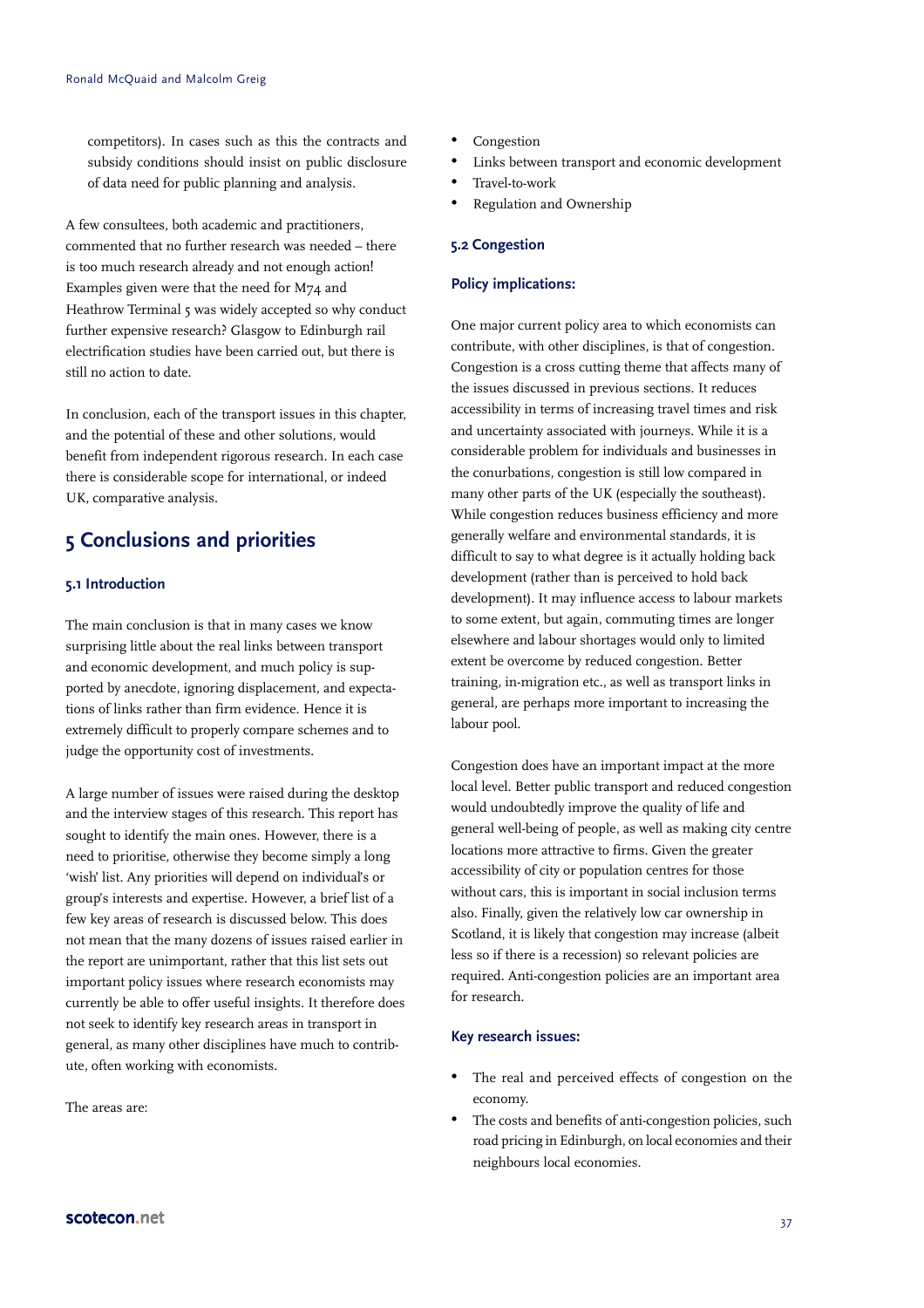#### **5.3 Links between transport and economic development**

#### **Policy implications:**

There is a need to supplement theoretical links with evidence from ex-post empirical studies which evaluate the wider socio-economic impacts of transport investment;

and a requirement for more multi-modal studies on the impacts of investment. This will help decision makers in identifying global budget allocations and choosing specific transport schemes.

#### **Key research issues:**

- *•* Ex-post empirical studies and evaluations of the wider socio-economic impacts of transport investment and linking these to theory.
- Further investigation of the precise effects of transport infrastructure investment on economic development, how the effects are split between redistribution and additionality and how it affects employer and individual location and behaviour.
- Greater independent ex-post evaluation of past initiatives and projects.
- Analysing the case for transport spending relative to other sectors and overall Scottish Executive objectives.

#### **5.4 Travel-to-work**

#### **Policy implications:**

Travel-to-work is an important policy issue for a number of reasons. It is strongly linked to congestion, it affects employers' ability to attract and keep staff and it affects social inclusion, all issues that are high on the political agenda. Increases in congestion are likely to make travelto-work more difficult, yet labour market differences across Scotland mean that improving travel-to-work can service equity and efficiency objectives in the economy.

#### **Key research issues:**

• The relative effects of mobility and skill shortages in constraining labour supply for indigenous employers and inward investors.

• How travel-to-work varies according to the characteristics of people, jobs and location, and the implications of this for social inclusion and economic development.

#### **5.5 Regulation and ownership**

#### **Policy implications:**

As discussed earlier, much of the provision of transport infrastructure and services has a relatively high level of 'monopoly power'. Hence the regulation of this is crucial. Policy issues focus around forms of regulation, ways of increasing competition where appropriate, and where should regulation power best be situated within the UK framework. As the process and experience of devolution develops, such issues are likely to become more important.

#### **Key research issues:**

Further research is needed on the consequences of (and potential remedies for) the high degree of monopoly power throughout much of the transport in Scotland; and into the effects of devolution on regulation.

## **Acknowledgements**

The authors would like to thank the many interviewees who provided the information and suggestions on which this report is built. In particular we would like to thank Tom Hart for detailed comments and the support of Brian Ashcroft and David Bell and Scotecon, who also funded this work. All errors and opinions are those of the authors.

## **Endnotes**

- 1. Includes reconstruction, new road surfaces, maintenance of bridges and other road structures.
- 2. From 2001-02 Roads improvements & Structural Maintenance have been reclassified as current expenditure. Expenditure on structured maintenance" now appears under the "current" heading for earlier years, but it is not possible to separate "improvements" from "new construction" in the capital figures for 2000-01 and earlier years.
- 3. Includes minor repairs.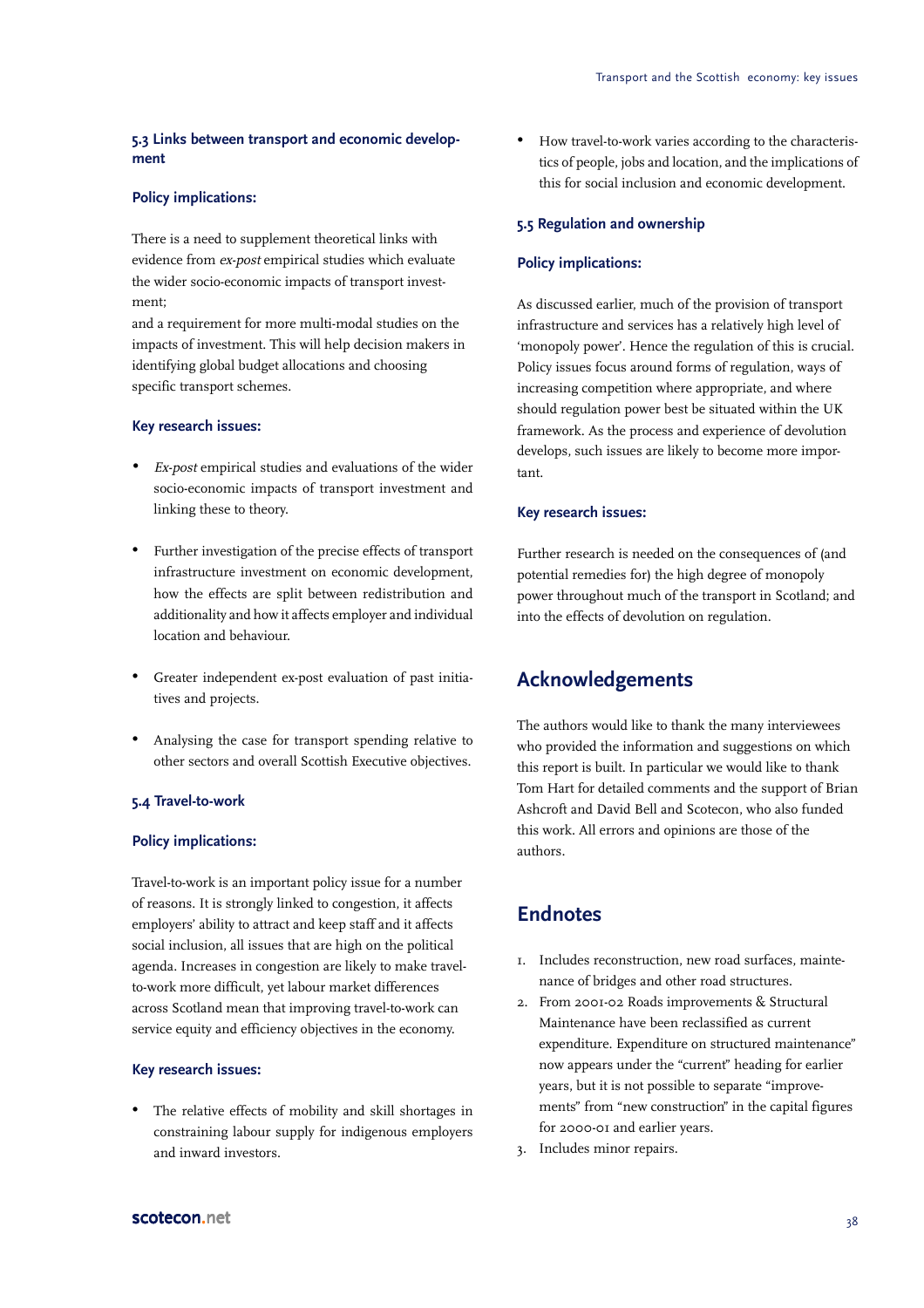- 4. Capital payments made by Local Authorities in the financial years shown (i.e. cash basis).
- 5. From 1992-93 includes expenditure on Toll Bridges, Bridge strengthening (excluding toll bridges), Bridge repairs (excluding toll bridges), Structural maintenance of roads, Bypasses, Road safety-local roads, Bus priority measures, Forest roads, New roads and Improvements and reconstruction (>£2million), and Other road projects  $\ll$  *f* 2million).
- 6. Includes investment in Shipping, Transport piers and ferry terminals, Glasgow underground, Public transport - rail, Other public transport (excluding bus priority measures).
- 7. Includes subsidies for the Community Transport Association, freight facilities, shipping, piers, harbours and road safety.
- 8. The revenue account figures are reported on an accruals basis (i.e.reflected in the accounts of the period in which they take place).
- 9. Includes rate/general fund contributions to the current expenditure of LA and non-LA transport undertakings, and revenue contributions to capital.
- 10. 1999-2000 revenue net expenditure data are provisional.
- 11. The figure differs significantly to those for other years due to the different reporting of a grant in aid of expenditure on rail passenger services in the Strathclyde Passenger Transport area.
- 12. Prior to 1996-97 School Crossing Patrols were recorded on Local Financial Return (LFR 4) Law, Order and Protective Services.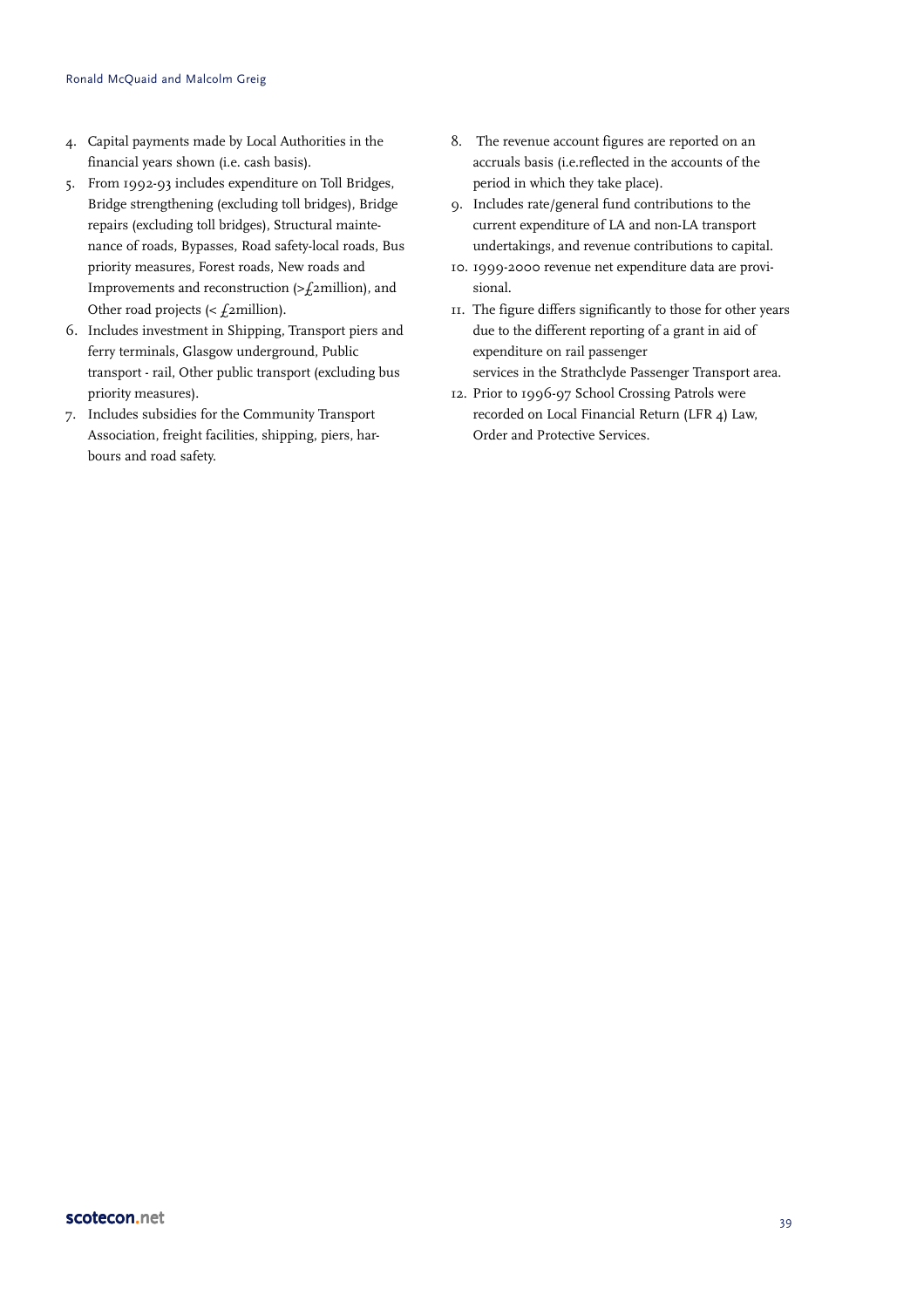## **Appendix 1: List of Consultees**

We would like to thank the following transport policy actors for their input to this study.

| Bob     | Armstrong  | Freight Transport Association                |
|---------|------------|----------------------------------------------|
| Peter   | Conlong    | Scottish Executive                           |
| Fergus  | Cooper     | Glasgow City Council                         |
| Ian     | Duff       | Scottish Council on Development and Industry |
| Matthew | Farrow     | CBI Scotland                                 |
| Carol   | Gilbert    | <b>Scottish Airports</b>                     |
| Neil    | Greig      | The AA Scotland                              |
| Derek   | Halden     | Derek Halden Consultancy                     |
| Tom     | Hart       | Scottish Transport Studies Group             |
| Brian   | Hay        | Visit Scotland                               |
| Donna   | Heaney     | Scottish Consumer Council                    |
| Colin   | Howden     | <b>TRANSform Scotland</b>                    |
| Scott   | Leitham    | <b>MVA</b>                                   |
| Allen   | Marsden    | English Welsh and Scottish Railway           |
| Tom     | Matthew    | Highlands and Islands Enterprise             |
| Mary    | McLaughlin | Scottish Enterprise                          |
| Sue     | Nicholson  | RAC Scotland                                 |
| David   | Reynolds   | Glasgow City Council                         |
| John    | Saunders   | City of Edinburgh Council                    |
| John    | Slater     | Edinburgh Chamber of Commerce and Enterprise |
| Bob     | Tait       | Scottish Executive                           |
| Allan   | Woodburn   | Colin Buchanan and Partners                  |
| John    | Yellowlees | Scotrail                                     |

We would like to acknowledge the assistance of many academic colleagues, including the following, for their input to this study:

| Dr        | Alf      | Baird          | TRI, Napier University        |
|-----------|----------|----------------|-------------------------------|
| Dr        | H        | Battu          | Aberdeen University           |
| Dr        | Glen     | <b>Bramley</b> | Heriot Watt University        |
| Dr        | Jonathan | Cowie          | Glasgow Caledonian University |
| Professor | John     | Dewhurst       | Dundee University             |
| Dr        | Iain     | Docherty       | Glasgow University            |
| Professor | John     | Farrington     | Aberdeen University           |
| Professor | Mary     | Gilhooley      | Paisley University            |
| Dr        | David    | Gray           | Robert Gordon University      |
| Professor | Alan     | McKinnon       | Heriot Watt University        |
| Dr        | Alistair | Morrison       | Glasgow University            |
| Dr        | Geoff    | Riddington     | Glasgow Caledonian University |
| Dr        | Peter    | Romilly        | Abertay University            |
| Dr        | John     | Shaw           | Aberdeen University           |
| Dr        | ΡJ       | Sloane         | Aberdeen University           |
| Professor | Austin   | Smyth          | TRI, Napier University        |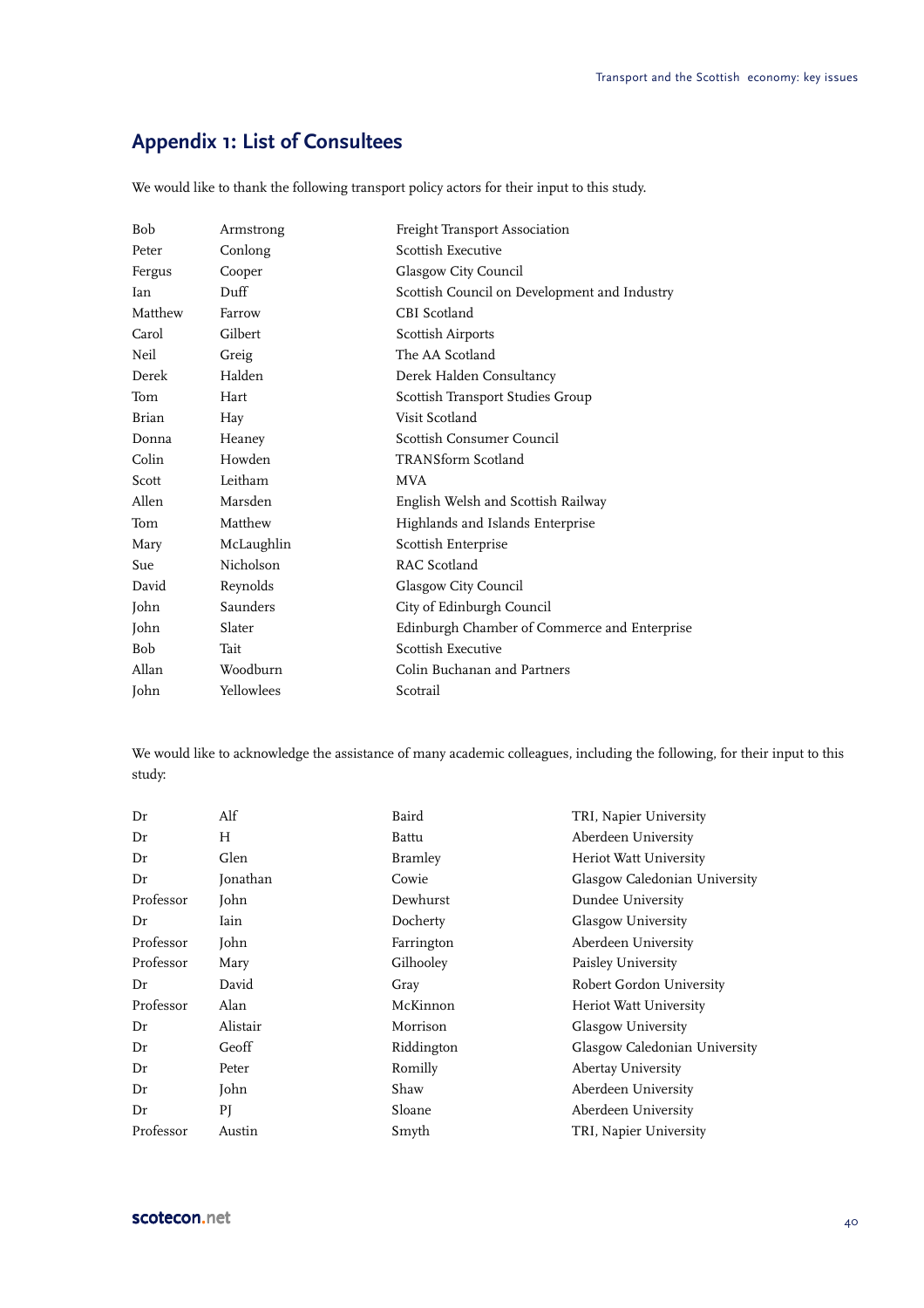## **Appendix 2: Travel by Scottish residents: some National Travel Survey results for 1998/2000 and earlier years Statistical Bulletin: Trn/2002/3, Scottish Executive April 2002**

#### **Appendix 2 Table A: Trips per person per year by purpose**

| г г.<br>.                               |         |         |         |         | Scottish residents |
|-----------------------------------------|---------|---------|---------|---------|--------------------|
|                                         | 1985/86 | 1989/91 | 1992/94 | 1995/97 | 1998/2000          |
| Commuting                               | 180     | 174     | 162     | 166     | 167                |
| <b>Business</b>                         | 27      | 38      | 3I      | 37      | 3I                 |
| Education                               | 102     | 72      | 69      | 73      | 70                 |
| Escort education                        | 16      | 29      | 2I      | 37      | 25                 |
| Shopping                                | 189     | 237     | 239     | 222     | 234                |
| Other personal business or other escort | 159     | 205     | 181     | 186     | 188                |
| Visiting friends at home                | 123     | 156     | 151     | 137     | 132                |
| Visiting friends elsewhere              | 35      | 40      | 33      | 36      | 40                 |
| Sport / entertainment                   | 62      | 68      | 72      | 61      | 74                 |
| Holiday / day trip                      | I7      | 27      | 3I      | 23      | 28                 |
| Other (including "just walk")           | 63      | 66      | 50      | 51      | 68                 |
| All purposes                            | 972     | I,II2   | 1,040   | 1,028   | 1,058              |
| Sample size (number of people)          | 2,560   | 2,480   | 2,092   | 2,032   | 1,926              |
|                                         |         |         |         |         |                    |

#### **Appendix 2 Table B: Average distance travelled per person per year by purpose**

|                                         |         |         |         |         | Scottish residents<br>Miles |  |
|-----------------------------------------|---------|---------|---------|---------|-----------------------------|--|
|                                         | 1985/86 | 1989/91 | 1992/94 | 1995/97 | 1998/2000                   |  |
| Commuting                               | 980     | 1,084   | 1,061   | 1,299   | 1,392                       |  |
| <b>Business</b>                         | 527     | 691     | 680     | 669     | 689                         |  |
| Education                               | 162     | 163     | 144     | 171     | 215                         |  |
| Escort education                        | 23      | 36      | 34      | 72      | 65                          |  |
| Shopping                                | 541     | 712     | 746     | 919     | 1,052                       |  |
| Other personal business or other escort | 532     | 847     | 791     | 946     | 1,024                       |  |
| Visiting friends at home                | 765     | 1,287   | 940     | 1,154   | I,020                       |  |
| Visiting friends elsewhere              | 158     | 176     | I74     | 187     | 2II                         |  |
| Sport / entertainment                   | 324     | 415     | 403     | 430     | 590                         |  |
| Holiday / day trip                      | 554     | 854     | 809     | 822     | 873                         |  |
| Other (including "just walk")           | 85      | 68      | 40      | 49      | 79                          |  |
| All purposes                            | 4,652   | 6,333   | 5,823   | 6,719   | 7,210                       |  |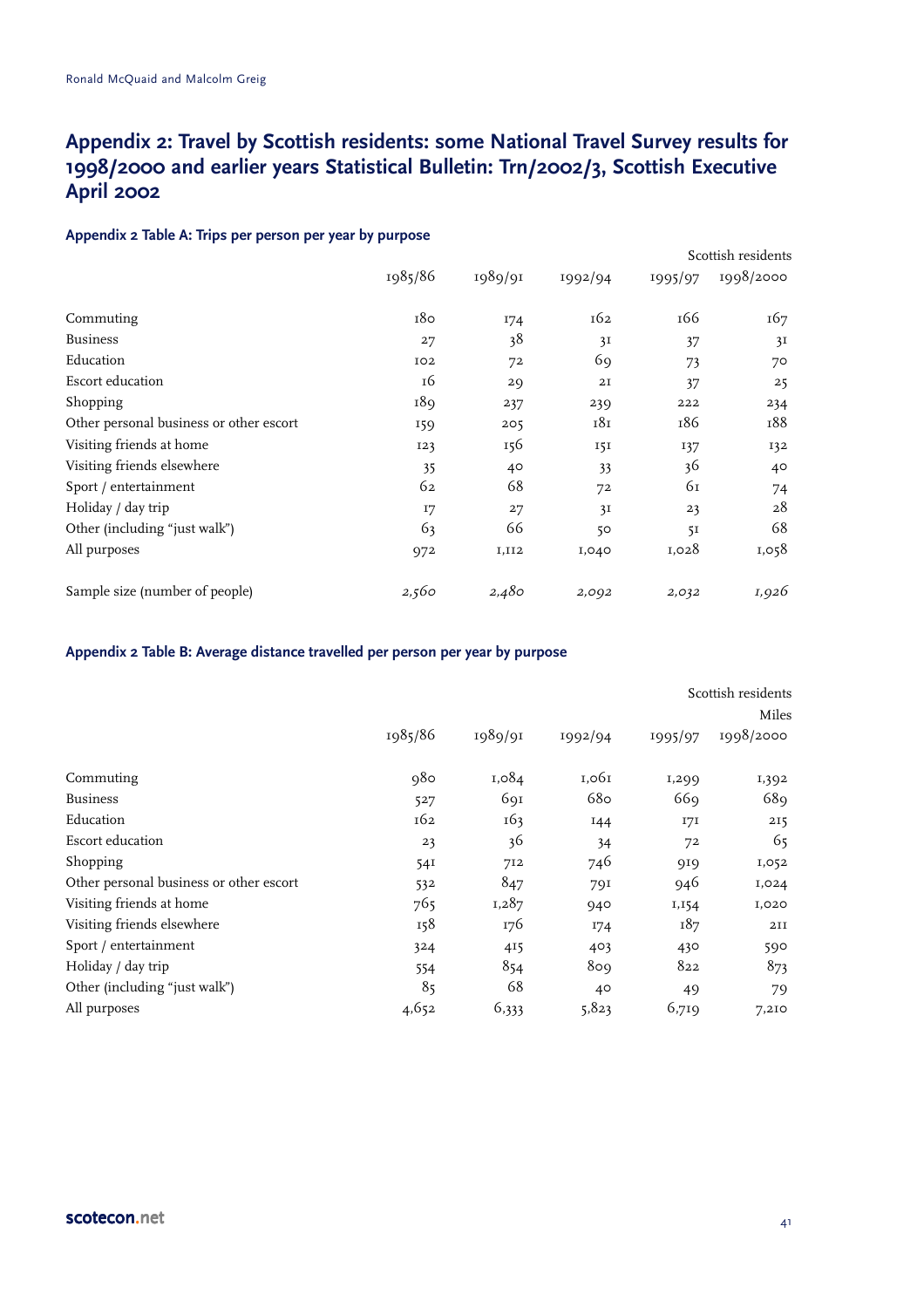|                                         |         |             |         |             | Scottish residents |
|-----------------------------------------|---------|-------------|---------|-------------|--------------------|
|                                         |         |             |         |             | Miles              |
|                                         | 1985/86 | 1989/91     | 1992/94 | 1995/97     | 1998/2000          |
| Commuting                               | 5.4     | 6.2         | 6.5     | 7.8         | 8.3                |
| <b>Business</b>                         | 19.4    | 18.0        | 22.0    | 18.2        | 21.9               |
| Education                               | 1.6     | 2.3         | 2.I     | 2.4         | 3.1                |
| Escort education                        | I.4     | I.2         | 1.6     | 1.9         | 2.6                |
| Shopping                                | 2.9     | 3.0         | 3.1     | $4 \cdot I$ | 4.5                |
| Other personal business or other escort | 3.3     | $4 \cdot I$ | 4.4     | 5.1         | 5.4                |
| Visiting friends at home                | 6.2     | 8.2         | 6.2     | 8.4         | 7.7                |
| Visiting friends elsewhere              | 4.6     | 4.5         | 5.3     | 5.2         | 5.3                |
| Sport / entertainment                   | 5.2     | 6.1         | 5.6     | 7.1         | 8.0                |
| Holiday / day trip                      | 33.5    | 31.3        | 26.5    | 36.1        | 3I.0               |
| Other (including "just walk")           | I.3     | I.O         | 0.8     | I.O         | I.2                |
| All purposes                            | 4.8     | 5.7         | 5.6     | 6.5         | 6.8                |

## **Appendix 2 Table C: Average length of trip by purpose**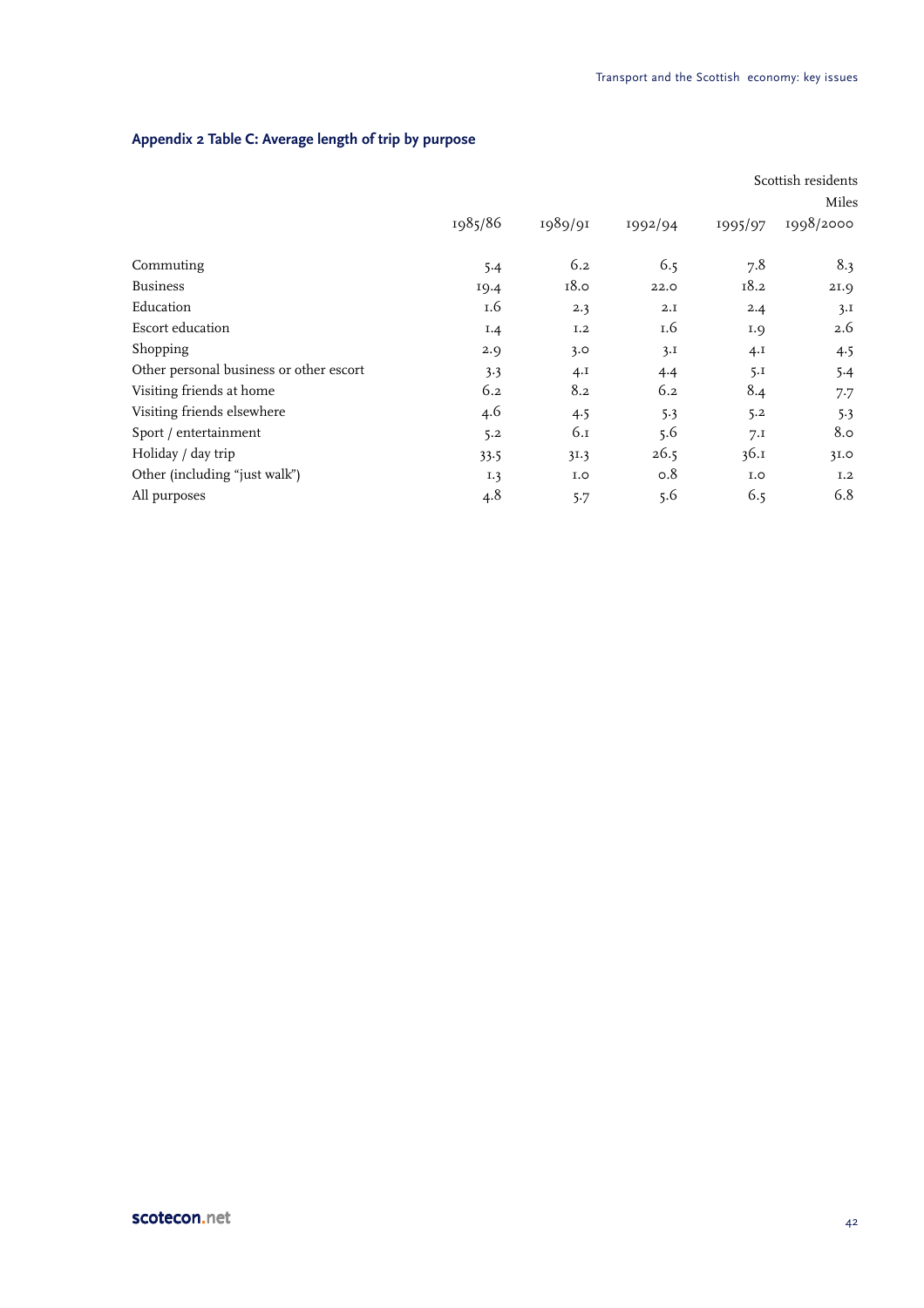#### **Appendix 2 Table D: Expenditure on transport within the Scottish Ministers' responsibility, and expenditure on transport controlled by local authorities (Table 11.1, Scottish Transport Statistics No 20, Scottish Executive, 2002, http://www.scotland.gov.uk/stats/bulletins/103/103-00.asp )**

Outturnestimated outturn

|  |  | 1992-93 1993-94 1994-95 1995-96 1996-97 1997-98 1998-99 1999-00 2000-01 |  |  |
|--|--|-------------------------------------------------------------------------|--|--|
|  |  |                                                                         |  |  |

 $\emph{\pounds}$  million at out<br>turn prices

| (a) Expenditure on transport within the Scottish Ministers' responsibility Motorways and trunk roads |  |
|------------------------------------------------------------------------------------------------------|--|
|------------------------------------------------------------------------------------------------------|--|

 $Capital<sup>i</sup>$ - New construction and

| improvements <sup>2</sup>                                | 162                  | 176                      | 172                    | 146                      | 125          | 97             | 70                       | 46             | 38                   |
|----------------------------------------------------------|----------------------|--------------------------|------------------------|--------------------------|--------------|----------------|--------------------------|----------------|----------------------|
| - Other                                                  | $\mathbf I$          | $\mathbf I$              | $\mathbf I$            | $\mathbf I$              | $\mathbf I$  | $\mathbf I$    | $\overline{\phantom{a}}$ |                | $\;$ I               |
| Total                                                    | 163                  | 177                      | 173                    | 147                      | 126          | 98             | 70                       | 46             | 39                   |
| Current <sup>1,3</sup>                                   |                      |                          |                        |                          |              |                |                          |                |                      |
| - Routine and winter                                     |                      |                          |                        |                          |              |                |                          |                |                      |
| maintenance etc                                          | 35                   | 4Ι                       | 40                     | 53                       | 49           | 42             | 52                       | 55             | 57                   |
| - Structural maintenance <sup>2</sup>                    | 33                   | 15                       | 35                     | 27                       | 28           | 3I             | 32                       | 37             | 45                   |
| $-$ Improvements <sup>2</sup>                            | $\ddot{\phantom{a}}$ | $\ddotsc$                | $\ddotsc$              | $\ddotsc$                | $\ldots$     | $\ddotsc$      | $\ddotsc$                | $\ddotsc$      | $\cdot$              |
| - Design, build, finance,                                |                      |                          |                        |                          |              |                |                          |                |                      |
| operate payments                                         | ÷,                   | $\overline{\phantom{a}}$ | $\blacksquare$         | $\overline{a}$           | 23           | 25             |                          |                |                      |
| Total                                                    | 68                   | 56                       | 75                     | 80                       | 77           | 73             | 86                       | II5            | 127                  |
| Total capital and current(*)                             | 231                  | 233                      | 248                    | 227                      | 203          | 171            | 156                      | 162            | 166                  |
| Local transport - gross capital <sup>4</sup> expenditure |                      |                          |                        |                          |              |                |                          |                |                      |
| Roads - new construction                                 |                      |                          |                        |                          |              |                |                          |                |                      |
| and improvement <sup>5</sup>                             | 162                  | 166                      | 176                    | 174                      | 102          | 98             | 104                      | 94             |                      |
| Public transport investment <sup>6</sup>                 | 23                   | 27                       | 25                     | I7                       | 16           | 14             | 15                       | 18             |                      |
| Total                                                    | 185                  | 193                      | 2OI                    | 191                      | 118          | $\;$ III       | IIQ                      | <b>II2</b>     | $\ddotsc$            |
| Local transport - net capital <sup>4</sup> expenditure   |                      |                          |                        |                          |              |                |                          |                |                      |
| Roads - new construction                                 |                      |                          |                        |                          |              |                |                          |                |                      |
| and improvement <sup>5</sup>                             | 154                  | 162                      | 148                    | 165                      | 87           | 80             | 84                       | 79             | $\ddot{\phantom{a}}$ |
| Public transport investment <sup>6</sup>                 | $\rm II$             | 27                       | 15                     | IO                       | 15           | 9              | 14                       | 15             | $\ldots$             |
| Total( $*$ )                                             | 165                  | 188                      | 164                    | 175                      | $_{\rm IOI}$ | 90             | 97                       | 94             | $\ldots$             |
| Central Government subsidies to transport industries     |                      |                          |                        |                          |              |                |                          |                |                      |
| Highlands and Islands                                    |                      |                          |                        |                          |              |                |                          |                |                      |
| Airports Ltd                                             | 5                    | 6                        | 8                      | $\rm II$                 | 7            | 7              | 6                        | <b>I2</b>      | 15                   |
| Caledonian MacBrayne Ltd                                 | 13                   | 13                       | $\mathbf{I}\mathbf{I}$ | $_{II}$                  | IO           | 18             | 23                       | 2I             | 22                   |
| Scottish Transport Group                                 | $\blacksquare$       | 44                       | $\mathbf{-I}$          | $\overline{\phantom{a}}$ | ÷.           | $\blacksquare$ | $\blacksquare$           | $\blacksquare$ |                      |
| Other <sup>7</sup>                                       | 8                    | $\rm II$                 | $\mathbf{II}$          | <b>I2</b>                | <b>I2</b>    | 14             | 18                       | 36             | 75                   |
| Total( $*$ )                                             | 26                   | 74                       | 29                     | 34                       | 29           | 39             | 47                       | 69             | <b>II2</b>           |
| Total excluding Scottish                                 |                      |                          |                        |                          |              |                |                          |                |                      |
| <b>Transport Group</b>                                   | 26                   | 30                       | 30                     | 34                       | 29           | 39             | 47                       | 69             | <b>II2</b>           |
| Total within the Scottish                                |                      |                          |                        |                          |              |                |                          |                |                      |
| Ministers' responsibility                                |                      |                          |                        |                          |              |                |                          |                |                      |
| (sum of *'d totals)                                      | 422                  | 495                      | 44I                    | 436                      | 333          | 300            | 300                      | 325            |                      |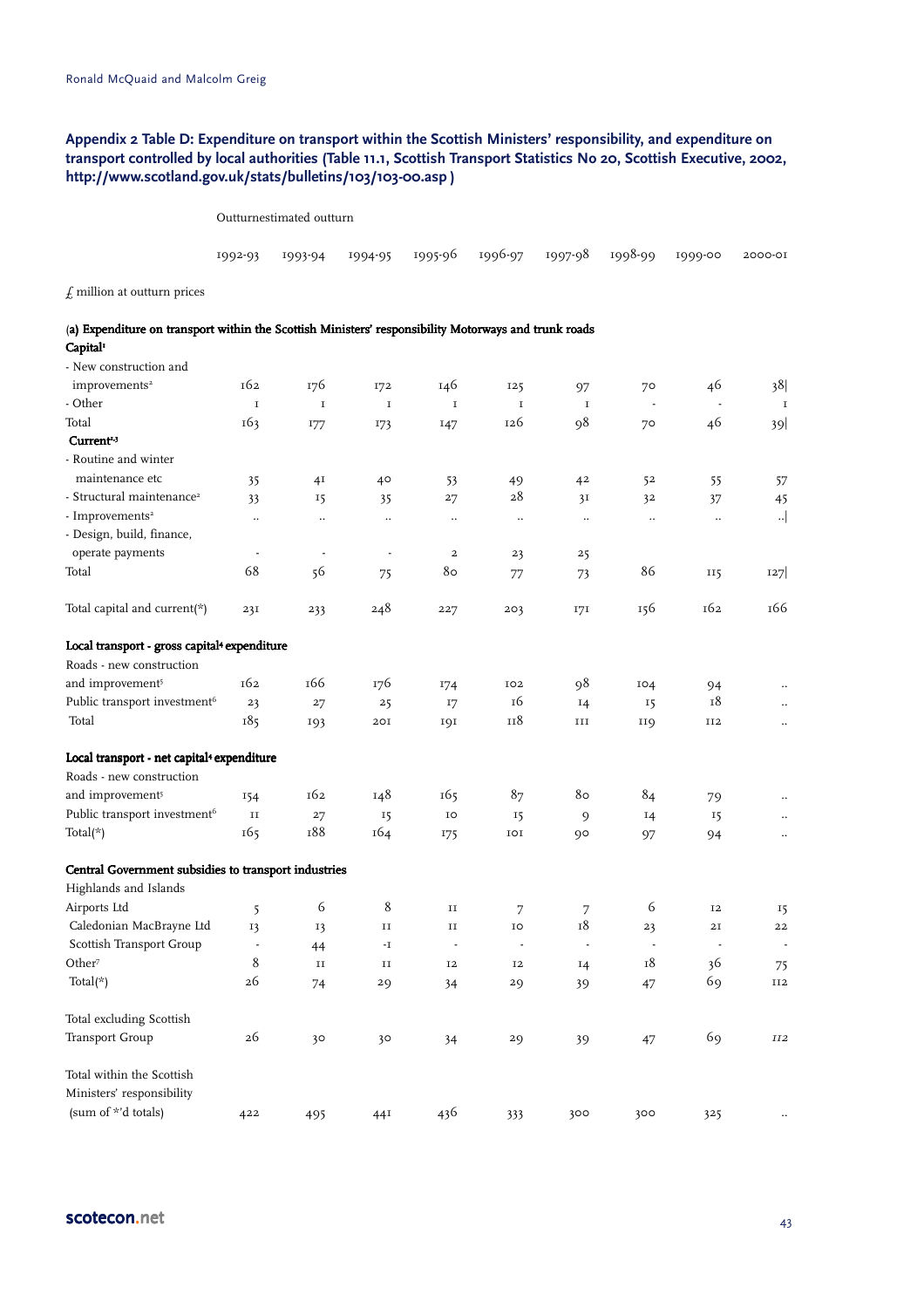| <b>Local Authorities</b>              | 409 | 420            | 438  | 420       | 492               | 377     | 378   | 384            | $\bullet\bullet$ |
|---------------------------------------|-----|----------------|------|-----------|-------------------|---------|-------|----------------|------------------|
| Total controlled by                   |     |                |      |           |                   |         |       |                |                  |
| School crossing patrols <sup>12</sup> |     |                |      | $\ddotsc$ | II                | $_{II}$ | II    | <b>I2</b>      |                  |
| transport                             | 73  | 75             | 75   | 82        | 150 <sup>11</sup> | 46      | 42    | 51             |                  |
| Contributions to passenger            |     |                |      |           |                   |         |       |                |                  |
| Concessionary fares                   | 39  | 4 <sup>2</sup> | 45   | 44        | 44                | 42      | 42    | 4 <sup>I</sup> | $\ddotsc$        |
| management and surveys                | 9   | IO             | II   | <b>I2</b> | 13                | 13      | 14    | 15             |                  |
| Road safety, traffic                  |     |                |      |           |                   |         |       |                |                  |
| Parking                               | -6  | $-8$           | $-9$ | $-8$      | $-13$             | $-14$   | $-15$ | $-2I$          | $\ddotsc$        |
| Road lighting                         | 42  | 4 <sup>2</sup> | 42   | 38        | 43                | 45      | 43    | 4 <sub>I</sub> |                  |
| Road maintenance                      | 217 | 227            | 239  | 213       | 204               | 188     | 195   | 193            |                  |
| Administration                        | 35  | 33             | 34   | 39        | 42                | 43      | 45    | 51             |                  |
|                                       |     |                |      |           |                   |         |       |                |                  |

#### (b) Expenditure on transport controlled by local authorities

Local transport - net revenue expenditure<sup>8,9,10</sup> (excluding loan charges)

#### **Notes**

1. Includes reconstruction, new road surfaces, maintenance of bridges and other road structures.

2. From 2001-02 Roads improvements & Structural Maintenance have been reclassified as current expenditure. Expenditure on structured maintenance" now appears under the "current" heading for earlier years, but it is not possible to separate "improvements" from "new construction" in the capital figures for 2000-01 and earlier years.

3. Includes minor repairs.

4. Capital payments made by Local Authorities in the financial years shown (i.e. cash basis).

5. From 1992-93 includes expenditure on Toll Bridges, Bridge strengthening (excluding toll bridges), Bridge repairs (excluding toll bridges), Structural maintenance of roads, Bypasses, Road safety-local roads, Bus priority measures, Forest roads, New roads and Improvements and reconstruction (>£2million), and Other road projects (<  $£2$ million).

6. Includes investment in Shipping, Transport piers and ferry terminals, Glasgow underground, Public transport - rail, Other public transport (excluding bus priority measures).

7. Includes subsidies for the Community Transport Association, freight facilities, shipping, piers, harbours and road safety.

8. The revenue account figures are reported on an accruals basis (i.e.reflected in the accounts of the period in which they take place).

9. Includes rate/general fund contributions to the current expenditure of LA and non-LA transport undertakings, and revenue contributions to capital.

10. 1999-2000 revenue net expenditure data are provisional.

11. The figure differs significantly to those for other years due to the different reporting of a grant in aid of expenditure on rail passenger

services in the Strathclyde Passenger Transport area.

12. Prior to 1996-97 School Crossing Patrols were recorded on Local Financial Return (LFR 4) Law, Order and Protective Services.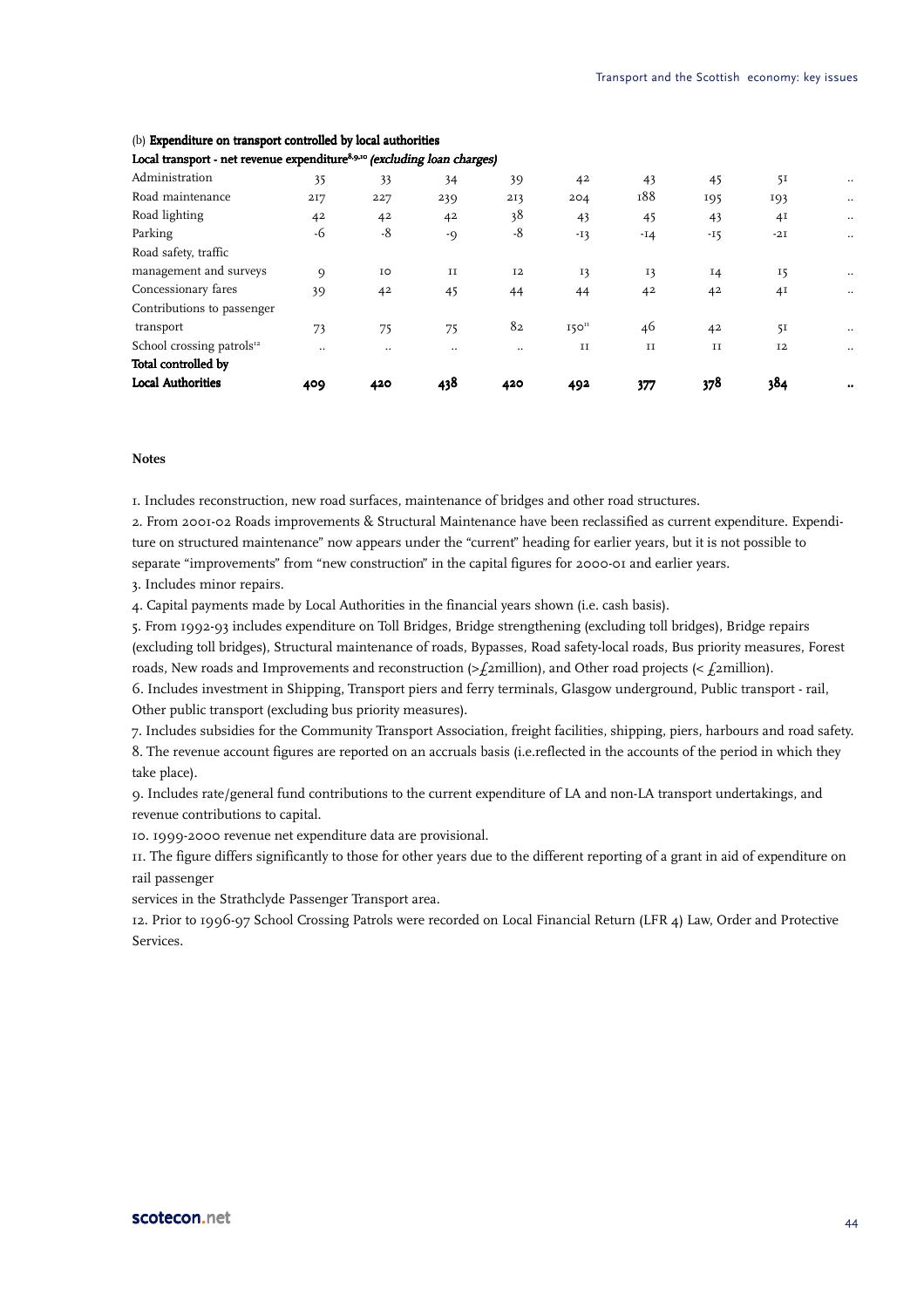## **Annotated Bibliography and References**

|                | Annotated Bibiography                                                                                                                                                                                          |   |                                                            |                                                                                                           |                                                                                                                                                                                                                                                                                                                                                                                                                                                                                                                                                                                 |  |  |  |
|----------------|----------------------------------------------------------------------------------------------------------------------------------------------------------------------------------------------------------------|---|------------------------------------------------------------|-----------------------------------------------------------------------------------------------------------|---------------------------------------------------------------------------------------------------------------------------------------------------------------------------------------------------------------------------------------------------------------------------------------------------------------------------------------------------------------------------------------------------------------------------------------------------------------------------------------------------------------------------------------------------------------------------------|--|--|--|
|                | Author & Title                                                                                                                                                                                                 |   | Topic                                                      | Methodology                                                                                               | Findings                                                                                                                                                                                                                                                                                                                                                                                                                                                                                                                                                                        |  |  |  |
| $\mathbf{1}$ . | Adams, J. and Raeside, R.<br>(2001) "Future Scottish air<br>travel: potential policy<br>constraints", Fraser of Allander<br>Quarterly Economic<br>Commentary, 26, 4, 40-45                                     | S | Transport &<br>Economic<br>development<br>(businesses)     | Critique of current air<br>passenger forecasting<br>techniques and the<br>policy implications of<br>this. | Any policies to constrain air transport<br>demand are likely to be economically<br>damaging as the environmental benefits are<br>outweighed by the opportunity costs. The<br>most effective way to reduce congestion and<br>emissions would be to provide PT to air<br>terminals. The tourism and electronics<br>industries are very dependent on air<br>transport. Low cost airlines would also<br>suffer - these create employment and help<br>promote social inclusion by providing cheap<br>travel.                                                                         |  |  |  |
| 2.             | Bailey, N., Turok, I. and<br>Docherty, I. (1999) Contrasts in<br>Competitiveness and Cohesion,<br>Interim Report of the Central<br>Scotland Integrative Case<br>Study, Urban Studies,<br>University of Glasgow | S | Transport<br>infrastructure<br>and economic<br>development | Review of transport<br>trends and<br>infrastructure in<br>central Scotland                                | Road is the dominant form of transport -<br>traffic grew by 116% over the period 1975-<br>1995. Journeys by bus and train fell, however<br>air had an increase in growth of 195%. Road<br>traffic is forecast to grow within, rather than<br>between city regions. Rail connections are<br>poor outside greater Glasgow and between<br>Glasgow and Edinburgh. External<br>connections are well served by air, good<br>road links with airports are crucial. Links will<br>be improved by the Rosyth ferry terminal,<br>allowing freight to bypass 'pinch points' in<br>England. |  |  |  |
| 3.             | Baird, A.J. (2000) Economic<br>Impact of Ports in the North<br>Sea Region, NSR Strategy<br>Study, European Commission                                                                                          |   | Transport &<br>Economic<br>Development<br>(business)       | Review of economic<br>impact studies of<br>ports in the North Sea<br>Region (NSR).                        | The direct, indirect and induced<br>employment impacts of ports tend to be<br>greater than in many other economic<br>sectors. The impact will be dependent on<br>factors including the type of cargo handled<br>and the local concentration of value added<br>industries such as storage, construction and<br>navigation. They find that major port<br>investments deliver immediate employment<br>and that the employment impact increases<br>with port throughput.                                                                                                            |  |  |  |
|                | 4. Baird, A.J. (1997). "A Scottish<br>east coast European ferry<br>service: review of the issues"<br>Journal of Transport<br>Geography, 5(4), pp 291-302.                                                      |   | Ferries                                                    |                                                                                                           |                                                                                                                                                                                                                                                                                                                                                                                                                                                                                                                                                                                 |  |  |  |
|                | 5. Baird, A.J. (2000). "Delivering<br>lifeline ferry services" Scottish<br>Transport Review, 10, pp 7-8.                                                                                                       |   | Ferries                                                    |                                                                                                           |                                                                                                                                                                                                                                                                                                                                                                                                                                                                                                                                                                                 |  |  |  |
|                | 6. Baird, A.J. (2000). "Port<br>privatisation: objectives,<br>extent, process, and the UK<br>experience" International<br>Journal of Maritime Economics,<br>2(3), pp 177-194.                                  |   | Port policy                                                |                                                                                                           |                                                                                                                                                                                                                                                                                                                                                                                                                                                                                                                                                                                 |  |  |  |
| 7.             | Banister, D. and Berechman, Y.<br>(2001) "Transport investment<br>and the promotion of economic<br>growth" Journal of Transport<br>Geography, 9, 209-218                                                       |   | Link between<br>transport and<br>economic<br>development   | Development of<br>conceptual models.                                                                      | Transport investment will only promote<br>economic growth when all necessary other<br>conditions are met, namely: economic<br>(buoyant economy, quality labour force);<br>policy (political decisions, legal framework,<br>management of infrastructure); investment<br>(availability of funds, location of<br>investment).                                                                                                                                                                                                                                                     |  |  |  |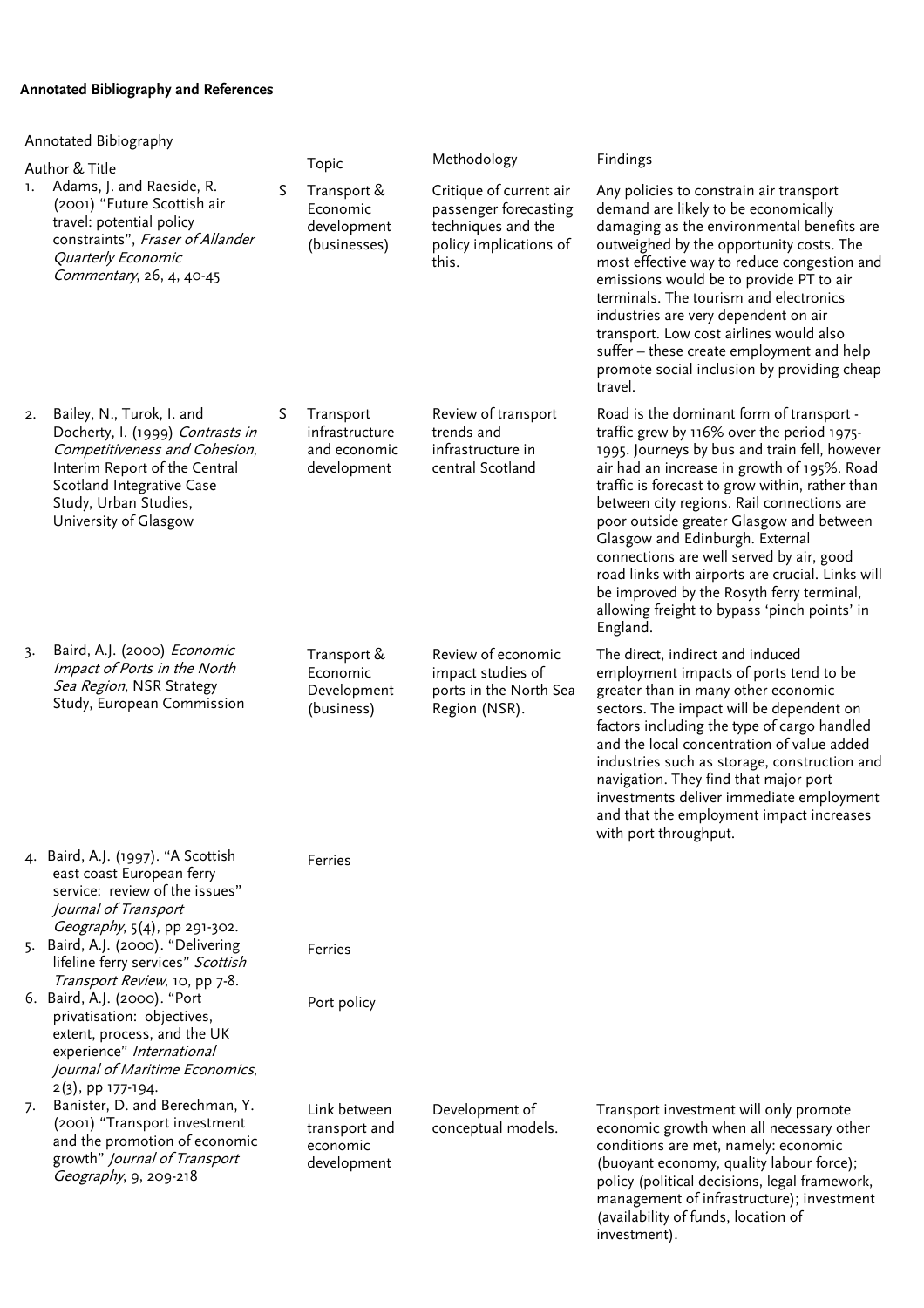| 8. | Bollinger, C., and Ihlanfeldt, K.<br>(1997) "The impact of rapid rail<br>transit on economic<br>development: the case of<br>Atlanta's MARTA" Journal of<br>Urban Economics, 42, 179-204                                                                                                 |   | Transport and<br>economic<br>development                   | Simultaneous model<br>of census tract<br>employment and<br>population to study<br>economic impacts of<br>MARTA rail transit<br>system in an area 1/4<br>mile around each<br>station.                           | MARTA has no significant impact on<br>population or employment in areas around<br>stations It does alter the composition of<br>employment in these areas towards the<br>public sector, but only in those areas with<br>high levels of commercial activity.                                                                                                                                               |
|----|-----------------------------------------------------------------------------------------------------------------------------------------------------------------------------------------------------------------------------------------------------------------------------------------|---|------------------------------------------------------------|----------------------------------------------------------------------------------------------------------------------------------------------------------------------------------------------------------------|----------------------------------------------------------------------------------------------------------------------------------------------------------------------------------------------------------------------------------------------------------------------------------------------------------------------------------------------------------------------------------------------------------|
| 9. | Bruinsma, F.R., Rienstra, S.A.,<br>and Rietveld, P. (1997) "The<br>economic impacts of the<br>construction of a transport<br>corridor: a multi-level and case<br>study for the construction of<br>the A <sub>1</sub> highway in the<br>Netherlands" Regional Studies,<br>34, 4, 391-402 |   | Transport<br>infrastructure<br>and economic<br>development | Regional labour<br>market model,<br>reference region<br>approach and survey<br>of entrepreneurs.                                                                                                               | Entrepreneurs found highway construction<br>positive in terms of level of corporate<br>investment, employees, perceived<br>accessibility, travel and delivery times.<br>Perceptions important as they influence<br>behaviour.                                                                                                                                                                            |
|    | 10. Button, K., Leitham, S.,<br>McQuaid, R.W., and Nelson,<br>J.D. (1995) "Transport and<br>industrial and commercial<br>location" The Annals of<br>Regional Science, 29, 189-206                                                                                                       | S | Link between<br>transport and<br>economic<br>development   | Empirical study based<br>on survey of new<br>premises in Scotland<br>using multivariate<br>analysis to link<br>infrastructure to other<br>spatial attributes that<br>may stimulate<br>economic<br>development. | There are important differences in the type<br>of transport infrastructure investment on<br>firm location. Road and air infrastructure<br>have a greater impact on inward investment<br>than endogenous firms, bus links had a<br>greater importance for large firms. Poor<br>transport infrastructure does not induce<br>firm migration but will influence location<br>decisions for firms on the move. |
|    | 11. Carter, C. and Grieco, M.<br>(2000) "New deals, no wheels:<br>social exclusion, tele-options<br>and electronic ontology",<br>Urban Studies, 37, 10, 1735-1748                                                                                                                       | S | Transport and<br>social inclusion                          | Theoretical discussion<br>with examples of<br>application of ICT to<br>promote social<br>inclusion in the UK.                                                                                                  | ICTs create opportunities for sections of<br>society that were previously excluded from<br>accessing knowledge. Electronic information<br>provides opportunities to break down<br>gender, class and racial boundaries, assist<br>in delivery of the New Deal and improve the<br>transport environment.                                                                                                   |
|    | 12. Commission for Integrated<br>Transport (2001) European<br>Best Practice in Delivering<br>Integrated Transport: Key<br>Findings                                                                                                                                                      |   | Best practice                                              |                                                                                                                                                                                                                |                                                                                                                                                                                                                                                                                                                                                                                                          |
|    | 13. EEDA (2000) Infrastructure<br>Benchmarking Study, Report by<br>Steer Davies Gleave to East of<br>England Development Agency,<br>Cambridge                                                                                                                                           |   | Transport<br>infrastructure<br>and economic<br>development |                                                                                                                                                                                                                |                                                                                                                                                                                                                                                                                                                                                                                                          |
|    | 14. Goldenberg, L., Zhang, J. and<br>Dickson, C. (1998) Assessment<br>of the Joblinks I Demonstration<br>Projects: Connecting People to<br>the Workplace and Implications<br>for<br>Welfare<br>Reform, TRB Paper Number<br>980813                                                       |   | Transport and<br>social inclusion                          | US study of<br>unemployed and<br>evaluation of project<br>to link transport<br>measures into<br>employment<br>initiatives.                                                                                     | Problems exist where jobs move from urban<br>centres to outlying areas not served by<br>public transport. Transportation made a<br>difference in enabling disadvantaged people<br>to obtain work. In several demonstration<br>projects, the transportation services<br>provided through the initiative enabled<br>individuals to get a job or to increase work<br>to a full-time basis.                  |
|    | 15. Graham, B. and Guyer, C.<br>(2000) "The role of regional<br>airports and air services in the<br>United Kingdom" Journal of<br>Transport Geography, 8, 249-<br>262                                                                                                                   |   | Extra-Scotland<br>infrastructure                           | Analysis of passenger<br>trends and flights in<br>regional UK airports in<br>the context of the 1998<br>UK transport white<br>paper. Looks at:<br>sustainable<br>development;                                  | UK policy of expanding regional air services<br>has negative pollution and congestion<br>effects, although the use of larger aircraft<br>helps to offset this. Public transport use is<br>still low, but expected to increase. Regional<br>airports create growth, but also job<br>displacement and local congestion, and air<br>services cannot be integrated into wider                                |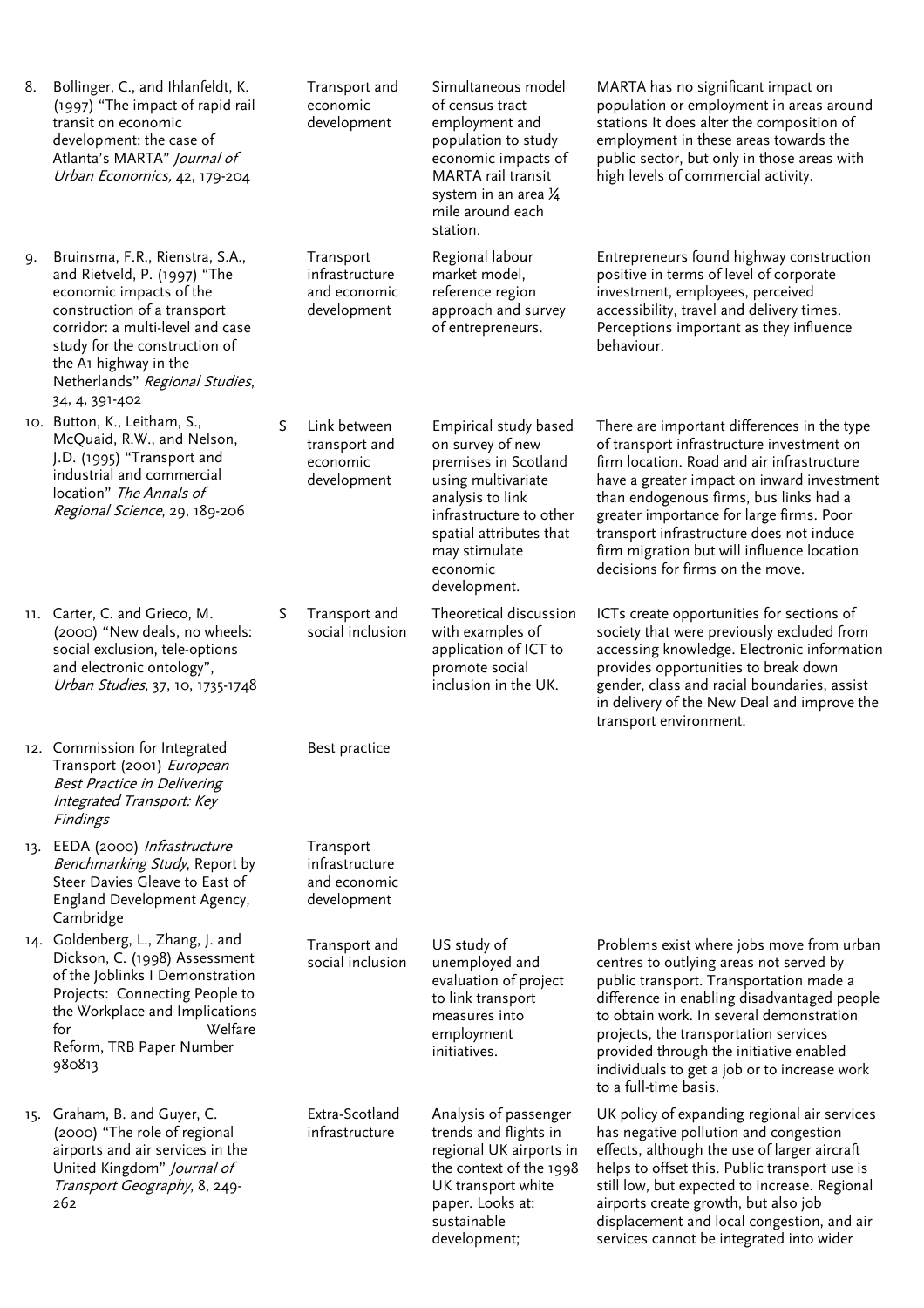|                                                                                                                                                                                                                                                                    |   |                                                            | integration with other<br>modes and economic<br>development.                                                                                                                                                                      | regional development plans. There is a need<br>to replace 'predict and provide' with<br>demand management to ensure integration<br>with regional growth plans.                                                                                                                                                                                                                                                                                                   |
|--------------------------------------------------------------------------------------------------------------------------------------------------------------------------------------------------------------------------------------------------------------------|---|------------------------------------------------------------|-----------------------------------------------------------------------------------------------------------------------------------------------------------------------------------------------------------------------------------|------------------------------------------------------------------------------------------------------------------------------------------------------------------------------------------------------------------------------------------------------------------------------------------------------------------------------------------------------------------------------------------------------------------------------------------------------------------|
| 16. Grant, M. (2001) Addressing<br>social exclusion in Liverpool:<br>the role of public transport<br>WHO Centre for Urban Health,<br>WHO Regional Office for<br>Europe, http://www.who.dk                                                                          |   | Transport and<br>social inclusion                          | Analysis of secondary<br>data relating to<br>transport use and<br>needs in Merseyside.                                                                                                                                            | While not a panacea for social exclusion,<br>transport for those who do not have access<br>to a car needs to be addressed at a<br>community level to prevent increased<br>exclusion. Measures could include new<br>ticketing initiatives, new services and<br>community-based transport projects.                                                                                                                                                                |
| 17. Gray, D., Farrington <sup>b</sup> , J., Shaw,<br>J., Martin, S. and Roberts, D.<br>(2001) "Car Dependence in<br>Rural Scotland: transport<br>policy, devolution and the<br>impact of the fuel duty<br>escalator". Journal of Rural<br>Studies, 17, pp 113-125. | S | Rural transport                                            |                                                                                                                                                                                                                                   |                                                                                                                                                                                                                                                                                                                                                                                                                                                                  |
| 18. Grieco, M., Kirby, H.R. and<br>Turner, J. (2000). "A new<br>enlightenment: transport,<br>telematics and the reduction of<br>social exclusion". Scottish<br>Transport Review, 8, pp 8-9.                                                                        |   | Travel-to-work<br>and social<br>inclusion                  | Review of history and<br>potential of ICT to<br>address transport<br>barriers to social<br>inclusion.                                                                                                                             | There is potential for ICT to enhance the<br>mobility of socially excluded people through:<br>quality information and timetabling;<br>intelligent and in-home reservation systems;<br>on demand transport for those working<br>unsociable hours; expanding the role of the<br>third sector through private car use where<br>deregulated bus services fall short of service<br>requirements; and through the extension of<br>car clubs to cover low income areas. |
| 19. Hakfoort, J., Poot, T. and<br>Rietveld, P. (2001) "The<br>regional economic impact of an<br>airport: the case of Amsterdam<br>Schipol airport" Regional<br>Studies, 35, 7, 595-604                                                                             |   | Transport<br>infrastructure<br>and economic<br>development | Social accounting<br>matrix (an extended<br>input-output model<br>looking at production,<br>employment and<br>consumption).<br>Compares actual<br>growth with projected<br>growth assuming o<br>growth of aviation<br>activities. | Growth of airport does lead to growth in<br>employment. Multiplier effect of direct<br>employment in Schipol is approx. 2:1, i.e. 1<br>airport job leads to 2 induced and indirect<br>jobs in the region.                                                                                                                                                                                                                                                        |
| 20. Hall, P., Breheny, M., McQuaid,<br>R.W. and D. Hart (1988)<br><b>Western Sunrise - The Genesis</b><br>and Growth of Britain's Major<br>High-Tech Corridor, Routledge,<br>London                                                                                |   |                                                            |                                                                                                                                                                                                                                   |                                                                                                                                                                                                                                                                                                                                                                                                                                                                  |
| 21. Hamilton, K. and Jenkins, L.<br>(2000) "A gender audit for<br>public transport: a new policy<br>tool in the tackling of social<br>exclusion" Urban Studies, 37,<br>10, 1793-1800                                                                               |   | Transport and<br>social inclusion                          | Analysis of secondary<br>data (mainly UK<br>government stats) on<br>travel patterns of<br>women compared<br>with those of men.                                                                                                    | Poor transport limits womens' employment<br>and quality of life, as women rely more upon<br>trip-chaining, off-peak travel (due to PT<br>work). Reforming public transport to meet<br>the needs of women will have commercial,<br>inclusion and environmental benefits.                                                                                                                                                                                          |
| 22. Hine, J. and Mitchell, F. (2001)<br>"Better for everyone? Travel<br>experiences and transport<br>exclusion" Urban Studies, 38, 2,<br>319-332                                                                                                                   | S | Transport and<br>social inclusion                          | Case study approach<br>examining personal<br>accounts of<br>individuals' travel<br>experiences.                                                                                                                                   | Transport policy often fails to include the<br>needs of all individuals. There are significant<br>problems common across different groups<br>of society: physical, temporal, economic,<br>spatial and psychological. Transport policy<br>appraisal should incorporate these social<br>factors in cost-benefit analysis.                                                                                                                                          |
| 23. Hine, J. and Mitchell, F. (2001)<br>The Role of Transport in Social<br>Exclusion in Urban Scotland                                                                                                                                                             | S | Transport and<br>social inclusion                          | Interviews, focus<br>groups and travel<br>diaries held with<br>socially excluded                                                                                                                                                  | Improvements to transport services can<br>help promote social inclusion. Groups who<br>stand to benefit are disabled (physical, fear,<br>space, time), the elderly (physical, time),                                                                                                                                                                                                                                                                             |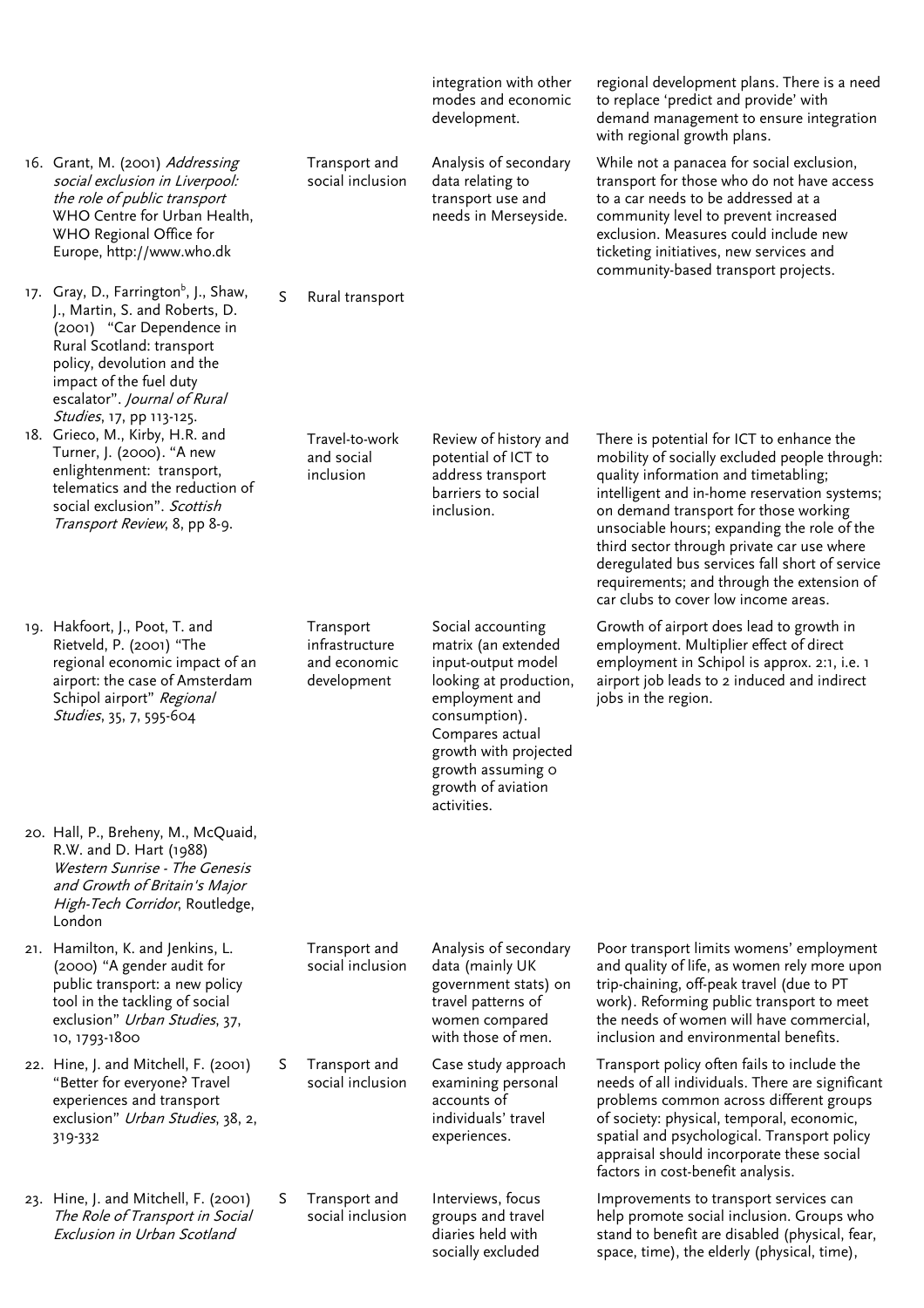groups in 3 urban areas in Scotland. those without a car who live in peripheral estates (geographical), low income groups (economic, time), bus users (time) and women (fear, time).

24. Hine, J.P. (2000). Integration, integration, integration…planning for sustainable and integrated transport systems in the new millennium. Journal of Transport Policy, 7(3), pp 175- 177.

- 25. Hine, J.P., Rye, T. and Hulse, M. (2000). Using planning to manage transport demand: a survey of Scottish experience. Local Environment, 5(1), pp 33-55.
- 26. Holzer, H.J. 1991. The spatial mismatch hypothesis: What has the evidence shown. Urban Studies 28: 105

27. Houston, D. (2001) "Testing the Spatial Mismatch Hypothesis in the United Kingdom Using Evidence from Firm Relocations" in Pitfield, D. (Ed.) Transport Planning, Logistics and Spatial Mismatch, European Research in Regional Science, 11, Pion, London.

28. Kirby, H.R. (1998). Foresight is better than hindsight. Scottish Transport Review, 1, pp 20-22.

29. Kirby, H.R., Hutton, B., McQuaid, R.W., Raeside, R. and Zhang, X. (2000) "Modelling The Effects Of Transport Policy Levers On Fuel Efficiency And National Fuel Consumption", Transportation Research D, 5, 4, 265-282

 Sustainable transport

#### S Planning and land use

 Spatial mismatch

S Travel-to-work and labour supply

> Effect of petrol prices and other factors upon fuel consumption

The paper sets out and tests, using UK data, the main features of a Vehicle Market Model which estimates changes to vehicle stock/kilometrage, fuel consumed and CO<sub>2</sub> emitted.

Retrospective longitudinal study of firms who have relocated to decentralised locations within the Glasgow conurbation and how this has affected the their employees.

 Sets out issues concerning spatial mismatch. Many other papers have also been written on spatial mismatch more recently.

When firms relocate and decentralise it creates difficulties for certain groups of workers that cannot relocate or move house, particularly lower paid and lower skilled workers and those dependent on PT, especially women. Improvements in transport infrastructure would partially alleviate this, however decentralised locations are more difficult to service by PT.

The most significant variable influencing fuel consumption of vehicles was consumption in the previous year, followed by dummy variables related to engine size, the time trend (a proxy for technological improvements), and then fuel price. The results suggest that the effectiveness of using fuel prices as a direct policy tool to reduce fuel consumption may be limited. However, fuel prices may have significant indirect impacts (such as influencing people to purchase more fuel efficient cars and vehicle manufacturers to invest in developing fuel efficient technology) as may other factors such as the threat of legislation.

30. Lawless, P. (1999) "Transport investment and urban regeneration in a provincial city: Sheffield, 1992-96" Environment and Planning C, 17, 211-226

31. Lawless, P. and Gore, T. (1999) "Urban regeneration and transport investment: a case  $\mathbf{f}$  for  $\mathbf{g}$  is  $\mathbf{f}$ 

 Transport and economic development

## Transport and economic development

Before and after survey of the effects of new tram system and enhanced road provision on image, property, land use, business (re)location & and labour mobility.

Break down impacts of investment into 5 areas (image,

l d

Investment in transport had a minimal effect on regeneration, with road investment being more beneficial than the tram. There is a problem of lack of integration between regeneration and transport providers that hinders the benefits of public transport investment.

Impact of transport investment on regeneration is weak, partly due to lack of co-ordination between transport and i li dina kacamatan ing Kabupatèn Kabupatèn Ing Kabupatèn Kabupatèn Kabupatèn Kabupatèn Kabupatèn Kabupatèn Ka<br>Kabupatèn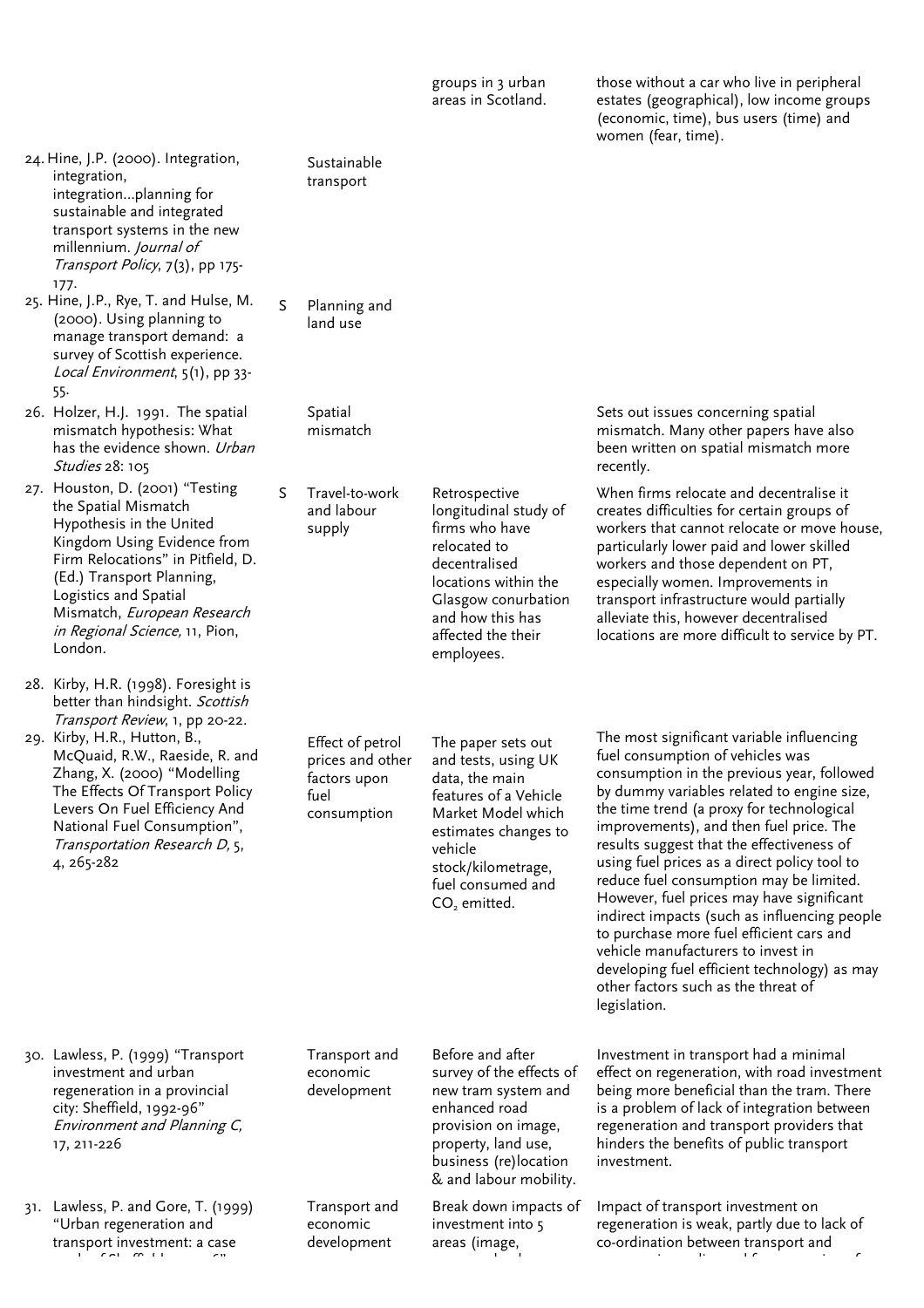study of Sheffield 1992-96" Urban Studies, 36, 3, 527-545

32. Leitham, S., McQuaid, R.W., and Nelson, J.D. (2000) "The Influence Of Transport On Industrial Location Choice: A Stated Preference Experiment", Transportation Research A, 34, 515-535

S Link between transport and firm location

> Link between transport and economic development

S Transport and social inclusion

S Transport and social inclusion

> Link between transport and economic development

property, land use, business location & operations and labour market) explore effects on each

Survey of residents of regeneration areas

Interviews with companies involved in freight distribution.

regeneration policy and fragmentation of urban governance.

| <b>Empirical stated</b><br>preference study of 40<br>firms in West Central<br>Scotland.                     | Firm location factors were found to vary<br>according to the origin of the firm -<br>classified as local relocations, foreign<br>inward investors, and branch plants sourced<br>from national bases. The importance of<br>road links to location choice varied<br>considerably between these groups with the<br>latter rating motorway links the highest of<br>any of the groups of firms. In contrast,<br>overseas sourced branch firms found road<br>links largely unimportant, being outweighed<br>primarily by considerations of workforce and<br>premises. Local relocations fell into two<br>distinct groups with respect to the<br>importance attached to road links (between<br>relatively important and non-important),<br>whilst considering the other factors<br>similarly. Good public transport provision<br>emerged as a statistically significant factor<br>in certain scenarios. |
|-------------------------------------------------------------------------------------------------------------|--------------------------------------------------------------------------------------------------------------------------------------------------------------------------------------------------------------------------------------------------------------------------------------------------------------------------------------------------------------------------------------------------------------------------------------------------------------------------------------------------------------------------------------------------------------------------------------------------------------------------------------------------------------------------------------------------------------------------------------------------------------------------------------------------------------------------------------------------------------------------------------------------|
| Empirical study of<br>businesses around<br>freight terminals in 3<br>seaports and 2 rail<br>yards in Canada | The functional ties between the industries<br>and the terminals is relatively weak, with<br>less than 30% of firms using adjacent<br>terminals for their own freight and only 3%<br>citing the terminals as the primary location<br>factor.                                                                                                                                                                                                                                                                                                                                                                                                                                                                                                                                                                                                                                                      |
|                                                                                                             | Shortage of local jobs and poor transport<br>access to employment are two main factors<br>contributing to spatial concentration of<br>disadvantage. There is therefore a need for<br>more employment creation in<br>disadvantaged neighbourhoods.                                                                                                                                                                                                                                                                                                                                                                                                                                                                                                                                                                                                                                                |

Travel problems, connected with childcare, low wages and part-time work can act as a barrier to employment. Some employers also discriminated on travel-to-work grounds.

Although the effects of congestion on logistics are difficult to quantify, most companies found the effect on operating costs, inventory levels and investment in materials handling and IT to be weak or non-existent. Congestion did have some effect on labour costs and was a factor behind strategic decisions to increase depot numbers.

FR: A need to conduct a wide-ranging survey of the impact of congestion on logistic operations across a wide range of companies and supplement this with direct observation and measurement.

Investment in sustainable transport is necessary to make towns and cities attractive places for businesses to locate. Studies report no link between road infrastructure and economic development. In addition, less spending on roads frees up

- 33. McCalla, R.J., Slack, B., and Comtois, C. (2001) "Intermodal freight terminals: locality and industrial linkages" Canadian Geographer, 45, 3, 404-413
- 34. McGregor, A. and McConnachie, M. (1995) "Social exclusion, urban regeneration and economic reintegration" Urban Studies, 32,10,1587-1600

35. McGregor, A., Fitzpatrick, Z. and Glass, A (1998) Regeneration areas and barriers to employment, Edinburgh, Scottish Executive, Central Research Unit

36. McKinnon, A. (1998) "The impact of traffic congestion on logistical efficiency" Heriot-Watt University Institute of Logistics Research Series

37. McLintock, H. (1998) "Linking sustainable transport with economic development", Cities, 15, 6, 475-477

 Transport and economic development

Review of "Moving the Economy" conference, Toronto, July 1998.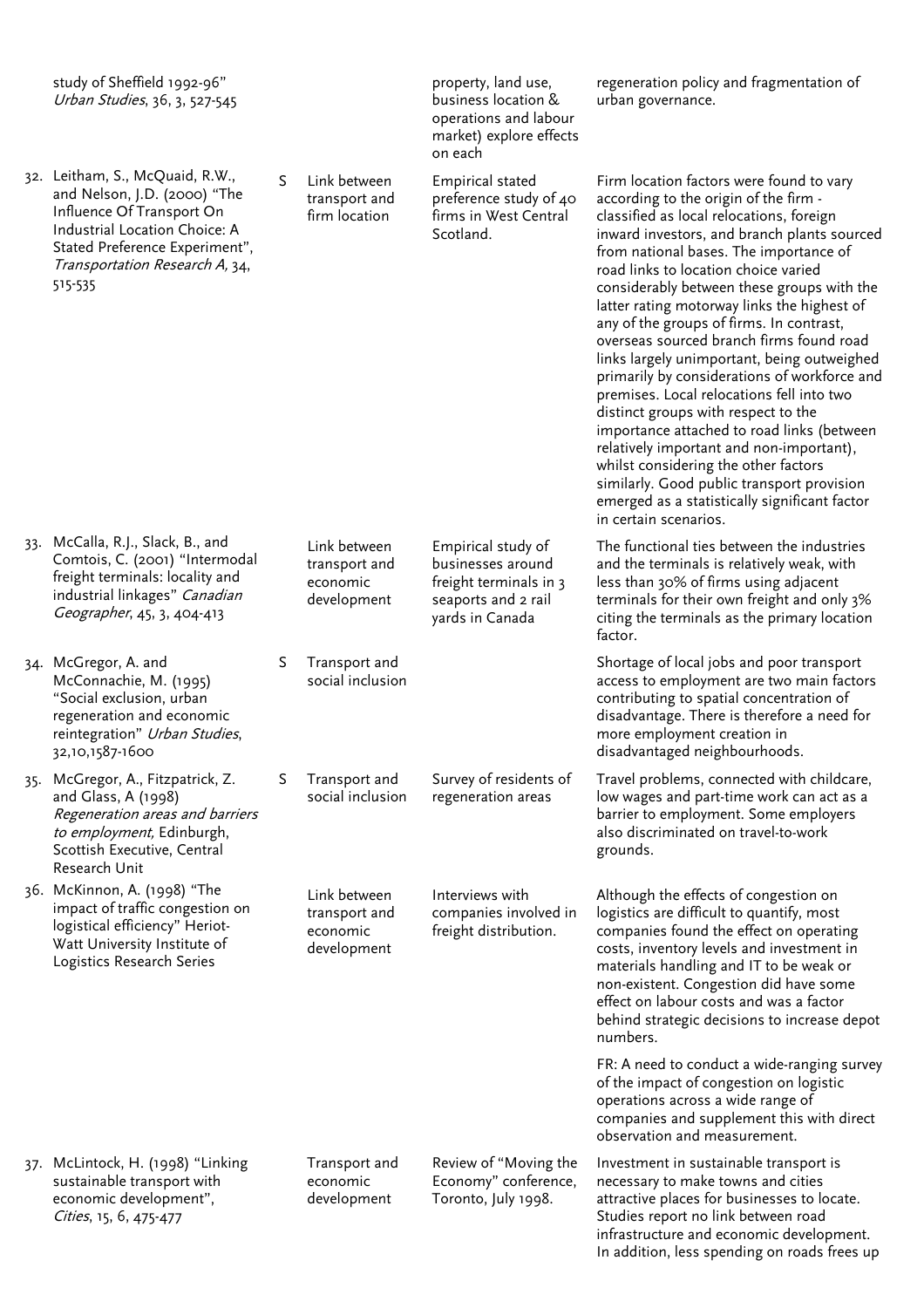|                                                                                                                                                                                                                                |    |                                                          |                                                                                                                                                         | development initiatives, such as job<br>creation.                                                                                                                                                                                                                                                                                                                                                                                                                                                                                                                                                                                                                                                                     |
|--------------------------------------------------------------------------------------------------------------------------------------------------------------------------------------------------------------------------------|----|----------------------------------------------------------|---------------------------------------------------------------------------------------------------------------------------------------------------------|-----------------------------------------------------------------------------------------------------------------------------------------------------------------------------------------------------------------------------------------------------------------------------------------------------------------------------------------------------------------------------------------------------------------------------------------------------------------------------------------------------------------------------------------------------------------------------------------------------------------------------------------------------------------------------------------------------------------------|
| 38. McQuaid, R.W., Greig, M. and<br>Adams, J. (2001) "Unemployed<br>Job Seeker Attitudes Towards<br>Potential Travel-to-Work<br>Times", Growth and Change,<br>32, 4, 356-69                                                    | S. | Travel-to-work                                           | Survey of 306<br>unemployed in West<br>Lothian and<br>Edinburgh. Identified<br>factors associated with<br>willingness to<br>commute longer<br>distance. | The paper presents and tests a model of<br>factors influencing the maximum time<br>unemployed job seekers would be willing to<br>travel to a potential new job. Significant<br>effects were found for a range of personal<br>and demographic characteristics, including<br>being female and having dependents, and<br>years of education, type of job, and location.                                                                                                                                                                                                                                                                                                                                                  |
| 39. McQuaid, R.W., and Greig, M.<br>(2001) "A Model Of the<br>Commuting Range of<br>Unemployed Job Seekers", in<br>D. Pitfield (ed.), Transport<br>Planning, Logistics and Spatial<br>Mismatch, (London, Pion), pp.<br>152-166 | S. | Travel-to-work                                           | Survey of 306<br>unemployed in West<br>Lothian and<br>Edinburgh                                                                                         | The paper Factor Analysis to analyse<br>willingness to travel to a new job, and<br>developed a basic model based upon the<br>categories of: innate social characteristics;<br>acquired human capital characteristics;<br>financial characteristics; the characteristics<br>of potential jobs that the person may apply<br>for; and the local context. They identified 10<br>groups of factors. In particular 'female<br>flexible workers' and the 'low skilled and<br>long-term unemployed' were associated<br>with willingness to travel for shorter times.<br>Factors 'requiring suitable permanent jobs',<br>'good jobs', and 'accessible private housing'<br>showed a willingness to commute for longer<br>times. |
| 40. McQuaid, R.W., Leitham, S.<br>and Nelson, J.D. (1996)<br>"Accessibility and Location<br>Decisions in a Peripheral<br>Region of Europe - a Logit<br>Analysis", Regional Studies, 30,<br>6, 589-598                          | S  | Transport and<br>industrial<br>location                  | Survey of 939 firms in<br>West central Scotland.                                                                                                        | A series of models are established which<br>indicate that there are significant differences<br>in the influence of different forms of<br>accessibility on the location decisions of<br>different types of firm. Accessibility to staff<br>is relatively important for large firms,<br>accessibility to suppliers important for<br>inward investors, and accessibility to<br>markets for firms in larger premises and<br>those in the central city.                                                                                                                                                                                                                                                                    |
| 41. Monk, S., Dunn, J., Fitzgerald,<br>M. and Hodge, I. (1999)<br>Finding work in rural areas:<br>barriers and bridges York:<br>Joseph Rowntree Foundation                                                                     |    | Transport and<br>social inclusion                        | Survey of residents of<br>rural areas in England                                                                                                        | Lack of access to private transport<br>prevented many unemployed people from<br>gaining employment, as public transport<br>provision in these areas was inadequate.                                                                                                                                                                                                                                                                                                                                                                                                                                                                                                                                                   |
| 42. Noland, R. and Cowart, W.<br>(2000) "Analysis of<br>metropolitan highway capacity<br>and the growth in vehicle miles<br>of travel"                                                                                         |    | Travel-to-work<br>and congestion                         | 2SLS approach to<br>model the induced<br>effect of highway<br>capacity in terms of<br>lane mile additions<br>upon vehicle miles<br>travelled (VMT).     | Lane mile additions account for around 15%<br>of the annual increase in VMT. This<br>proportion is larger in metropolitan areas<br>with a faster annual growth in VMT.                                                                                                                                                                                                                                                                                                                                                                                                                                                                                                                                                |
| 43. OECD (2002) Impact of<br>Transport Infrastructure<br>Investment on Regional<br>Development, OECD<br>Publications, Paris                                                                                                    |    | Impact analysis                                          |                                                                                                                                                         |                                                                                                                                                                                                                                                                                                                                                                                                                                                                                                                                                                                                                                                                                                                       |
| 44. O'Mahony, M., Geraghty, D.<br>and Humphreys, I. (2000)<br>"Distance and time based road<br>pricing trial in Dublin",<br>Transportation, 27, 269-283                                                                        |    | Travel-to-work<br>and congestion                         | Empirical pilot study<br>of imposing road<br>pricing on a sample of<br>motorists to observe<br>their travel behaviour.                                  | Road pricing at marginal external cost is<br>effective in reducing car journeys,<br>congestion and encourages transfer to other<br>modes of transport.                                                                                                                                                                                                                                                                                                                                                                                                                                                                                                                                                                |
| 45. Oosterhaven, J., Gerard, J., and<br>Stelder, D. (2001) Clusters,<br>linkages and Interregional<br>spillovers: 'Methodology and                                                                                             |    | Link between<br>transport and<br>economic<br>development | Using bi-regional<br>input-output data to<br>examine inter and<br>intra regional clusters                                                               | The links to transport are relatively weak in<br>the two clusters, in contrast to popular<br>belief. This has policy implications - namely<br>that investment in major transport hubs is                                                                                                                                                                                                                                                                                                                                                                                                                                                                                                                              |

more resources for other economic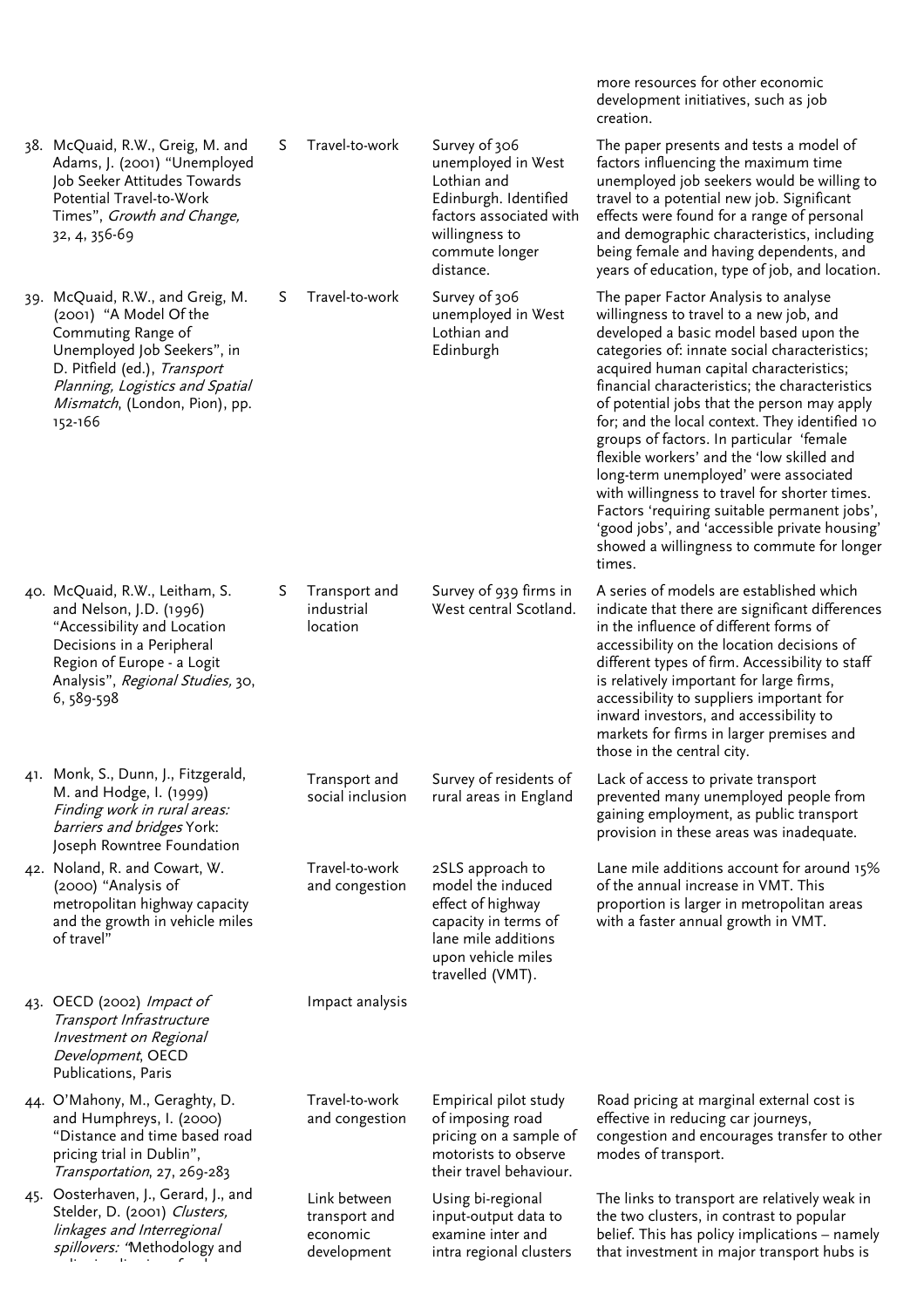| policy implications for the two<br>Dutch mainports and the rural<br>north" Regional Studies, 35, 9,<br>809-822                                                                                                                                                                                                   |    | development                              | and linkages and the<br>interregional<br>spillovers.                                                                                   | less critical to the local economy that was<br>previously thought.                                                                                                                                                                                                                                                                                                                                                                 |
|------------------------------------------------------------------------------------------------------------------------------------------------------------------------------------------------------------------------------------------------------------------------------------------------------------------|----|------------------------------------------|----------------------------------------------------------------------------------------------------------------------------------------|------------------------------------------------------------------------------------------------------------------------------------------------------------------------------------------------------------------------------------------------------------------------------------------------------------------------------------------------------------------------------------------------------------------------------------|
| 46. Pickup, L. (1989) "Women's<br>travel requirements:<br>employment, with domestic<br>constraints" in Grieco, M.,<br>Pickup, L. and Whipp, R (1989)<br>Gender, Transport and<br>Employment: the impact of<br>travel constraints, Aldershot:<br>Gower                                                            |    | Transport and<br>social inclusion        | Empirical study of<br>married women                                                                                                    | Women face mobility problems due to their<br>household responsibilities as housewives<br>and mothers. This could limit their choice of<br>employment.                                                                                                                                                                                                                                                                              |
| 47. Priemus, H. and Konings, R.<br>(2000) "Public transport in<br>urbanised regions: the missing<br>link in the pursuit of economic<br>vitality of cities" Planning<br>practice and Research, 15, 3,<br>233-245                                                                                                  |    | Transport and<br>economic<br>development | Assessment of<br>policies in the<br>Netherlands designed<br>to revitalise cities and<br>the role of public<br>transport in these.      | Improvements in urban public transport are<br>vital for urban renewal. Benefits may include<br>improvements in housing stck and business<br>activity. To ensure maximum urban renewal<br>effects, transport policies must be linked<br>into national transport network and<br>controlled by city administrations in<br>conjunction with other regions, public<br>consultation, transport companies and real-<br>estate developers. |
| 48. Ryley, T. and A. Smyth (2000)<br>Transport Briefing Paper for the<br>Scottish Parliament Transport<br>and Environment Committee,<br>TRI, Napier University.                                                                                                                                                  | S. | General                                  | General Briefing Paper<br>for Scottish<br>Parliament                                                                                   |                                                                                                                                                                                                                                                                                                                                                                                                                                    |
| 49. Ryuzo, S. (2000)<br>"Transportation and economic<br>development: a US-Japan<br>comparison" Japan and the<br>World Economy, 12, 103-106                                                                                                                                                                       |    | Transport and<br>economic<br>development | Empirical study based<br>on author's<br>experience.                                                                                    | Japan is becoming increasingly car-<br>dependant which has negative implications<br>for inner-city economies centred around<br>train stations. The upgrading of bullet trains<br>has led to the development of tourism in<br>more remote communities at the expense of<br>those closer to Tokyo.                                                                                                                                   |
| 50. SACTRA (1999) Transport and<br>the Economy Standing Advisory<br>Committee on Trunk Road<br>Assessment, DETR                                                                                                                                                                                                  |    | Transport and<br>social inclusion        | Report on current and<br>potential<br>developments in ICT<br>to reduce social<br>exclusion through<br>improved transport<br>provision. | There is a role for telematics to substitute<br>for journeys, to facilitate initiatives such as<br>community car clubs, to provide 'on<br>demand' special transport and improve<br>information on public transport routes and<br>times.                                                                                                                                                                                            |
| 51. Select Committee on Education<br>and Employment (1998)<br><b>Education and Employment -</b><br>7th report: Overcoming Barriers<br>to paid employment for lone<br><i>parents</i> , [online]:<br>http://www.parliament.the-<br>stationery-<br>office.co.uk/pa/cm199798/cms<br>elect/cmeduemp/646/64602.h<br>tm |    | Transport and<br>social inclusion        | Committee report.                                                                                                                      | Lone parents are at a disadvantage in<br>getting to work as only 35% have access to a<br>car, compared with 90% of couples with<br>children.                                                                                                                                                                                                                                                                                       |
| 52. Sinclair, S.P., and Sinclair, F.<br>(2001) Access All Areas? An<br>Assessment of Social Inclusion<br>Measures in Scottish Local<br>Transport Strategies,<br>Edinburgh, CRSIS, Edinburgh<br>College of Art/Heriot-Watt<br>University.                                                                         | S  | Transport and<br>social inclusion        | Published and<br>empirical data.                                                                                                       | 52% of jobseekers identified lack of<br>transport as an important barrier to<br>employment. 10% of unemployed people<br>had rejected job offers because of transport<br>difficulties. Around 15% cited transport<br>problems had been a deterrent from even<br>looking for work. Recommendations include<br>need for: clear and detailed transport<br>strategies and policies that are co-ordinated                                |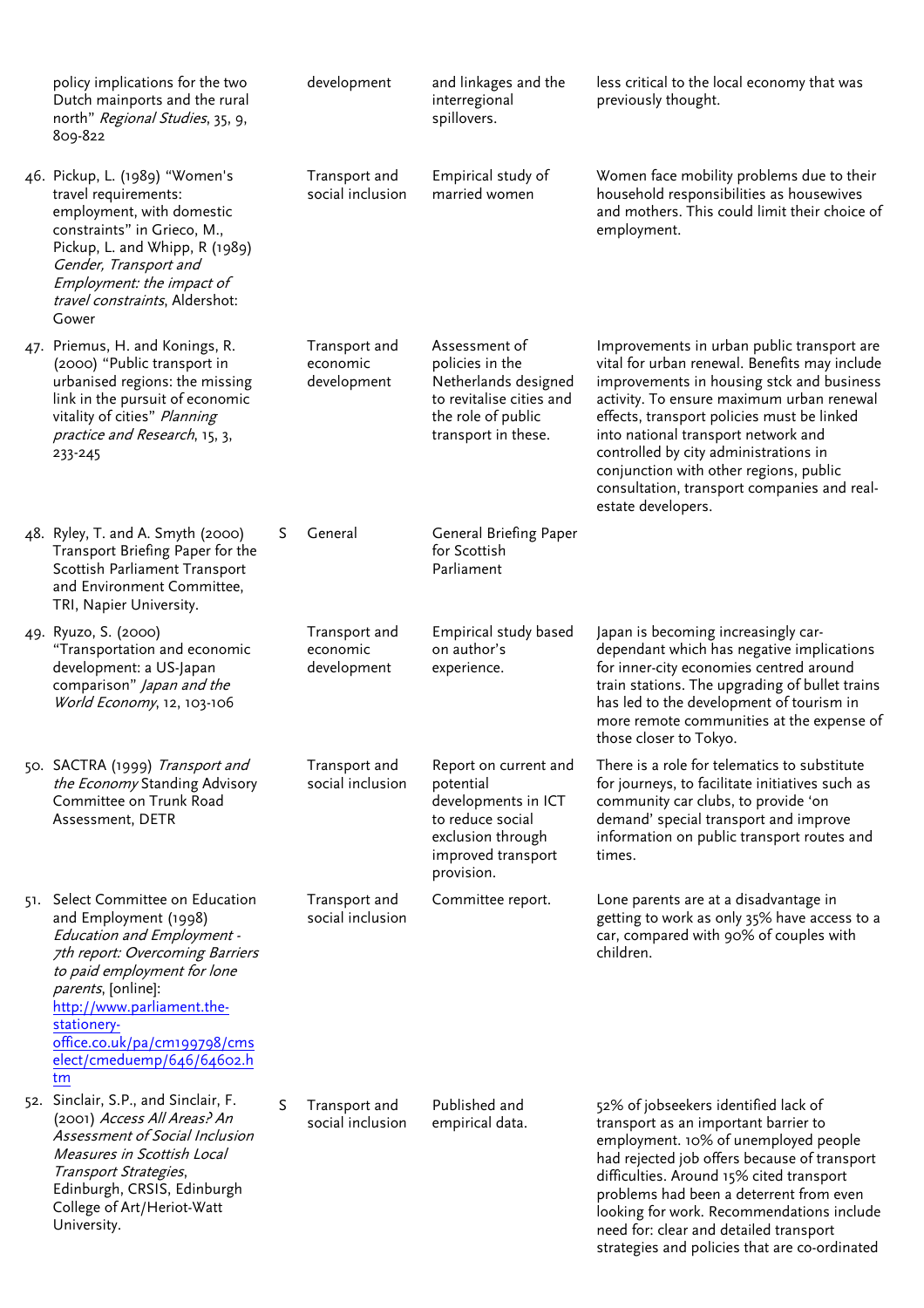|                                                                                                                                                                                                    |                                                            |                                                                                                                                                                                                                                                                                       | with other policy areas; transport audits;<br>improving the quality of buses; providing<br>transport information; extending<br>concessions eligibility; and providing non-<br>mainstream services.                                                                                                                                                         |
|----------------------------------------------------------------------------------------------------------------------------------------------------------------------------------------------------|------------------------------------------------------------|---------------------------------------------------------------------------------------------------------------------------------------------------------------------------------------------------------------------------------------------------------------------------------------|------------------------------------------------------------------------------------------------------------------------------------------------------------------------------------------------------------------------------------------------------------------------------------------------------------------------------------------------------------|
| 53. Stafford, B., Heaver, C.,<br>Ashworth, K., Bates, C., Walker,<br>R., McKay, S. and Trickey, H.<br>(1999) Young men's experience<br>of the labour market York:<br>Joseph Rowntree Foundation    | Transport and<br>social inclusion                          | Study of unemployed<br>men and women.                                                                                                                                                                                                                                                 | Possession of a driving licence increased<br>the chance of finding work among men and<br>women aged 18-24. This may not always be<br>because of travel-to-work problems - a<br>driving licence may be an essential part of<br>an employer's person specification and be<br>seen as a proxy for motivation.                                                 |
| 54. Tompkins, J., Topham, N.,<br>Twomey, J. and Ward, R. (1998)<br>"Noise versus access: the<br>impact of an airport in an<br>urban property market" Urban<br>Studies, 35, 2, 243-258              | Transport<br>infrastructure<br>and economic<br>development | Regression of log of<br>property prices on a<br>range of variables                                                                                                                                                                                                                    | Positive aspects of airports such as access<br>and employment opportunities may more<br>than offset the negative externality effects of<br>noise etc.                                                                                                                                                                                                      |
| 55. Turner, J., Grieco, M., Apt, N.<br>and Holmes, L. (2000).<br>"Women's mobility and welfare<br>to work: the need for<br>appropriate transport policies"<br>Local Economy, 15, 1, 68-73.         |                                                            |                                                                                                                                                                                                                                                                                       |                                                                                                                                                                                                                                                                                                                                                            |
| 56. Turner, T., Niemeier, D., 1997.<br>Travel-to-work and Household<br>Responsibility: New Evidence.<br>Transportation, 24, 397-419                                                                | Transport and<br>social inclusion                          | US study of travel<br>patterns among<br>women                                                                                                                                                                                                                                         | Household responsibility hypothesis.<br>Women face constraints in their travel<br>patterns, and hence employment<br>opportunities, due to the burdens of<br>household responsibility.                                                                                                                                                                      |
| 57. Van den berg, L. and Pol, P.M.J.<br>(1998) "The urban implications<br>of the developing European<br>high-speed train network"<br>Environment and Planning C,<br>16, 483-497                    | Transport<br>infrastructure<br>and economic<br>development | International<br>comparative<br>investigation between<br>14 European cities.<br>Look at impacts of<br>accessibility,<br>economic potential,<br>living environment,<br>balanced spatial<br>distribution of<br>activities, balanced<br>social distn of effects,<br>organising capacity. | HST networks can boost inner-city<br>revitalisation on all of the judged criteria,<br>although developments must be tailored for<br>the particular needs of each city to avoid<br>dangers of displacement of economic<br>activity from areas not served by stations,<br>and a balance found between station<br>accessibility and environment.              |
| 58. Vickerman, R., Spiekermann,<br>K., and Wegener, M. (1999)<br>"Accessibility and economic<br>development in Europe"<br>Regional Studies, 33,1, 1-15                                             | Transport and<br>economic<br>development                   | Identifies problems in<br>existing methods of<br>measuring<br>accessibility and<br>develops new<br>measures.                                                                                                                                                                          | It is doubtful whether Trans-European<br>Networks (TENs) promote convergence in<br>accessibility and economic development in<br>the EU.                                                                                                                                                                                                                    |
| 59. Villaverde Castro, J. and Coto-<br>Millan, P. (1997) "Economic<br>impact analysis of Santander<br>port on its hinterland",<br>International Journal of<br>Transport Economics, 24, 259-<br>277 | Transport<br>infrastructure<br>and economic<br>development | Two separate<br>methodologies, the<br>first using an<br>empirical survey to<br>provide an<br>approximation, the<br>second using input-<br>output tables to<br>estimate accurate<br>direct, indirect and<br>induced impacts.                                                           | Direct estimation of value of port to the<br>economy was 14,325 million Pesetas. Input-<br>output analysis showed a contribution of<br>6% to regional GNP and 7% to employment<br>in Cantabria. This implies that the<br>productivity of the port and its agents is less<br>than the average for the region, but in line<br>with other service industries. |
| 60. Williams, H.C. (1998)<br>"Congestion, traffic growth and<br>transport investment", Journal<br>of Transport Economics and                                                                       | Travel-to-work<br>and congestion                           | General equilibrium<br>model of the effects of<br>highway investment<br>policy intervention                                                                                                                                                                                           | Mis-specification of simple demand<br>elasticity travel models can occur when<br>using to forecast the effects of policy. If<br>alternative modes of transport are available,                                                                                                                                                                              |